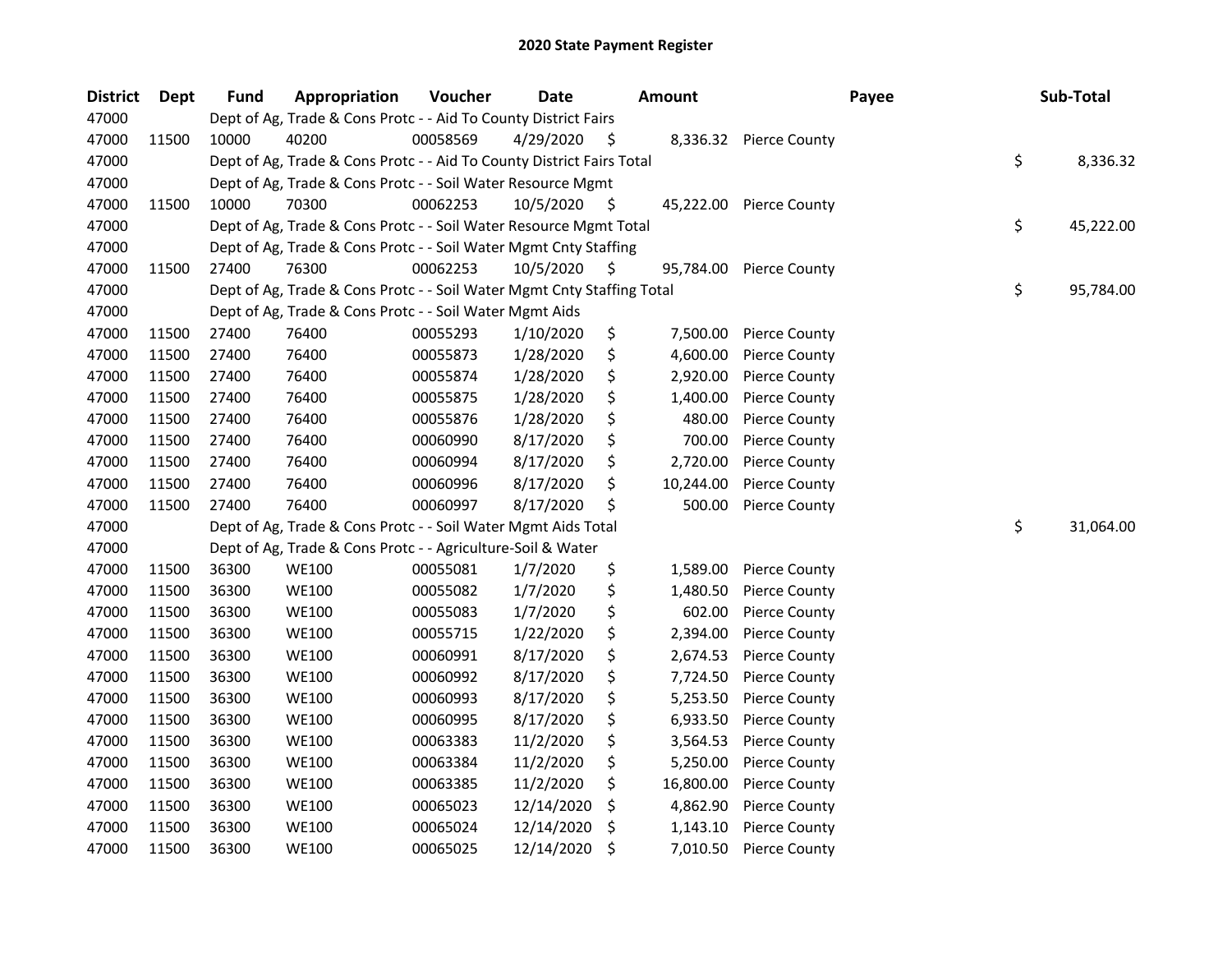| <b>District</b> | <b>Dept</b> | <b>Fund</b> | Appropriation                                                     | Voucher  | <b>Date</b>   |     | <b>Amount</b> |                         | Payee | Sub-Total       |
|-----------------|-------------|-------------|-------------------------------------------------------------------|----------|---------------|-----|---------------|-------------------------|-------|-----------------|
| 47000           | 11500       | 36300       | <b>WE100</b>                                                      | 00065026 | 12/14/2020 \$ |     | 7,208.39      | <b>Pierce County</b>    |       |                 |
| 47000           |             |             | Dept of Ag, Trade & Cons Protc - - Agriculture-Soil & Water Total |          |               |     |               |                         |       | \$<br>74,490.95 |
| 47000           |             |             | Dept of Safety & Prof Services - - Powts Replacement Rehab        |          |               |     |               |                         |       |                 |
| 47000           | 16500       | 10000       | 23600                                                             | 00038124 | 10/13/2020 \$ |     |               | 6,670.00 Pierce County  |       |                 |
| 47000           |             |             | Dept of Safety & Prof Services - - Powts Replacement Rehab Total  |          |               |     |               |                         |       | \$<br>6,670.00  |
| 47000           |             |             | Dept of Natural Resources - - Gen Program Ops-State Funds         |          |               |     |               |                         |       |                 |
| 47000           | 37000       | 21200       | 16100                                                             | 00416167 | 7/3/2020      | \$  | 39,042.24     | <b>Pierce County</b>    |       |                 |
| 47000           | 37000       | 21200       | 16100                                                             | 00428222 | 8/7/2020      | \$  | 19,999.99     | Pierce County           |       |                 |
| 47000           | 37000       | 21200       | 16100                                                             | 00437946 | 10/16/2020    | \$  | 4,893.00      | Pierce County           |       |                 |
| 47000           | 37000       | 21200       | 16100                                                             | 00438035 | 10/16/2020    | -\$ | 1,023.37      | <b>Pierce County</b>    |       |                 |
| 47000           | 37000       | 21200       | 16100                                                             | 00438044 | 10/16/2020 \$ |     | 1,395.10      | <b>Pierce County</b>    |       |                 |
| 47000           |             |             | Dept of Natural Resources - - Gen Program Ops-State Funds Total   |          |               |     |               |                         |       | \$<br>66,353.70 |
| 47000           |             |             | Dept of Natural Resources - - GPO -Federal Funds                  |          |               |     |               |                         |       |                 |
| 47000           | 37000       | 21200       | 38100                                                             | 00395123 | 3/12/2020     | \$  |               | 22,551.52 Pierce County |       |                 |
| 47000           |             |             | Dept of Natural Resources - - GPO -Federal Funds Total            |          |               |     |               |                         |       | \$<br>22,551.52 |
| 47000           |             |             | Dept of Natural Resources - - Venison Processing                  |          |               |     |               |                         |       |                 |
| 47000           | 37000       | 21200       | 54900                                                             | 00394783 | 3/24/2020     | \$  | 4,485.00      | <b>Pierce County</b>    |       |                 |
| 47000           |             |             | Dept of Natural Resources - - Venison Processing Total            |          |               |     |               |                         |       | \$<br>4,485.00  |
| 47000           |             |             | Dept of Natural Resources - - Enf A - Boating Enforcement         |          |               |     |               |                         |       |                 |
| 47000           | 37000       | 21200       | 55000                                                             | 00395123 | 3/12/2020     | \$  |               | 46,203.11 Pierce County |       |                 |
| 47000           |             |             | Dept of Natural Resources - - Enf A - Boating Enforcement Total   |          |               |     |               |                         |       | \$<br>46,203.11 |
| 47000           |             |             | Dept of Natural Resources - - Enf A - Atv & Utv Enforcement       |          |               |     |               |                         |       |                 |
| 47000           | 37000       | 21200       | 55100                                                             | 00436265 | 9/18/2020     | \$. |               | 25,164.48 Pierce County |       |                 |
| 47000           |             |             | Dept of Natural Resources - - Enf A - Atv & Utv Enforcement Total |          |               |     |               |                         |       | \$<br>25,164.48 |
| 47000           |             |             | Dept of Natural Resources - - Enf A - Snow Enforcement            |          |               |     |               |                         |       |                 |
| 47000           | 37000       | 21200       | 55200                                                             | 00436446 | 9/24/2020     | \$  |               | 12,271.88 Pierce County |       |                 |
| 47000           |             |             | Dept of Natural Resources - - Enf A - Snow Enforcement Total      |          |               |     |               |                         |       | \$<br>12,271.88 |
| 47000           |             |             | Dept of Natural Resources - - Wildlife Damage Claims & Abat       |          |               |     |               |                         |       |                 |
| 47000           | 37000       | 21200       | 55300                                                             | 00394783 | 3/24/2020     | S   |               | 16,328.34 Pierce County |       |                 |
| 47000           |             |             | Dept of Natural Resources - - Wildlife Damage Claims & Abat Total |          |               |     |               |                         |       | \$<br>16,328.34 |
| 47000           |             |             | Dept of Natural Resources - - Resaids - County Cons Aids          |          |               |     |               |                         |       |                 |
| 47000           | 37000       | 21200       | 56300                                                             | 00427790 | 8/3/2020      | \$  |               | 3,556.00 Pierce County  |       |                 |
| 47000           |             |             | Dept of Natural Resources - - Resaids - County Cons Aids Total    |          |               |     |               |                         |       | \$<br>3,556.00  |
| 47000           |             |             | Dept of Natural Resources - - Ra- Suppl Snow Trail Aids           |          |               |     |               |                         |       |                 |
| 47000           | 37000       | 21200       | 56900                                                             | 00389661 | 2/18/2020     | \$  |               | 98,625.00 Pierce County |       |                 |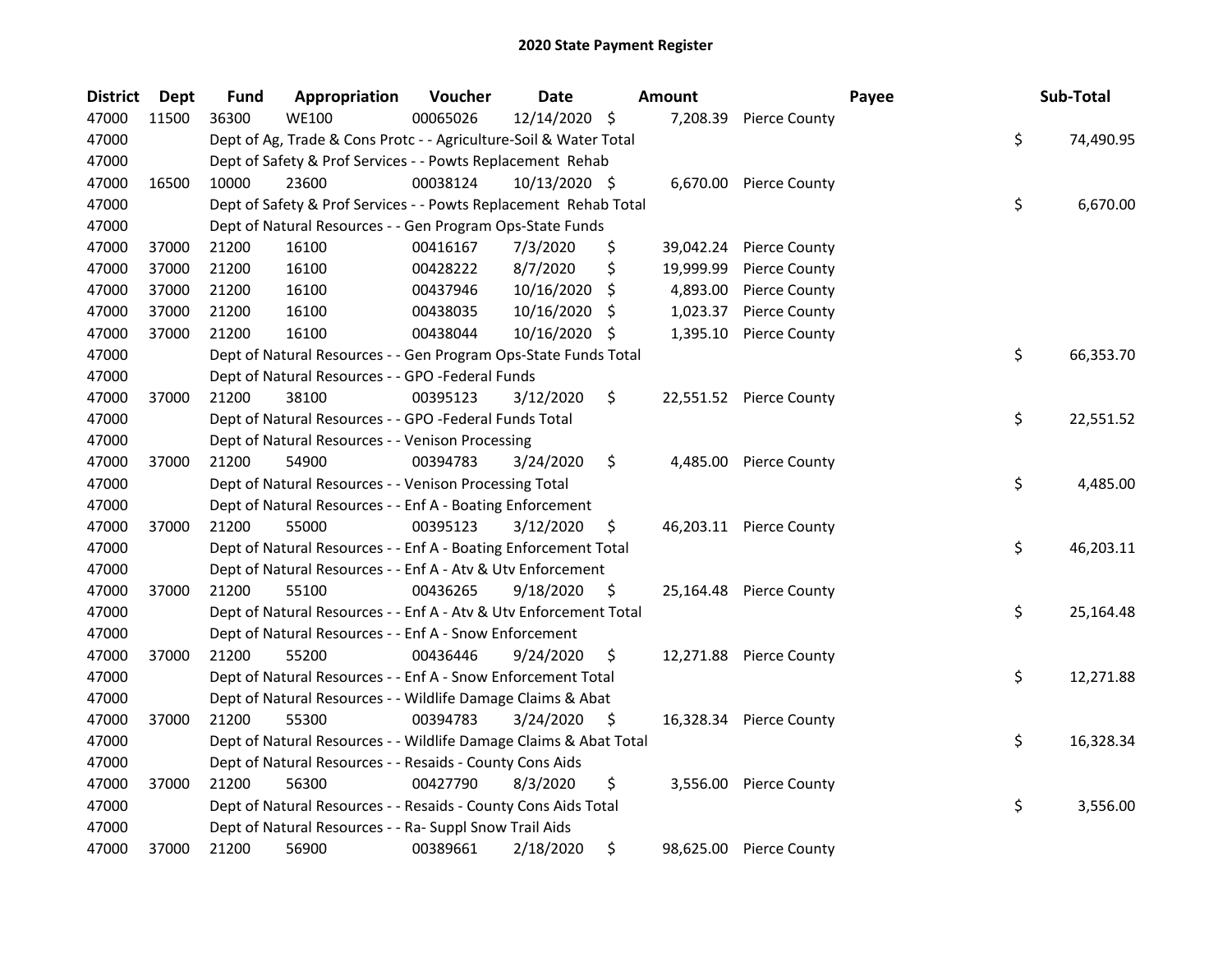| <b>District</b> | <b>Dept</b> | <b>Fund</b> | Appropriation                                                      | Voucher  | Date          |     | <b>Amount</b> |                         | Payee | Sub-Total        |
|-----------------|-------------|-------------|--------------------------------------------------------------------|----------|---------------|-----|---------------|-------------------------|-------|------------------|
| 47000           | 37000       | 21200       | 56900                                                              | 00409768 | 5/15/2020     | \$  | 14,724.75     | <b>Pierce County</b>    |       |                  |
| 47000           | 37000       | 21200       | 56900                                                              | 00451875 | 12/16/2020 \$ |     | 20,039.09     | Pierce County           |       |                  |
| 47000           |             |             | Dept of Natural Resources - - Ra- Suppl Snow Trail Aids Total      |          |               |     |               |                         |       | \$<br>133,388.84 |
| 47000           |             |             | Dept of Natural Resources - - Ra- Snowmobile Trail Areas           |          |               |     |               |                         |       |                  |
| 47000           | 37000       | 21200       | 57500                                                              | 00426365 | 7/27/2020     | \$  | 34,035.00     | <b>Pierce County</b>    |       |                  |
| 47000           | 37000       | 21200       | 57500                                                              | 00438033 | 9/30/2020     | \$  | 20,038.09     | <b>Pierce County</b>    |       |                  |
| 47000           | 37000       | 21200       | 57500                                                              | 00439730 | 10/7/2020     | \$  | 34,035.00     | <b>Pierce County</b>    |       |                  |
| 47000           |             |             | Dept of Natural Resources - - Ra- Snowmobile Trail Areas Total     |          |               |     |               |                         |       | \$<br>88,108.09  |
| 47000           |             |             | Dept of Natural Resources - - Resaids - Pymt In Lieu Tax Fed       |          |               |     |               |                         |       |                  |
| 47000           | 37000       | 21200       | 58400                                                              | 00439070 | 10/1/2020     | \$  |               | 2,907.00 Pierce County  |       |                  |
| 47000           |             |             | Dept of Natural Resources - - Resaids - Pymt In Lieu Tax Fed Total |          |               |     |               |                         |       | \$<br>2,907.00   |
| 47000           |             |             | Dept of Natural Resources - - Fin Asst For Responsible Units       |          |               |     |               |                         |       |                  |
| 47000           | 37000       | 27400       | 67000                                                              | 00412635 | 5/29/2020     | \$  | 190,366.98    | <b>Pierce County</b>    |       |                  |
| 47000           |             |             | Dept of Natural Resources - - Fin Asst For Responsible Units Total |          |               |     |               |                         |       | \$<br>190,366.98 |
| 47000           |             |             | Dept of Natural Resources - - Recycling Consolidation Grants       |          |               |     |               |                         |       |                  |
| 47000           | 37000       | 27400       | 67300                                                              | 00412635 | 5/29/2020     | \$  |               | 10,906.28 Pierce County |       |                  |
| 47000           |             |             | Dept of Natural Resources - - Recycling Consolidation Grants Total |          |               |     |               |                         |       | \$<br>10,906.28  |
| 47000           |             |             | Dept of Natural Resources - - Land Acquisition                     |          |               |     |               |                         |       |                  |
| 47000           | 37000       | 36300       | <b>TA100</b>                                                       | 00406860 | 4/29/2020     | \$  | 10.00         | <b>Pierce County</b>    |       |                  |
| 47000           |             |             | Dept of Natural Resources - - Land Acquisition Total               |          |               |     |               |                         |       | \$<br>10.00      |
| 47000           |             |             | Dept of Natural Resources - - GPO - Sd Water Loan Prog, Fed        |          |               |     |               |                         |       |                  |
| 47000           | 37000       | 57300       | 48200                                                              | 00386977 | 2/3/2020      | \$  | 5,143.50      | <b>Pierce County</b>    |       |                  |
| 47000           | 37000       | 57300       | 48200                                                              | 00400365 | 4/8/2020      | \$  | 3,142.50      | <b>Pierce County</b>    |       |                  |
| 47000           | 37000       | 57300       | 48200                                                              | 00418819 | 7/16/2020     | \$  | 3,142.50      | Pierce County           |       |                  |
| 47000           | 37000       | 57300       | 48200                                                              | 00436799 | 10/21/2020    | \$  | 3,142.50      | Pierce County           |       |                  |
| 47000           | 37000       | 57300       | 48200                                                              | 00454173 | 12/28/2020    | -\$ | 4,909.50      | <b>Pierce County</b>    |       |                  |
| 47000           |             |             | Dept of Natural Resources - - GPO - Sd Water Loan Prog, Fed Total  |          |               |     |               |                         |       | \$<br>19,480.50  |
| 47000           |             |             | WI Dept of Transportation - - Eldly&Disa Co/Aid Sf                 |          |               |     |               |                         |       |                  |
| 47000           | 39500       | 21100       | 16800                                                              | 00481716 | 1/16/2020     | \$  | 92,375.00     | Pierce County           |       |                  |
| 47000           | 39500       | 21100       | 16800                                                              | 00529705 | 5/26/2020     | \$  | 428.48        | <b>Pierce County</b>    |       |                  |
| 47000           |             |             | WI Dept of Transportation - - Eldly&Disa Co/Aid Sf Total           |          |               |     |               |                         |       | \$<br>92,803.48  |
| 47000           |             |             | WI Dept of Transportation - - Disastr Damag Aid Sf                 |          |               |     |               |                         |       |                  |
| 47000           | 39500       | 21100       | 17400                                                              | 00590266 | 9/25/2020     | \$  |               | 25,262.00 Pierce County |       |                  |
| 47000           |             |             | WI Dept of Transportation - - Disastr Damag Aid Sf Total           |          |               |     |               |                         |       | \$<br>25,262.00  |
| 47000           |             |             | WI Dept of Transportation - - Trans Aids To Co.-Sf                 |          |               |     |               |                         |       |                  |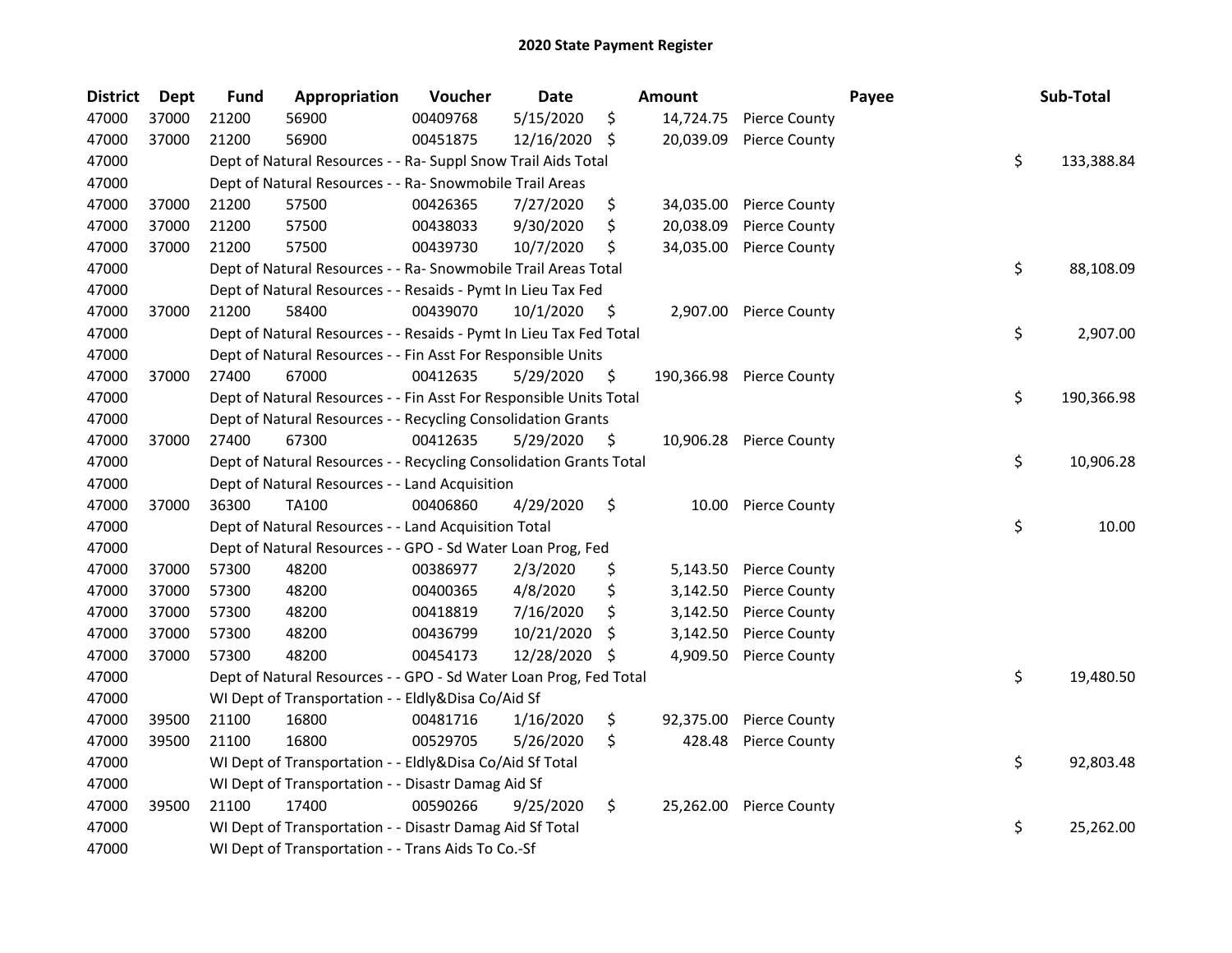| <b>District</b> | Dept  | <b>Fund</b> | Appropriation                                            | Voucher  | <b>Date</b>   |                     | <b>Amount</b> |                      | Payee | Sub-Total    |
|-----------------|-------|-------------|----------------------------------------------------------|----------|---------------|---------------------|---------------|----------------------|-------|--------------|
| 47000           | 39500 | 21100       | 19000                                                    | 00475470 | 1/6/2020      | \$                  | 367,364.41    | <b>Pierce County</b> |       |              |
| 47000           | 39500 | 21100       | 19000                                                    | 00542317 | 7/6/2020      | \$                  | 734,728.82    | <b>Pierce County</b> |       |              |
| 47000           | 39500 | 21100       | 19000                                                    | 00585143 | 10/5/2020     | \$                  | 367,364.42    | <b>Pierce County</b> |       |              |
| 47000           |       |             | WI Dept of Transportation - - Trans Aids To Co.-Sf Total |          |               |                     |               |                      | \$    | 1,469,457.65 |
| 47000           |       |             | WI Dept of Transportation - - Loc Rd Imp Prg St Fd       |          |               |                     |               |                      |       |              |
| 47000           | 39500 | 21100       | 27800                                                    | 00556550 | 7/31/2020     | \$                  | 4,870.14      | <b>Pierce County</b> |       |              |
| 47000           |       |             | WI Dept of Transportation - - Loc Rd Imp Prg St Fd Total |          |               |                     |               |                      | \$    | 4,870.14     |
| 47000           |       |             | WI Dept of Transportation - - St Hwy Rehab, Sf           |          |               |                     |               |                      |       |              |
| 47000           | 39500 | 21100       | 36300                                                    | 00629174 | 12/24/2020 \$ |                     | 38.56         | Pierce County        |       |              |
| 47000           |       |             | WI Dept of Transportation - - St Hwy Rehab, Sf Total     |          |               |                     |               |                      | \$    | 38.56        |
| 47000           |       |             | WI Dept of Transportation - - Hwy Mgmt & Opers Sf        |          |               |                     |               |                      |       |              |
| 47000           | 39500 | 21100       | 36500                                                    | 00573187 | 8/26/2020     | \$                  | 212.16        | <b>Pierce County</b> |       |              |
| 47000           |       |             | WI Dept of Transportation - - Hwy Mgmt & Opers Sf Total  |          |               |                     |               |                      | \$    | 212.16       |
| 47000           |       |             | WI Dept of Transportation - - Wi Lift Brdg Op/M Sf       |          |               |                     |               |                      |       |              |
| 47000           | 39500 | 21100       | 36600                                                    | 00504137 | 3/20/2020     | \$                  | 3,129.62      | <b>Pierce County</b> |       |              |
| 47000           | 39500 | 21100       | 36600                                                    | 00504138 | 3/20/2020     | \$                  | 879.69        | <b>Pierce County</b> |       |              |
| 47000           | 39500 | 21100       | 36600                                                    | 00520295 | 4/30/2020     | \$                  | 3,411.49      | <b>Pierce County</b> |       |              |
| 47000           | 39500 | 21100       | 36600                                                    | 00529928 | 5/27/2020     | \$                  | 14,486.26     | <b>Pierce County</b> |       |              |
| 47000           | 39500 | 21100       | 36600                                                    | 00539966 | 6/22/2020     | \$                  | 13,668.02     | <b>Pierce County</b> |       |              |
| 47000           | 39500 | 21100       | 36600                                                    | 00553401 | 7/20/2020     | \$                  | 10,712.68     | <b>Pierce County</b> |       |              |
| 47000           | 39500 | 21100       | 36600                                                    | 00573187 | 8/26/2020     | \$                  | 12,407.95     | <b>Pierce County</b> |       |              |
| 47000           | 39500 | 21100       | 36600                                                    | 00598586 | 10/15/2020    | $\zeta$             | 21,380.45     | <b>Pierce County</b> |       |              |
| 47000           | 39500 | 21100       | 36600                                                    | 00607733 | 10/30/2020    | $\ddot{\mathsf{S}}$ | 11,628.04     | <b>Pierce County</b> |       |              |
| 47000           | 39500 | 21100       | 36600                                                    | 00625055 | 12/10/2020    | -\$                 | 10,593.57     | <b>Pierce County</b> |       |              |
| 47000           |       |             | WI Dept of Transportation - - Wi Lift Brdg Op/M Sf Total |          |               |                     |               |                      | \$    | 102,297.76   |
| 47000           |       |             | WI Dept of Transportation - - Routine Maint Sf           |          |               |                     |               |                      |       |              |
| 47000           | 39500 | 21100       | 36800                                                    | 00482230 | 1/21/2020     | \$                  | 123,818.09    | <b>Pierce County</b> |       |              |
| 47000           | 39500 | 21100       | 36800                                                    | 00489503 | 2/7/2020      | \$                  | 173,744.05    | <b>Pierce County</b> |       |              |
| 47000           | 39500 | 21100       | 36800                                                    | 00492607 | 2/21/2020     | \$                  | 93,973.97     | <b>Pierce County</b> |       |              |
| 47000           | 39500 | 21100       | 36800                                                    | 00492608 | 2/21/2020     | \$                  | 18,376.03     | <b>Pierce County</b> |       |              |
| 47000           | 39500 | 21100       | 36800                                                    | 00497841 | 3/2/2020      | \$                  | 180,673.92    | <b>Pierce County</b> |       |              |
| 47000           | 39500 | 21100       | 36800                                                    | 00504136 | 3/20/2020     | \$                  | 417.57        | <b>Pierce County</b> |       |              |
| 47000           | 39500 | 21100       | 36800                                                    | 00504585 | 3/23/2020     | \$                  | 153,553.49    | <b>Pierce County</b> |       |              |
| 47000           | 39500 | 21100       | 36800                                                    | 00509750 | 4/1/2020      | \$                  | 2,069.75      | <b>Pierce County</b> |       |              |
| 47000           | 39500 | 21100       | 36800                                                    | 00510297 | 4/2/2020      | \$                  | 9,423.74      | <b>Pierce County</b> |       |              |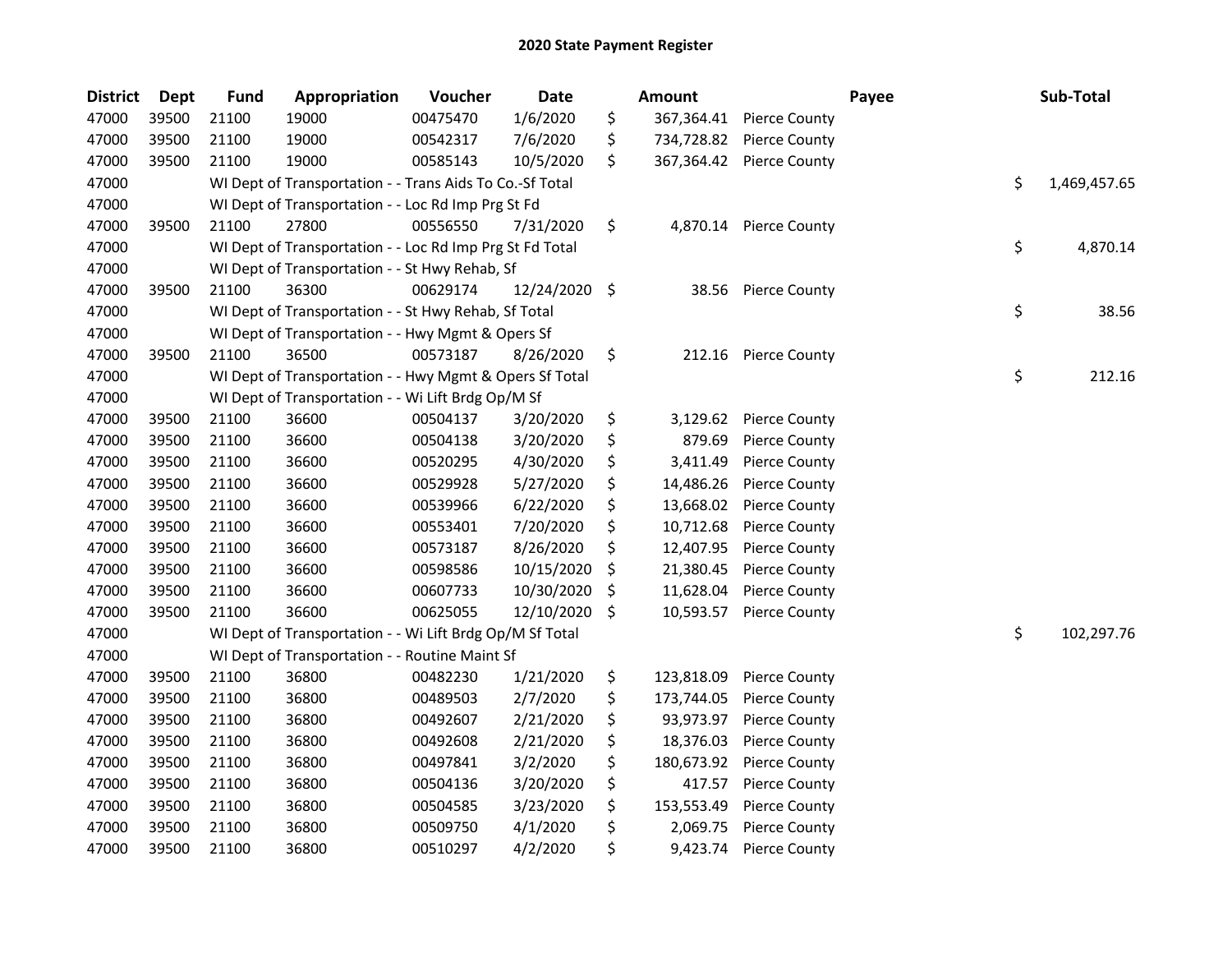| <b>District</b> | Dept  | <b>Fund</b> | Appropriation                                        | Voucher  | Date       |         | <b>Amount</b> |                      | Payee | Sub-Total          |
|-----------------|-------|-------------|------------------------------------------------------|----------|------------|---------|---------------|----------------------|-------|--------------------|
| 47000           | 39500 | 21100       | 36800                                                | 00521189 | 5/4/2020   | \$      | 20,110.87     | <b>Pierce County</b> |       |                    |
| 47000           | 39500 | 21100       | 36800                                                | 00521216 | 5/1/2020   | \$      | 166,693.16    | <b>Pierce County</b> |       |                    |
| 47000           | 39500 | 21100       | 36800                                                | 00529417 | 5/26/2020  | \$      | 6,742.11      | <b>Pierce County</b> |       |                    |
| 47000           | 39500 | 21100       | 36800                                                | 00529928 | 5/27/2020  | \$      | 2,585.40      | <b>Pierce County</b> |       |                    |
| 47000           | 39500 | 21100       | 36800                                                | 00531411 | 6/1/2020   | \$      | 99,263.82     | <b>Pierce County</b> |       |                    |
| 47000           | 39500 | 21100       | 36800                                                | 00533174 | 6/4/2020   | \$      | 9,778.74      | <b>Pierce County</b> |       |                    |
| 47000           | 39500 | 21100       | 36800                                                | 00537625 | 6/17/2020  | \$      | 5,923.99      | <b>Pierce County</b> |       |                    |
| 47000           | 39500 | 21100       | 36800                                                | 00539966 | 6/22/2020  | \$      | 564.24        | <b>Pierce County</b> |       |                    |
| 47000           | 39500 | 21100       | 36800                                                | 00541351 | 6/25/2020  | \$      | 80,697.05     | <b>Pierce County</b> |       |                    |
| 47000           | 39500 | 21100       | 36800                                                | 00553377 | 7/20/2020  | \$      | 5,042.72      | <b>Pierce County</b> |       |                    |
| 47000           | 39500 | 21100       | 36800                                                | 00554526 | 7/23/2020  | \$      | 78,899.27     | <b>Pierce County</b> |       |                    |
| 47000           | 39500 | 21100       | 36800                                                | 00554652 | 7/24/2020  | \$      | 10,473.35     | <b>Pierce County</b> |       |                    |
| 47000           | 39500 | 21100       | 36800                                                | 00571235 | 8/21/2020  | \$      | 4,600.50      | <b>Pierce County</b> |       |                    |
| 47000           | 39500 | 21100       | 36800                                                | 00573175 | 8/26/2020  | \$      | 36,160.17     | <b>Pierce County</b> |       |                    |
| 47000           | 39500 | 21100       | 36800                                                | 00573177 | 8/26/2020  | \$      | 47,683.41     | <b>Pierce County</b> |       |                    |
| 47000           | 39500 | 21100       | 36800                                                | 00573178 | 8/26/2020  | \$      | 57,582.87     | <b>Pierce County</b> |       |                    |
| 47000           | 39500 | 21100       | 36800                                                | 00573187 | 8/26/2020  | \$      | 3,205.96      | <b>Pierce County</b> |       |                    |
| 47000           | 39500 | 21100       | 36800                                                | 00580413 | 9/10/2020  | \$      | 166,923.04    | <b>Pierce County</b> |       |                    |
| 47000           | 39500 | 21100       | 36800                                                | 00591238 | 9/29/2020  | \$      | 4,203.40      | <b>Pierce County</b> |       |                    |
| 47000           | 39500 | 21100       | 36800                                                | 00591973 | 9/30/2020  | \$      | 10,838.60     | <b>Pierce County</b> |       |                    |
| 47000           | 39500 | 21100       | 36800                                                | 00592592 | 10/1/2020  | \$      | 120,344.39    | <b>Pierce County</b> |       |                    |
| 47000           | 39500 | 21100       | 36800                                                | 00604681 | 10/26/2020 | \$      | 692.56        | <b>Pierce County</b> |       |                    |
| 47000           | 39500 | 21100       | 36800                                                | 00604682 | 10/26/2020 | \$      | 742.13        | <b>Pierce County</b> |       |                    |
| 47000           | 39500 | 21100       | 36800                                                | 00604684 | 10/26/2020 | \$      | 476.75        | <b>Pierce County</b> |       |                    |
| 47000           | 39500 | 21100       | 36800                                                | 00607019 | 10/29/2020 | $\zeta$ | 56,062.34     | <b>Pierce County</b> |       |                    |
| 47000           | 39500 | 21100       | 36800                                                | 00607021 | 10/29/2020 | \$      | 5,742.64      | <b>Pierce County</b> |       |                    |
| 47000           | 39500 | 21100       | 36800                                                | 00616514 | 11/19/2020 | \$      | 2,944.71      | <b>Pierce County</b> |       |                    |
| 47000           | 39500 | 21100       | 36800                                                | 00621708 | 12/2/2020  | \$      | 1,758.21      | <b>Pierce County</b> |       |                    |
| 47000           | 39500 | 21100       | 36800                                                | 00625018 | 12/10/2020 | \$      | 593.37        | <b>Pierce County</b> |       |                    |
| 47000           | 39500 | 21100       | 36800                                                | 00625206 | 12/10/2020 | \$      | 91,834.92     | <b>Pierce County</b> |       |                    |
| 47000           |       |             | WI Dept of Transportation - - Routine Maint Sf Total |          |            |         |               |                      |       | \$<br>1,855,215.30 |
| 47000           |       |             | WI Dept of Transportation - - Hwy Mgmt & Opers Lf    |          |            |         |               |                      |       |                    |
| 47000           | 39500 | 21100       | 37500                                                | 00504137 | 3/20/2020  | \$      | 3,129.62      | <b>Pierce County</b> |       |                    |
| 47000           | 39500 | 21100       | 37500                                                | 00504138 | 3/20/2020  | \$      | 879.69        | <b>Pierce County</b> |       |                    |
| 47000           | 39500 | 21100       | 37500                                                | 00520295 | 4/30/2020  | \$      | 3,411.49      | <b>Pierce County</b> |       |                    |
|                 |       |             |                                                      |          |            |         |               |                      |       |                    |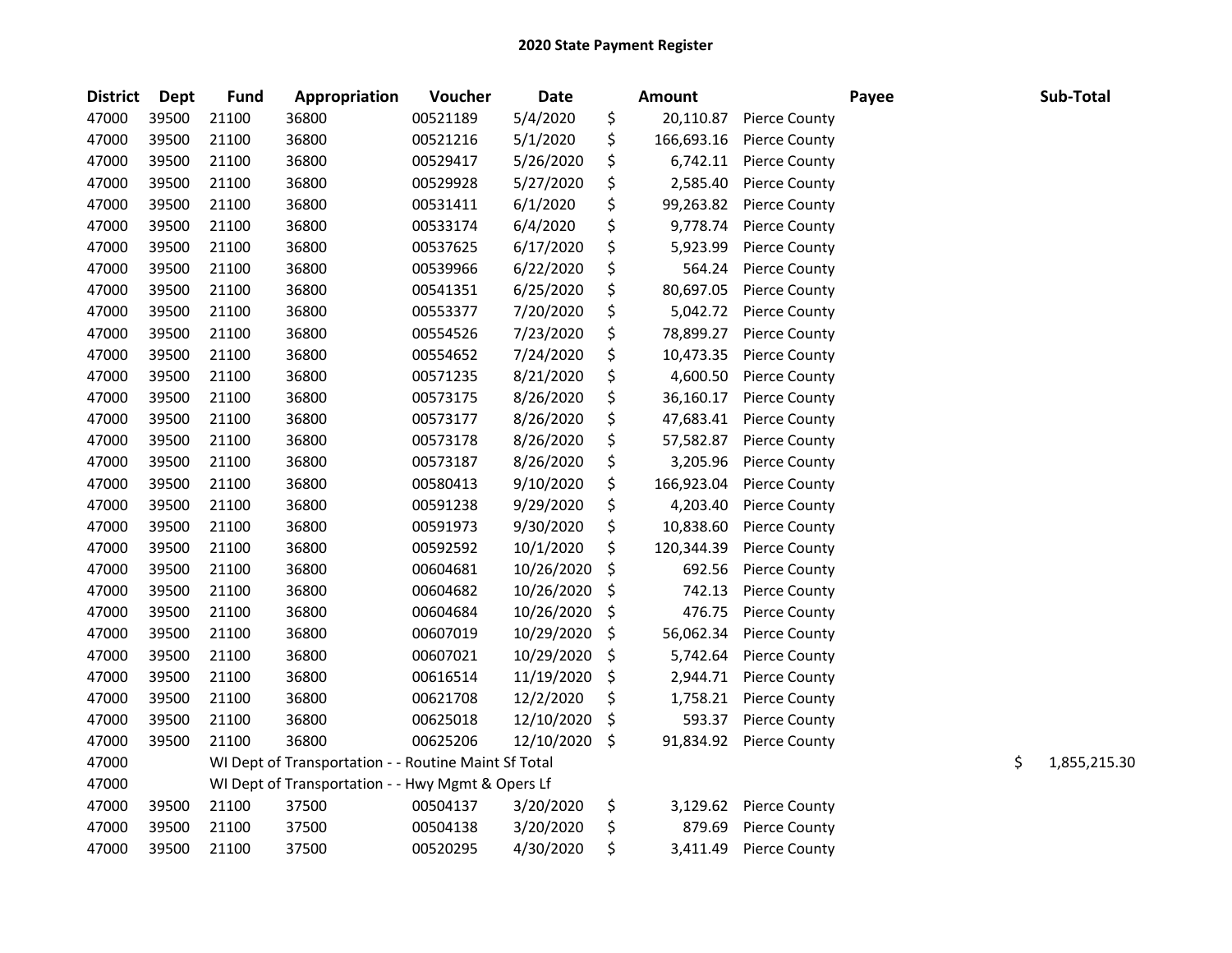| <b>District</b> | Dept  | <b>Fund</b> | Appropriation                                                      | Voucher  | <b>Date</b>   |     | <b>Amount</b> |                      | Payee | Sub-Total        |
|-----------------|-------|-------------|--------------------------------------------------------------------|----------|---------------|-----|---------------|----------------------|-------|------------------|
| 47000           | 39500 | 21100       | 37500                                                              | 00529928 | 5/27/2020     | \$  | 14,486.26     | <b>Pierce County</b> |       |                  |
| 47000           | 39500 | 21100       | 37500                                                              | 00539966 | 6/22/2020     | \$  | 13,668.02     | <b>Pierce County</b> |       |                  |
| 47000           | 39500 | 21100       | 37500                                                              | 00553401 | 7/20/2020     | \$  | 10,712.68     | <b>Pierce County</b> |       |                  |
| 47000           | 39500 | 21100       | 37500                                                              | 00573187 | 8/26/2020     | \$  | 12,407.95     | <b>Pierce County</b> |       |                  |
| 47000           | 39500 | 21100       | 37500                                                              | 00591238 | 9/29/2020     | \$  | 118.70        | <b>Pierce County</b> |       |                  |
| 47000           | 39500 | 21100       | 37500                                                              | 00598586 | 10/15/2020    | \$, | 21,380.45     | <b>Pierce County</b> |       |                  |
| 47000           | 39500 | 21100       | 37500                                                              | 00607733 | 10/30/2020    | \$  | 11,628.04     | <b>Pierce County</b> |       |                  |
| 47000           | 39500 | 21100       | 37500                                                              | 00625055 | 12/10/2020    | \$  | 10,593.57     | <b>Pierce County</b> |       |                  |
| 47000           |       |             | WI Dept of Transportation - - Hwy Mgmt & Opers Lf Total            |          |               |     |               |                      |       | \$<br>102,416.46 |
| 47000           |       |             | Department of Corrections - - Purchased Services For Offende       |          |               |     |               |                      |       |                  |
| 47000           | 41000 | 10000       | 11100                                                              | 00388904 | 10/14/2020 \$ |     | 1,348.50      | Pierce County        |       |                  |
| 47000           | 41000 | 10000       | 11100                                                              | 00395044 | 11/17/2020    | \$. | 883.00        | <b>Pierce County</b> |       |                  |
| 47000           |       |             | Department of Corrections - - Purchased Services For Offende Total |          |               |     |               |                      |       | \$<br>2,231.50   |
| 47000           |       |             | Department of Corrections - - Becky Young Community Correcti       |          |               |     |               |                      |       |                  |
| 47000           | 41000 | 10000       | 11200                                                              | 00339949 | 2/5/2020      | \$  | 2,992.50      | <b>Pierce County</b> |       |                  |
| 47000           | 41000 | 10000       | 11200                                                              | 00342111 | 2/18/2020     | \$  | 1,116.00      | <b>Pierce County</b> |       |                  |
| 47000           | 41000 | 10000       | 11200                                                              | 00348359 | 3/17/2020     | \$  | 976.50        | <b>Pierce County</b> |       |                  |
| 47000           | 41000 | 10000       | 11200                                                              | 00367774 | 6/22/2020     | \$  | 837.00        | <b>Pierce County</b> |       |                  |
| 47000           | 41000 | 10000       | 11200                                                              | 00369411 | 6/30/2020     | \$  | 930.00        | <b>Pierce County</b> |       |                  |
| 47000           | 41000 | 10000       | 11200                                                              | 00370823 | 7/6/2020      | \$  | 1,302.00      | <b>Pierce County</b> |       |                  |
| 47000           | 41000 | 10000       | 11200                                                              | 00380329 | 8/27/2020     | \$  | 1,069.50      | Pierce County        |       |                  |
| 47000           | 41000 | 10000       | 11200                                                              | 00389465 | 10/16/2020    | \$, | 1,255.50      | <b>Pierce County</b> |       |                  |
| 47000           | 41000 | 10000       | 11200                                                              | 00400377 | 12/18/2020    | S   | 651.00        | <b>Pierce County</b> |       |                  |
| 47000           |       |             | Department of Corrections - - Becky Young Community Correcti Total |          |               |     |               |                      |       | \$<br>11,130.00  |
| 47000           |       |             | Department of Corrections - - Corrections Contracts And Agre       |          |               |     |               |                      |       |                  |
| 47000           | 41000 | 10000       | 11400                                                              | 00332312 | 1/3/2020      | \$  | 4,682.86      | <b>Pierce County</b> |       |                  |
| 47000           | 41000 | 10000       | 11400                                                              | 00355007 | 4/23/2020     | \$  | 926.28        | <b>Pierce County</b> |       |                  |
| 47000           | 41000 | 10000       | 11400                                                              | 00357264 | 5/4/2020      | \$  | 6,072.28      | Pierce County        |       |                  |
| 47000           | 41000 | 10000       | 11400                                                              | 00360394 | 5/19/2020     | \$  | 2,470.08      | <b>Pierce County</b> |       |                  |
| 47000           | 41000 | 10000       | 11400                                                              | 00360395 | 5/22/2020     | \$  | 3,293.44      | <b>Pierce County</b> |       |                  |
| 47000           | 41000 | 10000       | 11400                                                              | 00362835 | 6/1/2020      | \$  | 1,183.58      | <b>Pierce County</b> |       |                  |
| 47000           | 41000 | 10000       | 11400                                                              | 00363588 | 6/3/2020      | \$  | 2,573.00      | Pierce County        |       |                  |
| 47000           | 41000 | 10000       | 11400                                                              | 00365024 | 6/10/2020     | \$  | 823.36        | <b>Pierce County</b> |       |                  |
| 47000           | 41000 | 10000       | 11400                                                              | 00366225 | 6/23/2020     | \$  | 4,785.78      | Pierce County        |       |                  |
| 47000           | 41000 | 10000       | 11400                                                              | 00374910 | 7/28/2020     | \$  | 5,351.84      | <b>Pierce County</b> |       |                  |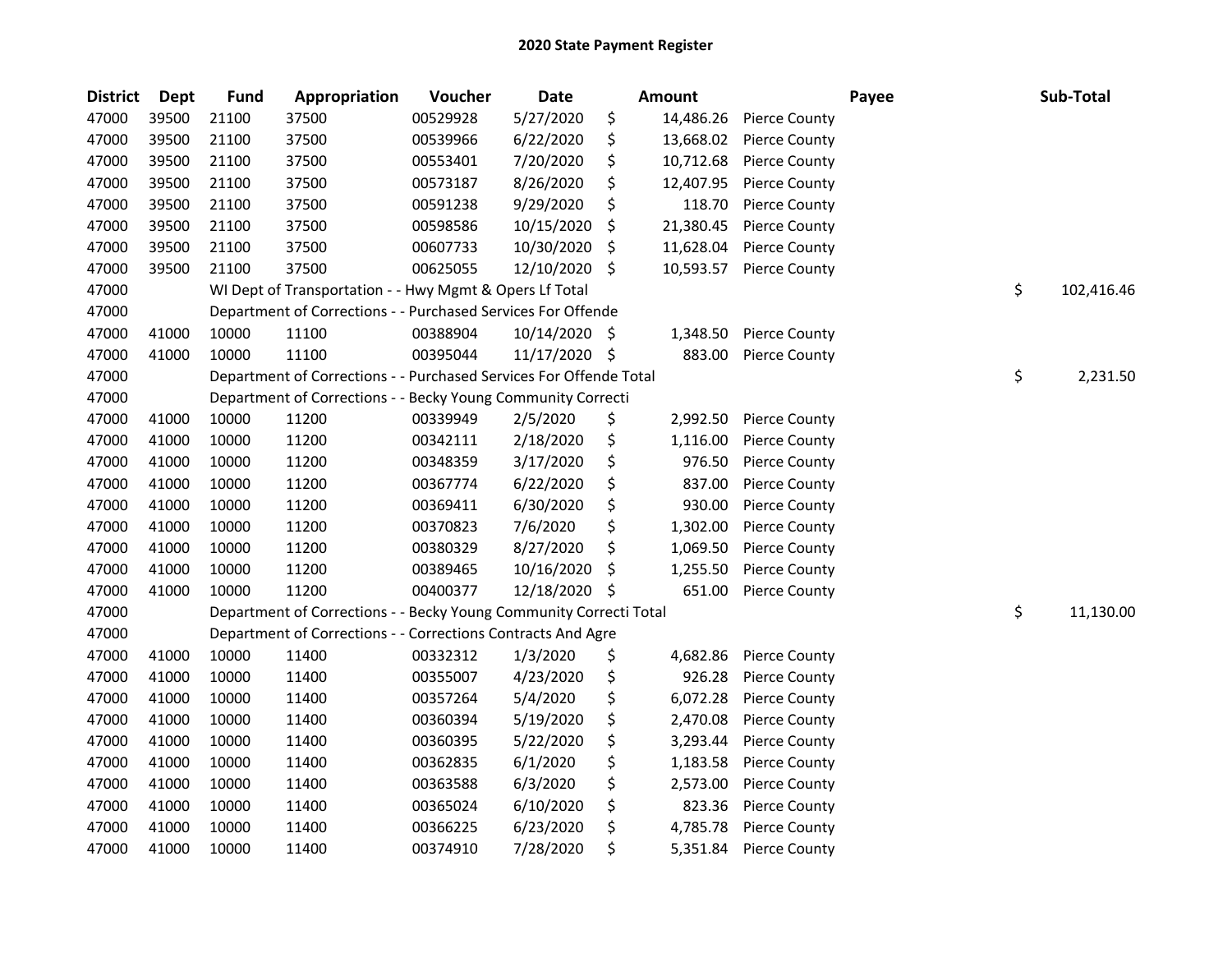| <b>District</b> | Dept  | <b>Fund</b> | Appropriation                                                      | Voucher  | <b>Date</b>   |     | <b>Amount</b> | Payee                                                                                                         | Sub-Total          |
|-----------------|-------|-------------|--------------------------------------------------------------------|----------|---------------|-----|---------------|---------------------------------------------------------------------------------------------------------------|--------------------|
| 47000           | 41000 | 10000       | 11400                                                              | 00387236 | 10/7/2020     | \$  | 2,161.32      | <b>Pierce County</b>                                                                                          |                    |
| 47000           | 41000 | 10000       | 11400                                                              | 00396822 | 12/1/2020     | \$  | 1,646.72      | Pierce County                                                                                                 |                    |
| 47000           | 41000 | 10000       | 11400                                                              | 00398244 | 12/8/2020     | \$  | 7,564.62      | <b>Pierce County</b>                                                                                          |                    |
| 47000           | 41000 | 10000       | 11400                                                              | 00398249 | 12/8/2020     | \$  | 4,168.26      | <b>Pierce County</b>                                                                                          |                    |
| 47000           | 41000 | 10000       | 11400                                                              | 00398613 | 12/9/2020     | \$  | 1,183.58      | <b>Pierce County</b>                                                                                          |                    |
| 47000           | 41000 | 10000       | 11400                                                              | 00399671 | 12/16/2020    | \$, | 1,235.04      | <b>Pierce County</b>                                                                                          |                    |
| 47000           | 41000 | 10000       | 11400                                                              | 00400208 | 12/17/2020    | \$  | 1,595.26      | <b>Pierce County</b>                                                                                          |                    |
| 47000           |       |             | Department of Corrections - - Corrections Contracts And Agre Total |          |               |     |               |                                                                                                               | \$<br>51,717.30    |
| 47000           |       |             |                                                                    |          |               |     |               | Department of Corrections - - Reimbursing Counties For Probation, Extended Supervision And Parole Holds       |                    |
| 47000           | 41000 | 10000       | 11600                                                              | 00392569 | 11/5/2020     | \$  |               | 22,000.00 Pierce County                                                                                       |                    |
| 47000           |       |             |                                                                    |          |               |     |               | Department of Corrections - - Reimbursing Counties For Probation, Extended Supervision And Parole Holds Total | \$<br>22,000.00    |
| 47000           |       |             | Child Abuse & Neglect Prev Bd - - General Aids                     |          |               |     |               |                                                                                                               |                    |
| 47000           | 43300 | 10000       | 99000                                                              | 00002383 | 4/24/2020     | \$  |               | 1,142.61 Pierce County                                                                                        |                    |
| 47000           |       |             | Child Abuse & Neglect Prev Bd - - General Aids Total               |          |               |     |               |                                                                                                               | \$<br>1,142.61     |
| 47000           |       |             | Department of Health Services - - State/Federal Aids               |          |               |     |               |                                                                                                               |                    |
| 47000           | 43500 | 10000       | 00000                                                              | 92007    | $1/1/2020$ \$ |     | 166,747.00    | <b>Pierce County</b>                                                                                          |                    |
| 47000           | 43500 | 10000       | 00000                                                              | 92008    | $2/1/2020$ \$ |     | 106,284.00    | <b>Pierce County</b>                                                                                          |                    |
| 47000           | 43500 | 10000       | 00000                                                              | 92009    | $3/1/2020$ \$ |     | 100,077.00    | <b>Pierce County</b>                                                                                          |                    |
| 47000           | 43500 | 10000       | 00000                                                              | 92010    | $4/1/2020$ \$ |     | 80,741.00     | <b>Pierce County</b>                                                                                          |                    |
| 47000           | 43500 | 10000       | 00000                                                              | 92011    | $5/1/2020$ \$ |     | 298,530.00    | <b>Pierce County</b>                                                                                          |                    |
| 47000           | 43500 | 10000       | 00000                                                              | 92012    | $6/1/2020$ \$ |     | 85,502.00     | <b>Pierce County</b>                                                                                          |                    |
| 47000           | 43500 | 10000       | 00000                                                              | 92013    | $6/1/2020$ \$ |     | 56,781.00     | <b>Pierce County</b>                                                                                          |                    |
| 47000           | 43500 | 10000       | 00000                                                              | 92100    | 7/1/2020 \$   |     | 266,962.00    | <b>Pierce County</b>                                                                                          |                    |
| 47000           | 43500 | 10000       | 00000                                                              | 92101    | $8/1/2020$ \$ |     | 624,841.00    | <b>Pierce County</b>                                                                                          |                    |
| 47000           | 43500 | 10000       | 00000                                                              | 92102    | $9/1/2020$ \$ |     | 92,096.00     | <b>Pierce County</b>                                                                                          |                    |
| 47000           | 43500 | 10000       | 00000                                                              | 92103    | 10/1/2020 \$  |     | 458,598.00    | <b>Pierce County</b>                                                                                          |                    |
| 47000           | 43500 | 10000       | 00000                                                              | 92104    | 11/1/2020 \$  |     | 158,032.00    | <b>Pierce County</b>                                                                                          |                    |
| 47000           | 43500 | 10000       | 00000                                                              | 92105    | 12/1/2020 \$  |     | 151,065.00    | <b>Pierce County</b>                                                                                          |                    |
| 47000           |       |             | Department of Health Services - - State/Federal Aids Total         |          |               |     |               |                                                                                                               | \$<br>2,646,256.00 |
| 47000           |       |             | Department of Health Services - - Public Health Dispensaries And   |          |               |     |               |                                                                                                               |                    |
| 47000           | 43500 | 10000       | 10700                                                              | 00333498 | 1/17/2020     | \$  | 151.04        | <b>Pierce County</b>                                                                                          |                    |
| 47000           | 43500 | 10000       | 10700                                                              | 00342799 | 2/19/2020     | \$  | 169.84        | <b>Pierce County</b>                                                                                          |                    |
| 47000           | 43500 | 10000       | 10700                                                              | 00347664 | 3/13/2020     | \$  | 56.65         | <b>Pierce County</b>                                                                                          |                    |
| 47000           | 43500 | 10000       | 10700                                                              | 00353271 | 4/10/2020     | \$  | 56.64         | <b>Pierce County</b>                                                                                          |                    |
| 47000           | 43500 | 10000       | 10700                                                              | 00356764 | 5/20/2020     | \$  | 56.64         | <b>Pierce County</b>                                                                                          |                    |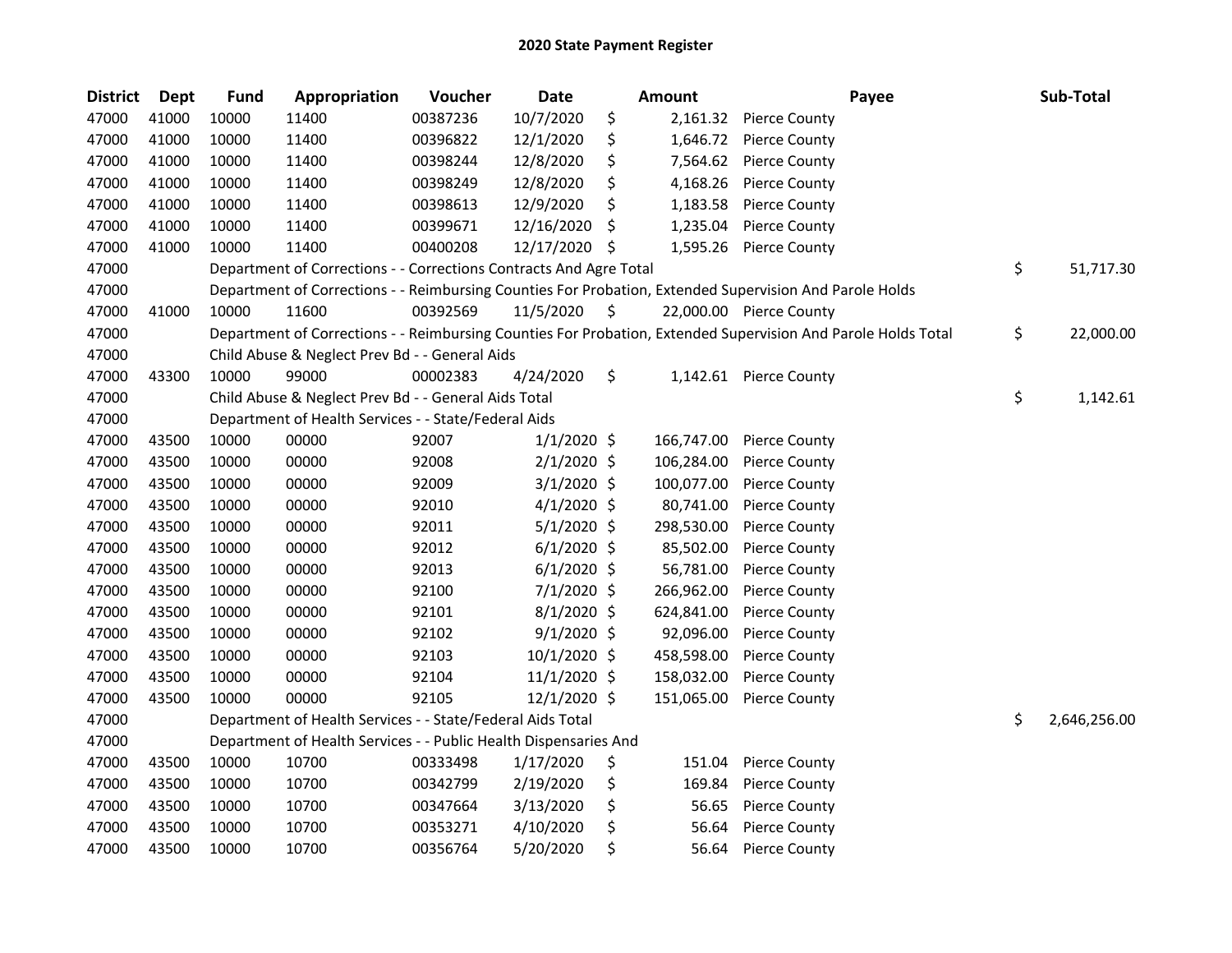| <b>District</b> | Dept  | <b>Fund</b> | Appropriation                                                          | Voucher  | <b>Date</b> | <b>Amount</b> |        |                      | Payee | Sub-Total      |
|-----------------|-------|-------------|------------------------------------------------------------------------|----------|-------------|---------------|--------|----------------------|-------|----------------|
| 47000           | 43500 | 10000       | 10700                                                                  | 00366247 | 7/23/2020   | \$            | 18.88  | <b>Pierce County</b> |       |                |
| 47000           | 43500 | 10000       | 10700                                                                  | 00368809 | 7/17/2020   | \$            | 75.52  | <b>Pierce County</b> |       |                |
| 47000           |       |             | Department of Health Services - - Public Health Dispensaries And Total |          |             |               |        |                      |       | \$<br>585.21   |
| 47000           |       |             | Department of Health Services - - Radiation Monitoring                 |          |             |               |        |                      |       |                |
| 47000           | 43500 | 10000       | 13800                                                                  | 00372472 | 8/28/2020   | \$            |        | 354.00 Pierce County |       |                |
| 47000           |       |             | Department of Health Services - - Radiation Monitoring Total           |          |             |               |        |                      |       | \$<br>354.00   |
| 47000           |       |             | Department of Health Services - - Federal Wic Operations               |          |             |               |        |                      |       |                |
| 47000           | 43500 | 10000       | 14800                                                                  | 00333500 | 1/10/2020   | \$            | 129.60 | <b>Pierce County</b> |       |                |
| 47000           | 43500 | 10000       | 14800                                                                  | 00337043 | 1/31/2020   | \$            | 250.30 | <b>Pierce County</b> |       |                |
| 47000           | 43500 | 10000       | 14800                                                                  | 00350273 | 3/30/2020   | \$            | 158.34 | <b>Pierce County</b> |       |                |
| 47000           | 43500 | 10000       | 14800                                                                  | 00363184 | 6/19/2020   | \$            | 172.60 | <b>Pierce County</b> |       |                |
| 47000           | 43500 | 10000       | 14800                                                                  | 00368780 | 7/20/2020   | \$            | 259.74 | <b>Pierce County</b> |       |                |
| 47000           | 43500 | 10000       | 14800                                                                  | 00368820 | 7/21/2020   | \$            | 95.61  | <b>Pierce County</b> |       |                |
| 47000           | 43500 | 10000       | 14800                                                                  | 00370523 | 8/14/2020   | \$            | 218.48 | <b>Pierce County</b> |       |                |
| 47000           | 43500 | 10000       | 14800                                                                  | 00374208 | 9/4/2020    | \$            | 203.36 | <b>Pierce County</b> |       |                |
| 47000           | 43500 | 10000       | 14800                                                                  | 00380362 | 9/25/2020   | \$            | 147.48 | <b>Pierce County</b> |       |                |
| 47000           | 43500 | 10000       | 14800                                                                  | 00380363 | 10/2/2020   | \$            | 145.71 | <b>Pierce County</b> |       |                |
| 47000           | 43500 | 10000       | 14800                                                                  | 00386766 | 11/5/2020   | \$            | 337.88 | <b>Pierce County</b> |       |                |
| 47000           | 43500 | 10000       | 14800                                                                  | 00393560 | 12/4/2020   | \$            | 105.70 | <b>Pierce County</b> |       |                |
| 47000           |       |             | Department of Health Services - - Federal Wic Operations Total         |          |             |               |        |                      |       | \$<br>2,224.80 |
| 47000           |       |             | Department of Health Services - - General Program Operations           |          |             |               |        |                      |       |                |
| 47000           | 43500 | 10000       | 40100                                                                  | 00368142 | 7/15/2020   | \$            |        | 1.50 Pierce County   |       |                |
| 47000           |       |             | Department of Health Services - - General Program Operations Total     |          |             |               |        |                      |       | \$<br>1.50     |
| 47000           |       |             | Department of Health Services - - Medical Assistance State Admin       |          |             |               |        |                      |       |                |
| 47000           | 43500 | 10000       | 44000                                                                  | 00368142 | 7/15/2020   | \$            |        | 1.50 Pierce County   |       |                |
| 47000           |       |             | Department of Health Services - - Medical Assistance State Admin Total |          |             |               |        |                      |       | \$<br>1.50     |
| 47000           |       |             | Department of Health Services - - Administrative And Support-Fis       |          |             |               |        |                      |       |                |
| 47000           | 43500 | 10000       | 82100                                                                  | 00349091 | 3/17/2020   | Ŝ.            |        | 5.00 Pierce County   |       |                |
| 47000           |       |             | Department of Health Services - - Administrative And Support-Fis Total |          |             |               |        |                      |       | \$<br>5.00     |
| 47000           |       |             | Dept of Children and Families - - Fees For Administrative Servic       |          |             |               |        |                      |       |                |
| 47000           | 43700 | 10000       | 23100                                                                  | 00065124 | 1/27/2020   | \$            | 90.00  | <b>Pierce County</b> |       |                |
| 47000           | 43700 | 10000       | 23100                                                                  | 00069735 | 5/1/2020    | \$            | 50.00  | Pierce County        |       |                |
| 47000           | 43700 | 10000       | 23100                                                                  | 00073022 | 7/23/2020   | \$            | 15.00  | Pierce County        |       |                |
| 47000           | 43700 | 10000       | 23100                                                                  | 00076539 | 10/22/2020  | \$            | 5.00   | <b>Pierce County</b> |       |                |
| 47000           |       |             | Dept of Children and Families - - Fees For Administrative Servic Total |          |             |               |        |                      |       | \$<br>160.00   |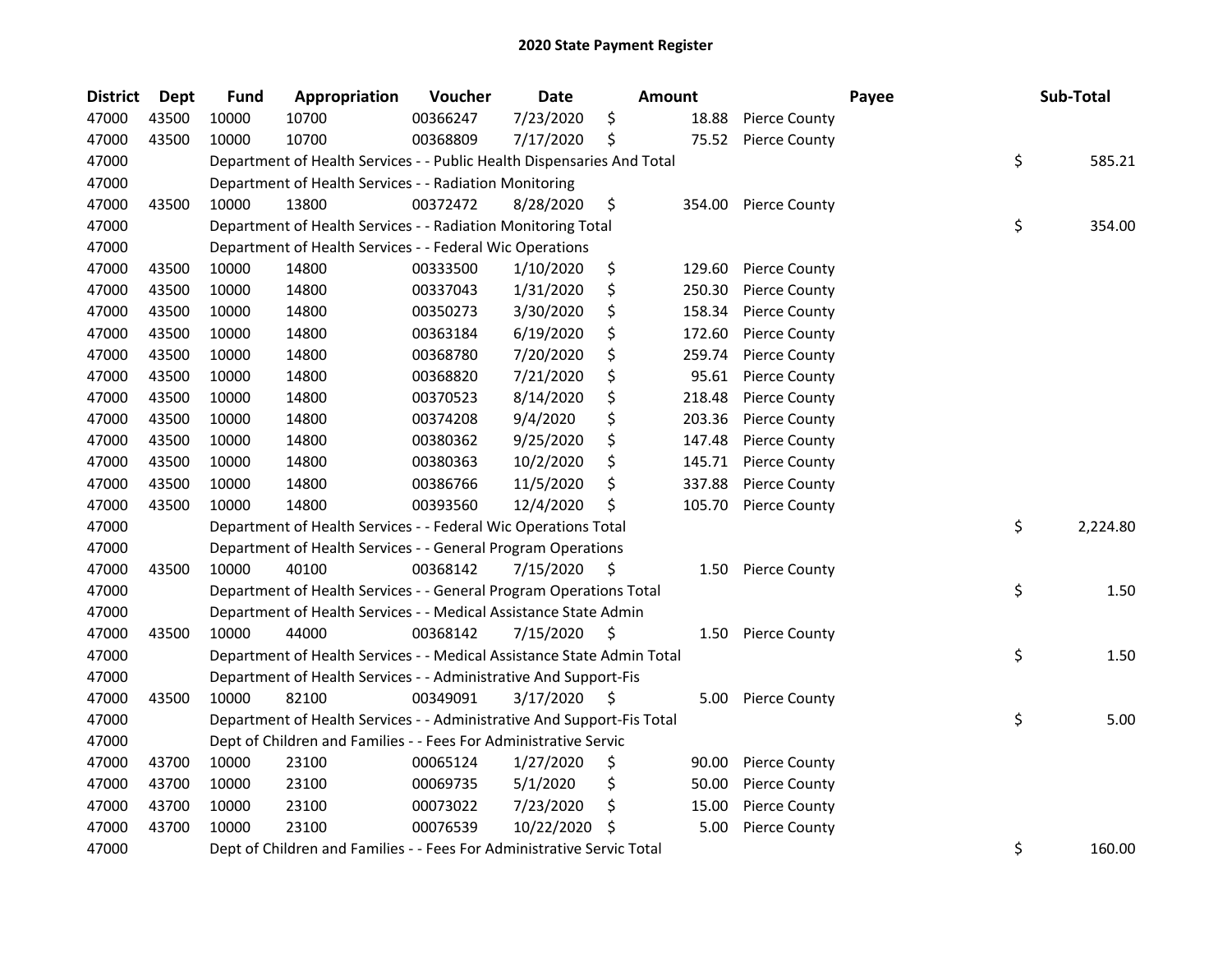| <b>District</b> | Dept  | <b>Fund</b> | Appropriation                                  | Voucher  | <b>Date</b> | <b>Amount</b>    |                      | Payee | Sub-Total |
|-----------------|-------|-------------|------------------------------------------------|----------|-------------|------------------|----------------------|-------|-----------|
| 47000           |       |             | Dept of Children and Families - - General Aids |          |             |                  |                      |       |           |
| 47000           | 43700 | 10000       | 99000                                          | 00064460 | 1/2/2020    | \$<br>15,609.00  | <b>Pierce County</b> |       |           |
| 47000           | 43700 | 10000       | 99000                                          | 00064523 | 1/6/2020    | \$<br>414.54     | <b>Pierce County</b> |       |           |
| 47000           | 43700 | 10000       | 99000                                          | 00065374 | 1/30/2020   | \$<br>87,954.94  | <b>Pierce County</b> |       |           |
| 47000           | 43700 | 10000       | 99000                                          | 00065605 | 2/4/2020    | \$<br>15,120.00  | <b>Pierce County</b> |       |           |
| 47000           | 43700 | 10000       | 99000                                          | 00065673 | 2/5/2020    | \$<br>13,260.55  | <b>Pierce County</b> |       |           |
| 47000           | 43700 | 10000       | 99000                                          | 00066347 | 2/26/2020   | \$<br>3,041.68   | <b>Pierce County</b> |       |           |
| 47000           | 43700 | 10000       | 99000                                          | 00066942 | 3/5/2020    | \$<br>282.80     | <b>Pierce County</b> |       |           |
| 47000           | 43700 | 10000       | 99000                                          | 00067680 | 3/26/2020   | \$<br>2,896.97   | Pierce County        |       |           |
| 47000           | 43700 | 10000       | 99000                                          | 00067852 | 3/31/2020   | \$<br>4,450.71   | <b>Pierce County</b> |       |           |
| 47000           | 43700 | 10000       | 99000                                          | 00068289 | 4/6/2020    | \$<br>232,086.60 | <b>Pierce County</b> |       |           |
| 47000           | 43700 | 10000       | 99000                                          | 00068290 | 4/6/2020    | \$<br>1,011.83   | <b>Pierce County</b> |       |           |
| 47000           | 43700 | 10000       | 99000                                          | 00069153 | 4/21/2020   | \$<br>3,872.00   | <b>Pierce County</b> |       |           |
| 47000           | 43700 | 10000       | 99000                                          | 00069393 | 4/30/2020   | \$<br>87,787.72  | <b>Pierce County</b> |       |           |
| 47000           | 43700 | 10000       | 99000                                          | 00069862 | 5/5/2020    | \$<br>47,536.60  | <b>Pierce County</b> |       |           |
| 47000           | 43700 | 10000       | 99000                                          | 00069922 | 5/5/2020    | \$<br>56,848.72  | <b>Pierce County</b> |       |           |
| 47000           | 43700 | 10000       | 99000                                          | 00070063 | 5/8/2020    | \$<br>11,480.00  | <b>Pierce County</b> |       |           |
| 47000           | 43700 | 10000       | 99000                                          | 00070261 | 5/13/2020   | \$<br>300.00     | <b>Pierce County</b> |       |           |
| 47000           | 43700 | 10000       | 99000                                          | 00070435 | 5/22/2020   | \$<br>17,770.20  | <b>Pierce County</b> |       |           |
| 47000           | 43700 | 10000       | 99000                                          | 00070883 | 6/5/2020    | \$<br>877.82     | <b>Pierce County</b> |       |           |
| 47000           | 43700 | 10000       | 99000                                          | 00071490 | 6/17/2020   | \$<br>5,156.00   | <b>Pierce County</b> |       |           |
| 47000           | 43700 | 10000       | 99000                                          | 00072060 | 6/30/2020   | \$<br>35,018.00  | <b>Pierce County</b> |       |           |
| 47000           | 43700 | 10000       | 99000                                          | 00072337 | 7/6/2020    | \$<br>14,578.75  | <b>Pierce County</b> |       |           |
| 47000           | 43700 | 10000       | 99000                                          | 00073344 | 7/30/2020   | \$<br>56,359.96  | <b>Pierce County</b> |       |           |
| 47000           | 43700 | 10000       | 99000                                          | 00073839 | 8/12/2020   | \$<br>21,492.72  | <b>Pierce County</b> |       |           |
| 47000           | 43700 | 10000       | 99000                                          | 00073896 | 8/12/2020   | \$<br>18,449.00  | <b>Pierce County</b> |       |           |
| 47000           | 43700 | 10000       | 99000                                          | 00073937 | 8/12/2020   | \$<br>11,897.79  | <b>Pierce County</b> |       |           |
| 47000           | 43700 | 10000       | 99000                                          | 00074543 | 9/1/2020    | \$<br>15,509.96  | Pierce County        |       |           |
| 47000           | 43700 | 10000       | 99000                                          | 00074687 | 9/8/2020    | \$<br>17,528.10  | <b>Pierce County</b> |       |           |
| 47000           | 43700 | 10000       | 99000                                          | 00074804 | 9/10/2020   | \$<br>600,656.00 | <b>Pierce County</b> |       |           |
| 47000           | 43700 | 10000       | 99000                                          | 00075130 | 9/17/2020   | \$<br>51,358.00  | <b>Pierce County</b> |       |           |
| 47000           | 43700 | 10000       | 99000                                          | 00075131 | 9/17/2020   | \$<br>878.00     | <b>Pierce County</b> |       |           |
| 47000           | 43700 | 10000       | 99000                                          | 00075230 | 9/18/2020   | \$<br>18,530.34  | <b>Pierce County</b> |       |           |
| 47000           | 43700 | 10000       | 99000                                          | 00075926 | 10/5/2020   | \$<br>19,329.45  | <b>Pierce County</b> |       |           |
| 47000           | 43700 | 10000       | 99000                                          | 00076818 | 10/30/2020  | \$<br>75,247.14  | <b>Pierce County</b> |       |           |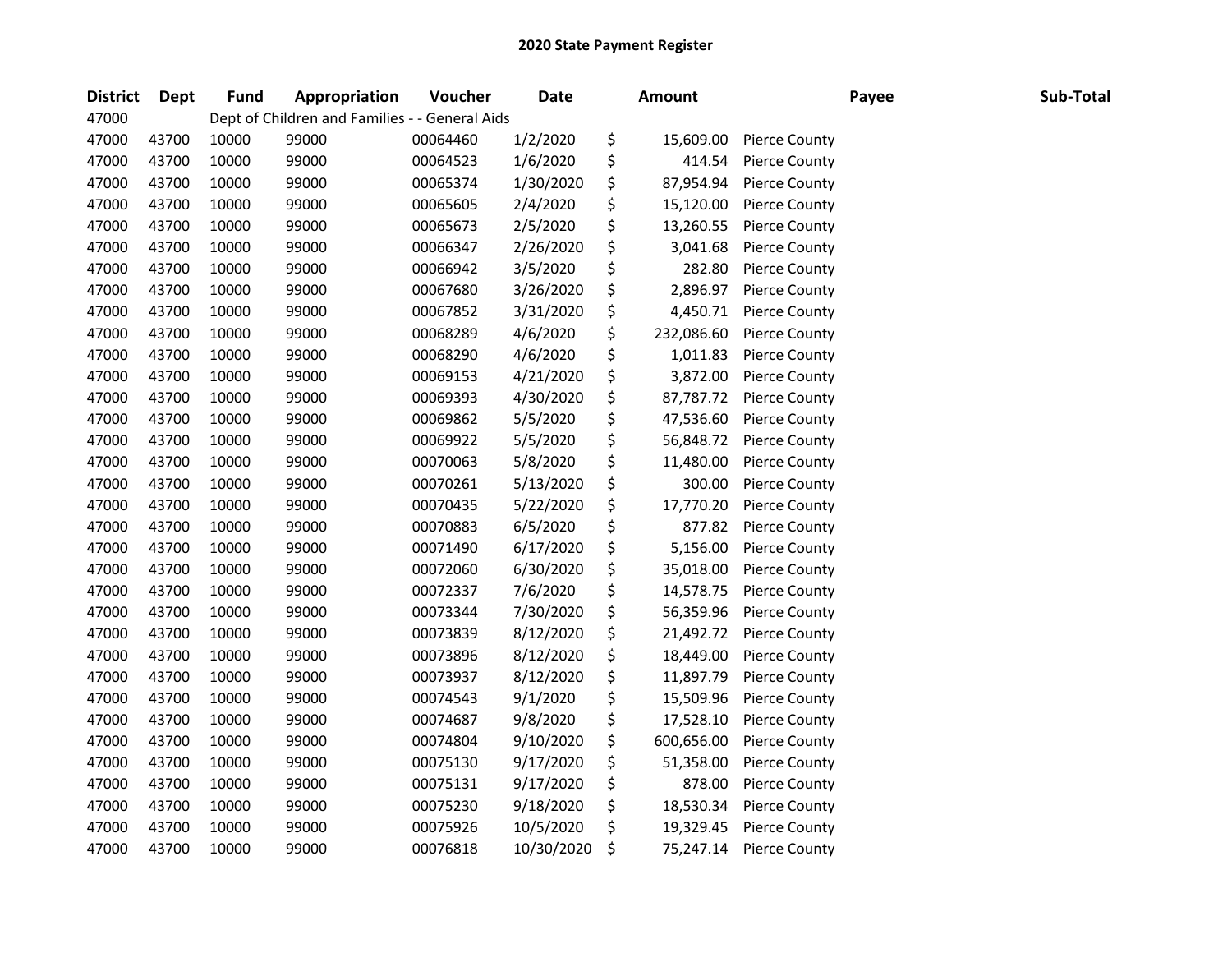| <b>District</b> | <b>Dept</b> | <b>Fund</b> | Appropriation                                                         | Voucher  | <b>Date</b> | Amount          |                      | Payee | Sub-Total          |
|-----------------|-------------|-------------|-----------------------------------------------------------------------|----------|-------------|-----------------|----------------------|-------|--------------------|
| 47000           | 43700       | 10000       | 99000                                                                 | 00076852 | 10/30/2020  | \$<br>5,948.89  | <b>Pierce County</b> |       |                    |
| 47000           | 43700       | 10000       | 99000                                                                 | 00076865 | 10/30/2020  | \$<br>9,066.83  | <b>Pierce County</b> |       |                    |
| 47000           | 43700       | 10000       | 99000                                                                 | 00077046 | 11/5/2020   | \$<br>24.48     | <b>Pierce County</b> |       |                    |
| 47000           | 43700       | 10000       | 99000                                                                 | 00077171 | 11/6/2020   | \$<br>2,666.00  | <b>Pierce County</b> |       |                    |
| 47000           | 43700       | 10000       | 99000                                                                 | 00077273 | 11/10/2020  | \$<br>1,033.00  | <b>Pierce County</b> |       |                    |
| 47000           | 43700       | 10000       | 99000                                                                 | 00077774 | 11/23/2020  | \$<br>22,918.74 | <b>Pierce County</b> |       |                    |
| 47000           | 43700       | 10000       | 99000                                                                 | 00078176 | 12/4/2020   | \$<br>11,720.00 | <b>Pierce County</b> |       |                    |
| 47000           | 43700       | 10000       | 99000                                                                 | 00078265 | 12/7/2020   | \$<br>819.49    | <b>Pierce County</b> |       |                    |
| 47000           |             |             | Dept of Children and Families - - General Aids Total                  |          |             |                 |                      |       | \$<br>1,618,789.32 |
| 47000           |             |             | Dept of Workforce Development - - Auxiliary Services                  |          |             |                 |                      |       |                    |
| 47000           | 44500       | 10000       | 13000                                                                 | 00304281 | 11/3/2020   | \$<br>10.00     | Pierce County        |       |                    |
| 47000           | 44500       | 10000       | 13000                                                                 | 00307412 | 12/2/2020   | \$<br>35.00     | Pierce County        |       |                    |
| 47000           |             |             | Dept of Workforce Development - - Auxiliary Services Total            |          |             |                 |                      |       | \$<br>45.00        |
| 47000           |             |             | Dept of Workforce Development - - Ui Admin Fed                        |          |             |                 |                      |       |                    |
| 47000           | 44500       | 10000       | 15100                                                                 | 00267656 | 1/14/2020   | \$<br>30.00     | <b>Pierce County</b> |       |                    |
| 47000           | 44500       | 10000       | 15100                                                                 | 00270897 | 2/4/2020    | \$<br>45.00     | <b>Pierce County</b> |       |                    |
| 47000           | 44500       | 10000       | 15100                                                                 | 00275627 | 3/3/2020    | \$<br>20.00     | <b>Pierce County</b> |       |                    |
| 47000           | 44500       | 10000       | 15100                                                                 | 00280611 | 4/2/2020    | \$<br>30.00     | <b>Pierce County</b> |       |                    |
| 47000           | 44500       | 10000       | 15100                                                                 | 00284505 | 5/4/2020    | \$<br>30.00     | Pierce County        |       |                    |
| 47000           | 44500       | 10000       | 15100                                                                 | 00287354 | 6/2/2020    | \$<br>15.00     | <b>Pierce County</b> |       |                    |
| 47000           | 44500       | 10000       | 15100                                                                 | 00290175 | 7/2/2020    | \$<br>5.00      | <b>Pierce County</b> |       |                    |
| 47000           | 44500       | 10000       | 15100                                                                 | 00296649 | 9/2/2020    | \$<br>5.00      | <b>Pierce County</b> |       |                    |
| 47000           | 44500       | 10000       | 15100                                                                 | 00300320 | 10/2/2020   | \$<br>25.00     | <b>Pierce County</b> |       |                    |
| 47000           |             |             | Dept of Workforce Development - - Ui Admin Fed Total                  |          |             |                 |                      |       | \$<br>205.00       |
| 47000           |             |             | Dept of Workforce Development - - Wc Ops Uninsured Emplyr Admin       |          |             |                 |                      |       |                    |
| 47000           | 44500       | 22700       | 17700                                                                 | 00288634 | 6/17/2020   | \$<br>35.00     | <b>Pierce County</b> |       |                    |
| 47000           | 44500       | 22700       | 17700                                                                 | 00288635 | 6/17/2020   | \$<br>10.00     | <b>Pierce County</b> |       |                    |
| 47000           | 44500       | 22700       | 17700                                                                 | 00291163 | 7/14/2020   | \$<br>15.00     | <b>Pierce County</b> |       |                    |
| 47000           | 44500       | 22700       | 17700                                                                 | 00291175 | 7/14/2020   | \$<br>5.00      | <b>Pierce County</b> |       |                    |
| 47000           | 44500       | 22700       | 17700                                                                 | 00296794 | 9/3/2020    | \$<br>10.00     | <b>Pierce County</b> |       |                    |
| 47000           | 44500       | 22700       | 17700                                                                 | 00296802 | 9/3/2020    | \$<br>15.00     | <b>Pierce County</b> |       |                    |
| 47000           |             |             | Dept of Workforce Development - - Wc Ops Uninsured Emplyr Admin Total |          |             |                 |                      |       | \$<br>90.00        |
| 47000           |             |             | Department of Justice - - Crime Laboratories, Dna                     |          |             |                 |                      |       |                    |
| 47000           | 45500       | 10000       | 22100                                                                 | 00085863 | 7/16/2020   | \$<br>880.00    | <b>Pierce County</b> |       |                    |
| 47000           |             |             | Department of Justice - - Crime Laboratories, Dna Total               |          |             |                 |                      |       | \$<br>880.00       |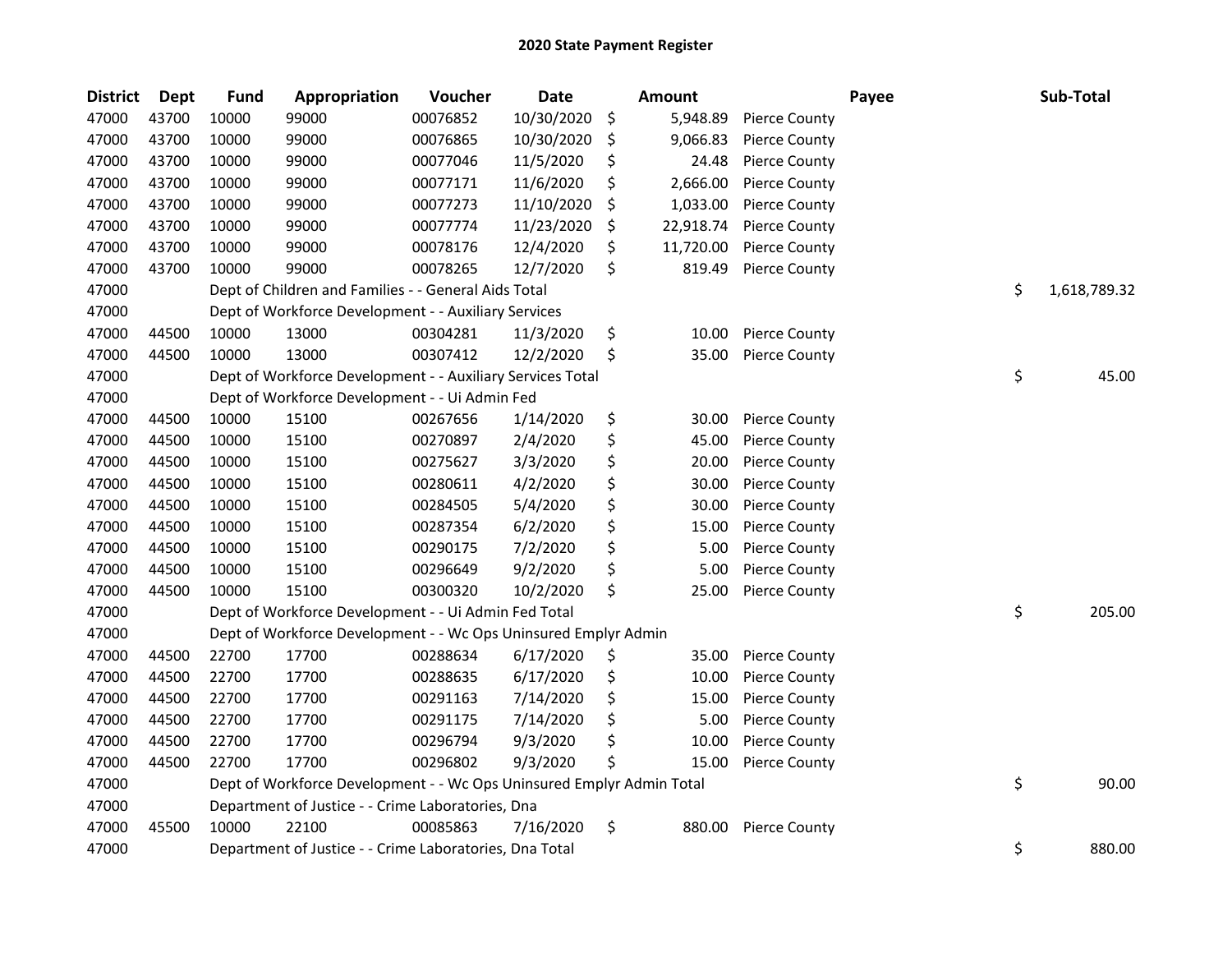| <b>District</b> | Dept  | <b>Fund</b> | Appropriation                                                          | Voucher  | Date       | <b>Amount</b>    |                         | Payee | Sub-Total        |
|-----------------|-------|-------------|------------------------------------------------------------------------|----------|------------|------------------|-------------------------|-------|------------------|
| 47000           |       |             | Department of Justice - - Law Enforcement Train, Local                 |          |            |                  |                         |       |                  |
| 47000           | 45500 | 10000       | 23100                                                                  | 00091626 | 12/7/2020  | \$               | 8,320.00 Pierce County  |       |                  |
| 47000           |       |             | Department of Justice - - Law Enforcement Train, Local Total           |          |            |                  |                         |       | \$<br>8,320.00   |
| 47000           |       |             | Department of Justice - - Alt Prosecution Alcohol Drugs                |          |            |                  |                         |       |                  |
| 47000           | 45500 | 10000       | 27100                                                                  | 00080690 | 3/4/2020   | \$<br>67,714.00  | <b>Pierce County</b>    |       |                  |
| 47000           | 45500 | 10000       | 27100                                                                  | 00082931 | 4/28/2020  | \$<br>35,205.00  | Pierce County           |       |                  |
| 47000           | 45500 | 10000       | 27100                                                                  | 00086559 | 8/3/2020   | \$<br>42,621.00  | <b>Pierce County</b>    |       |                  |
| 47000           | 45500 | 10000       | 27100                                                                  | 00089651 | 11/5/2020  | \$<br>47,491.00  | <b>Pierce County</b>    |       |                  |
| 47000           |       |             | Department of Justice - - Alt Prosecution Alcohol Drugs Total          |          |            |                  |                         |       | \$<br>193,031.00 |
| 47000           |       |             | Department of Justice - - Crime Victim Witness Assist                  |          |            |                  |                         |       |                  |
| 47000           | 45500 | 10000       | 53200                                                                  | 00080501 | 2/25/2020  | \$<br>17,840.29  | <b>Pierce County</b>    |       |                  |
| 47000           | 45500 | 10000       | 53200                                                                  | 00086047 | 7/16/2020  | \$<br>14,146.58  | <b>Pierce County</b>    |       |                  |
| 47000           |       |             | Department of Justice - - Crime Victim Witness Assist Total            |          |            |                  |                         |       | \$<br>31,986.87  |
| 47000           |       |             | Department of Military Affairs - - Federal Aid, Local Assistance       |          |            |                  |                         |       |                  |
| 47000           | 46500 | 10000       | 34200                                                                  | 00071558 | 1/8/2020   | \$<br>38,040.06  | <b>Pierce County</b>    |       |                  |
| 47000           | 46500 | 10000       | 34200                                                                  | 00075290 | 3/13/2020  | \$<br>16,779.00  | <b>Pierce County</b>    |       |                  |
| 47000           | 46500 | 10000       | 34200                                                                  | 00083120 | 9/18/2020  | \$<br>2,110.19   | <b>Pierce County</b>    |       |                  |
| 47000           |       |             | Department of Military Affairs - - Federal Aid, Local Assistance Total |          |            |                  |                         |       | \$<br>56,929.25  |
| 47000           |       |             | Department of Military Affairs - - Next Generation 911                 |          |            |                  |                         |       |                  |
| 47000           | 46500 | 23900       | 36800                                                                  | 00084444 | 10/19/2020 | \$<br>525.00     | <b>Pierce County</b>    |       |                  |
| 47000           |       |             | Department of Military Affairs - - Next Generation 911 Total           |          |            |                  |                         |       | \$<br>525.00     |
| 47000           |       |             | Department of Veterans Affairs - - County Grants                       |          |            |                  |                         |       |                  |
| 47000           | 48500 | 58200       | 26700                                                                  | 00077476 | 2/24/2020  | \$               | 10,000.00 Pierce County |       |                  |
| 47000           |       |             | Department of Veterans Affairs - - County Grants Total                 |          |            |                  |                         |       | \$<br>10,000.00  |
| 47000           |       |             | Department of Veterans Affairs - - Veterans Transportation Grant       |          |            |                  |                         |       |                  |
| 47000           | 48500 | 58200       | 28000                                                                  | 00086990 | 12/9/2020  | \$<br>6,045.87   | <b>Pierce County</b>    |       |                  |
| 47000           |       |             | Department of Veterans Affairs - - Veterans Transportation Grant Total |          |            |                  |                         |       | \$<br>6,045.87   |
| 47000           |       |             | Department of Administration - - Federal Aid                           |          |            |                  |                         |       |                  |
| 47000           | 50500 | 10000       | 14200                                                                  | 00126714 | 8/12/2020  | \$<br>130,893.37 | <b>Pierce County</b>    |       |                  |
| 47000           | 50500 | 10000       | 14200                                                                  | 00130097 | 10/2/2020  | \$<br>192,429.36 | <b>Pierce County</b>    |       |                  |
| 47000           | 50500 | 10000       | 14200                                                                  | 00132234 | 11/13/2020 | \$<br>158,685.53 | <b>Pierce County</b>    |       |                  |
| 47000           | 50500 | 10000       | 14200                                                                  | 00134935 | 12/10/2020 | \$<br>347,222.01 | <b>Pierce County</b>    |       |                  |
| 47000           |       |             | Department of Administration - - Federal Aid Total                     |          |            |                  |                         |       | \$<br>829,230.27 |
| 47000           |       |             | Department of Administration - - Low-Income Assistance Grants          |          |            |                  |                         |       |                  |
| 47000           | 50500 | 23500       | 37100                                                                  | 00116680 | 1/29/2020  | \$<br>5,459.00   | <b>Pierce County</b>    |       |                  |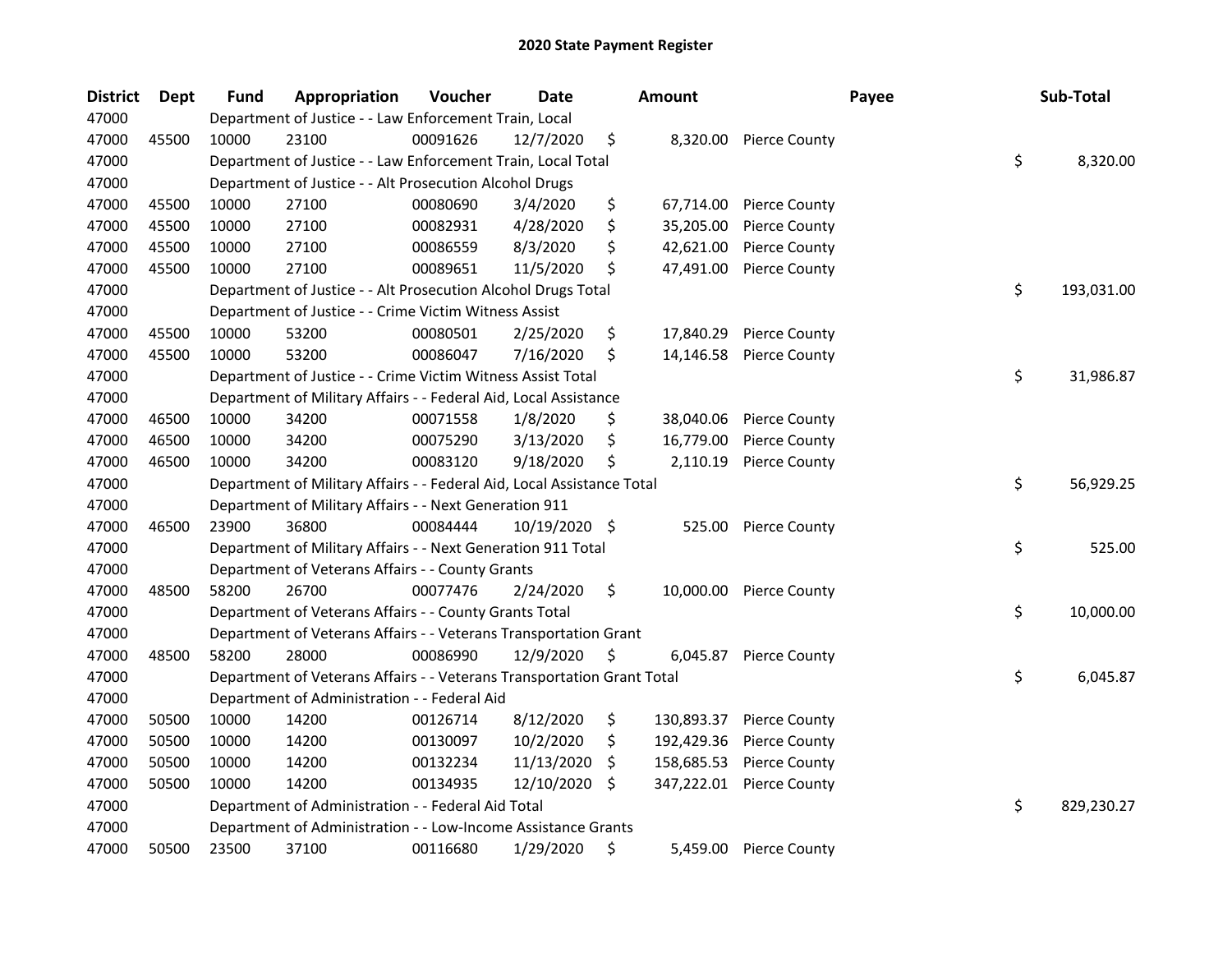| <b>District</b> | <b>Dept</b> | <b>Fund</b> | Appropriation                                                                                     | Voucher  | <b>Date</b> |    | Amount    | Payee                                                                                                   | Sub-Total       |
|-----------------|-------------|-------------|---------------------------------------------------------------------------------------------------|----------|-------------|----|-----------|---------------------------------------------------------------------------------------------------------|-----------------|
| 47000           | 50500       | 23500       | 37100                                                                                             | 00117639 | 2/18/2020   | \$ | 3,953.00  | <b>Pierce County</b>                                                                                    |                 |
| 47000           | 50500       | 23500       | 37100                                                                                             | 00121844 | 4/29/2020   | \$ | 1,979.00  | <b>Pierce County</b>                                                                                    |                 |
| 47000           | 50500       | 23500       | 37100                                                                                             | 00122599 | 5/15/2020   | \$ | 6,998.00  | <b>Pierce County</b>                                                                                    |                 |
| 47000           | 50500       | 23500       | 37100                                                                                             | 00123113 | 5/29/2020   | \$ | 4,192.00  | <b>Pierce County</b>                                                                                    |                 |
| 47000           | 50500       | 23500       | 37100                                                                                             | 00125565 | 7/15/2020   | \$ | 3,130.00  | <b>Pierce County</b>                                                                                    |                 |
| 47000           | 50500       | 23500       | 37100                                                                                             | 00129629 | 9/29/2020   | \$ | 3,465.11  | <b>Pierce County</b>                                                                                    |                 |
| 47000           | 50500       | 23500       | 37100                                                                                             | 00131693 | 10/29/2020  | \$ | 6,333.89  | <b>Pierce County</b>                                                                                    |                 |
| 47000           | 50500       | 23500       | 37100                                                                                             | 00136742 | 12/15/2020  | S  | 7,855.00  | <b>Pierce County</b>                                                                                    |                 |
| 47000           | 50500       | 23500       | 37100                                                                                             | 00137485 | 12/29/2020  | \$ | 7,156.94  | <b>Pierce County</b>                                                                                    |                 |
| 47000           |             |             | Department of Administration - - Low-Income Assistance Grants Total                               |          |             |    |           |                                                                                                         | \$<br>50,521.94 |
| 47000           |             |             | Department of Administration - - Land Information Program; Loca                                   |          |             |    |           |                                                                                                         |                 |
| 47000           | 50500       | 26900       | 17300                                                                                             | 00117363 | 2/14/2020   | \$ | 1,000.00  | <b>Pierce County</b>                                                                                    |                 |
| 47000           | 50500       | 26900       | 17300                                                                                             | 00119442 | 4/2/2020    | \$ | 50,016.00 | <b>Pierce County</b>                                                                                    |                 |
| 47000           | 50500       | 26900       | 17300                                                                                             | 00122448 | 5/14/2020   | \$ | 20,000.00 | <b>Pierce County</b>                                                                                    |                 |
| 47000           | 50500       | 26900       | 17300                                                                                             | 00132700 | 11/12/2020  | \$ | 20,000.00 | <b>Pierce County</b>                                                                                    |                 |
| 47000           |             |             | Department of Administration - - Land Information Program; Loca Total                             |          |             |    |           |                                                                                                         | \$<br>91,016.00 |
| 47000           |             |             | Public Defender Board - - Transcript, Discovery and Records Provided to the Public Defender Board |          |             |    |           |                                                                                                         |                 |
| 47000           | 55000       | 10000       | 10600                                                                                             | 00238152 | 3/13/2020   | \$ | 1,828.20  | <b>Pierce County</b>                                                                                    |                 |
| 47000           | 55000       | 10000       | 10600                                                                                             | 00250117 | 6/8/2020    | \$ | 2.50      | <b>Pierce County</b>                                                                                    |                 |
| 47000           | 55000       | 10000       | 10600                                                                                             | 00250118 | 6/8/2020    | \$ | 1,712.60  | <b>Pierce County</b>                                                                                    |                 |
| 47000           | 55000       | 10000       | 10600                                                                                             | 00257604 | 7/31/2020   | \$ | 1,387.20  | <b>Pierce County</b>                                                                                    |                 |
| 47000           | 55000       | 10000       | 10600                                                                                             | 00270679 | 12/11/2020  | S  | 1,869.40  | <b>Pierce County</b>                                                                                    |                 |
| 47000           | 55000       | 10000       | 10600                                                                                             | 00270864 | 12/15/2020  | \$ | 13.40     | <b>Pierce County</b>                                                                                    |                 |
| 47000           |             |             |                                                                                                   |          |             |    |           | Public Defender Board - - Transcript, Discovery and Records Provided to the Public Defender Board Total | \$<br>6,813.30  |
| 47000           |             |             | Department of Revenue - - Warrants and Satisfactions                                              |          |             |    |           |                                                                                                         |                 |
| 47000           | 56600       | 10000       | 10100                                                                                             | 00155835 | 1/23/2020   | \$ | 75.00     | Pierce County                                                                                           |                 |
| 47000           | 56600       | 10000       | 10100                                                                                             | 00159957 | 3/4/2020    | \$ | 75.00     | <b>Pierce County</b>                                                                                    |                 |
| 47000           |             |             | Department of Revenue - - Warrants and Satisfactions Total                                        |          |             |    |           |                                                                                                         | \$<br>150.00    |
| 47000           |             |             | Circuit Courts - - Circuit Court Costs                                                            |          |             |    |           |                                                                                                         |                 |
| 47000           | 62500       | 10000       | 10500                                                                                             | 00001782 | 1/17/2020   | \$ | 28,788.00 | <b>Pierce County</b>                                                                                    |                 |
| 47000           | 62500       | 10000       | 10500                                                                                             | 00001976 | 7/17/2020   | \$ | 66,064.00 | <b>Pierce County</b>                                                                                    |                 |
| 47000           | 62500       | 10000       | 10500                                                                                             | 00002020 | 9/16/2020   | \$ | 100.00    | <b>Pierce County</b>                                                                                    |                 |
| 47000           |             |             | Circuit Courts - - Circuit Court Costs Total                                                      |          |             |    |           |                                                                                                         | \$<br>94,952.00 |
| 47000           |             |             | Shared Revenue and Tax Relief - - County And Municipal Aid                                        |          |             |    |           |                                                                                                         |                 |
| 47000           | 83500       | 10000       | 10500                                                                                             | 00068667 | 7/27/2020   | \$ |           | 137,740.11 Pierce County                                                                                |                 |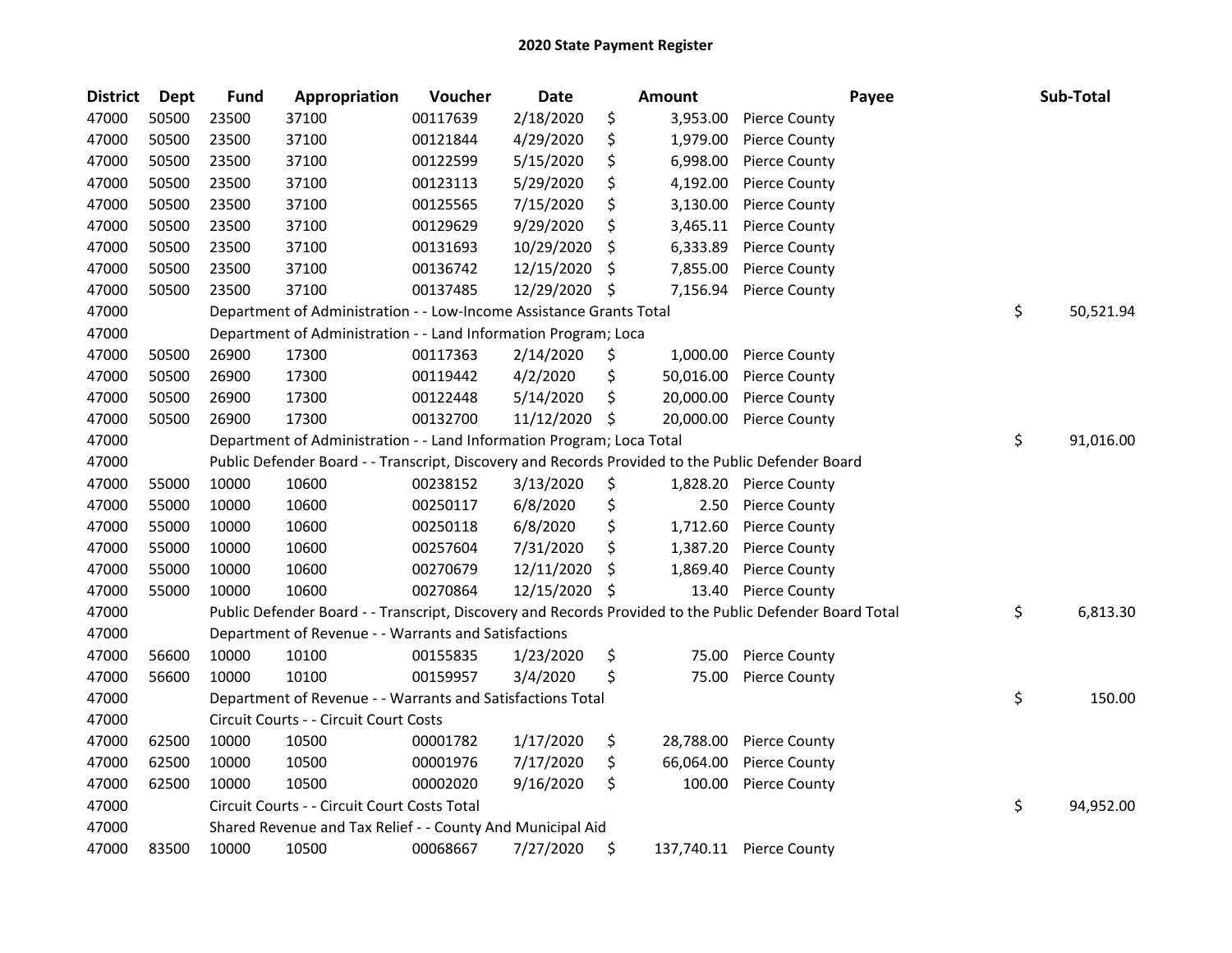| <b>District</b> | Dept  | <b>Fund</b> | Appropriation                                                         | <b>Voucher</b> | Date            |    | Amount       |                      | Payee |     | Sub-Total     |
|-----------------|-------|-------------|-----------------------------------------------------------------------|----------------|-----------------|----|--------------|----------------------|-------|-----|---------------|
| 47000           | 83500 | 10000       | 10500                                                                 | 00072635       | $11/16/2020$ \$ |    | 780,527.26   | <b>Pierce County</b> |       |     |               |
| 47000           |       |             | Shared Revenue and Tax Relief - - County And Municipal Aid Total      |                |                 |    |              |                      |       | \$  | 918,267.37    |
| 47000           |       |             | Shared Revenue and Tax Relief - - Exempt Computer Aid                 |                |                 |    |              |                      |       |     |               |
| 47000           | 83500 | 10000       | 10900                                                                 | 00064619       | 7/27/2020       | S  | 11,267.61    | <b>Pierce County</b> |       |     |               |
| 47000           |       |             | Shared Revenue and Tax Relief - - Exempt Computer Aid Total           |                |                 |    |              |                      |       | \$  | 11,267.61     |
| 47000           |       |             | Shared Revenue and Tax Relief - - Utility Aid                         |                |                 |    |              |                      |       |     |               |
| 47000           | 83500 | 10000       | 11000                                                                 | 00068667       | 7/27/2020       | S. | 13,800.28    | <b>Pierce County</b> |       |     |               |
| 47000           | 83500 | 10000       | 11000                                                                 | 00072635       | 11/16/2020      | -S | 83,329.99    | <b>Pierce County</b> |       |     |               |
| 47000           |       |             | Shared Revenue and Tax Relief - - Utility Aid Total                   |                |                 |    |              |                      |       | \$. | 97,130.27     |
| 47000           |       |             | Shared Revenue and Tax Relief - - Personal Property Aid               |                |                 |    |              |                      |       |     |               |
| 47000           | 83500 | 10000       | 11100                                                                 | 00059982       | 5/4/2020        | S. | 66,532.94    | <b>Pierce County</b> |       |     |               |
| 47000           |       |             | Shared Revenue and Tax Relief - - Personal Property Aid Total         |                |                 |    |              |                      |       | \$  | 66,532.94     |
| 47000           |       |             | Shared Revenue and Tax Relief - - School Lvy Tx/First Dollar Cr       |                |                 |    |              |                      |       |     |               |
| 47000           | 83500 | 10000       | 30200                                                                 | 00063993       | 7/27/2020       | S. | 1,046,591.65 | <b>Pierce County</b> |       |     |               |
| 47000           | 83500 | 10000       | 30200                                                                 | 00067385       | 7/27/2020       | S. | 6,395,312.44 | <b>Pierce County</b> |       |     |               |
| 47000           |       |             | Shared Revenue and Tax Relief - - School Lvy Tx/First Dollar Cr Total |                |                 |    |              |                      |       | \$  | 7,441,904.09  |
| 47000           |       |             | Shared Revenue and Tax Relief - - Lottery & Gaming Credit             |                |                 |    |              |                      |       |     |               |
| 47000           | 83500 | 52100       | 36300                                                                 | 00055716       | 3/23/2020       | S. | 2,055,318.64 | Pierce County        |       |     |               |
| 47000           |       |             | Shared Revenue and Tax Relief - - Lottery & Gaming Credit Total       |                |                 |    |              |                      |       | \$. | 2,055,318.64  |
| 47000 Total     |       |             |                                                                       |                |                 |    |              |                      |       |     | 20,883,983.65 |
|                 |       |             |                                                                       |                |                 |    |              |                      |       |     |               |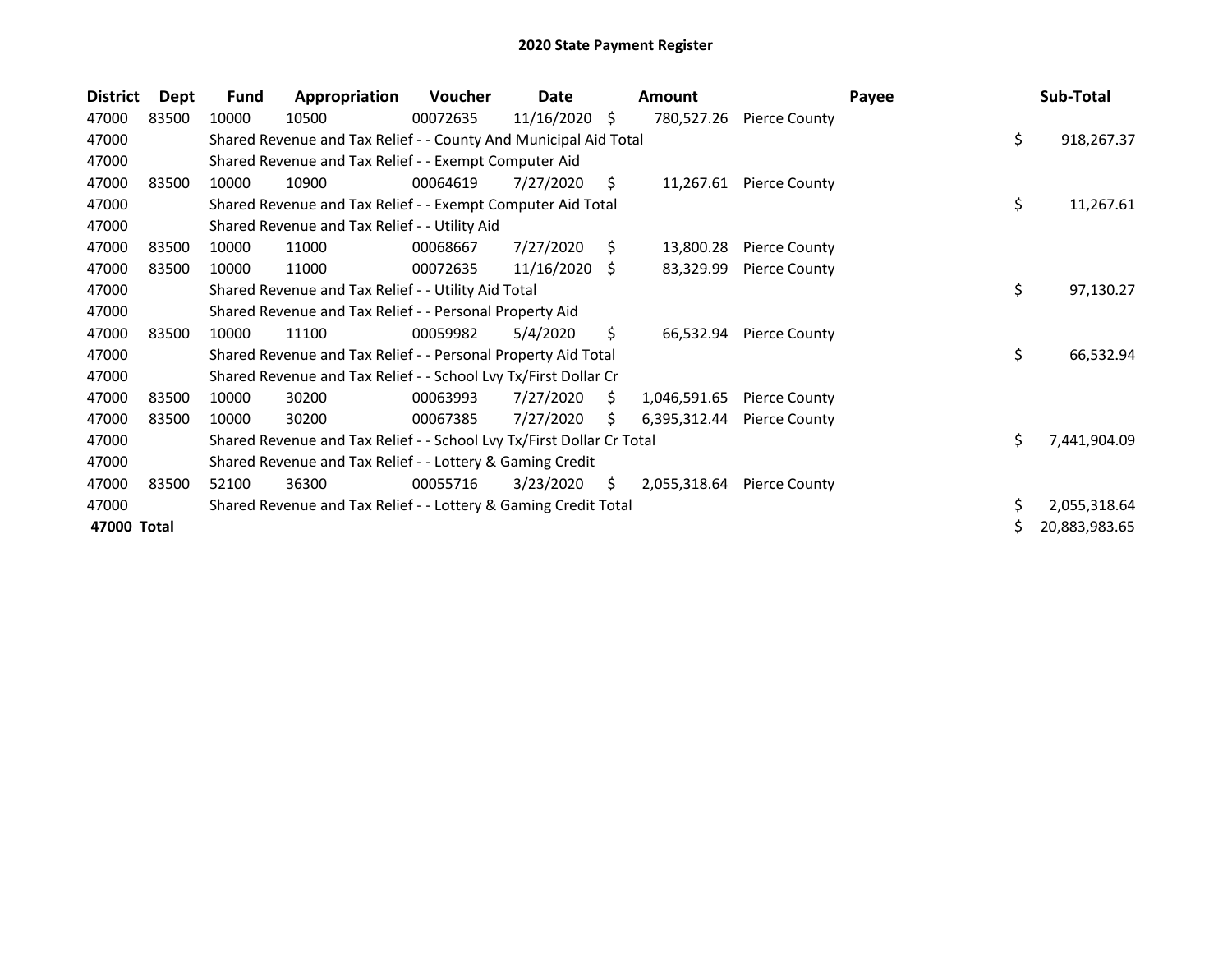| <b>District</b> | Dept  | Fund  | Appropriation                                                      | Voucher  | <b>Date</b>   |     | <b>Amount</b> | Payee                     | Sub-Total       |
|-----------------|-------|-------|--------------------------------------------------------------------|----------|---------------|-----|---------------|---------------------------|-----------------|
| 47002           |       |       | Dept of Safety & Prof Services - - Fire Dues Distribution          |          |               |     |               |                           |                 |
| 47002           | 16500 | 10000 | 22500                                                              | 00036710 | 7/20/2020     | \$  |               | 12,610.42 Town Of Clifton |                 |
| 47002           |       |       | Dept of Safety & Prof Services - - Fire Dues Distribution Total    |          |               |     |               |                           | \$<br>12,610.42 |
| 47002           |       |       | Dept of Natural Resources - - Aids In Lieu Of Taxes - Gener        |          |               |     |               |                           |                 |
| 47002           | 37000 | 10000 | 50300                                                              | 00383591 | 1/17/2020     | \$  |               | 2,491.90 Town Of Clifton  |                 |
| 47002           | 37000 | 10000 | 50300                                                              | 00383592 | 1/17/2020     | \$  |               | 21,479.47 Town Of Clifton |                 |
| 47002           | 37000 | 10000 | 50300                                                              | 00404114 | 4/21/2020     | \$  |               | 2,350.62 Town Of Clifton  |                 |
| 47002           |       |       | Dept of Natural Resources - - Aids In Lieu Of Taxes - Gener Total  |          |               |     |               |                           | \$<br>26,321.99 |
| 47002           |       |       | Dept of Natural Resources - - Resaids - Cnty Forst, CI & Mfl       |          |               |     |               |                           |                 |
| 47002           | 37000 | 21200 | 57100                                                              | 00417532 | 6/18/2020     | \$  |               | 85.45 Town Of Clifton     |                 |
| 47002           |       |       | Dept of Natural Resources - - Resaids - Cnty Forst, Cl & Mfl Total |          |               |     |               |                           | \$<br>85.45     |
| 47002           |       |       | WI Dept of Transportation - - Trns Aids To Mnc.-Sf                 |          |               |     |               |                           |                 |
| 47002           | 39500 | 21100 | 19100                                                              | 00476657 | 1/6/2020      | \$  |               | 23,185.53 Town Of Clifton |                 |
| 47002           | 39500 | 21100 | 19100                                                              | 00506512 | 4/6/2020      | \$  |               | 23,185.53 Town Of Clifton |                 |
| 47002           | 39500 | 21100 | 19100                                                              | 00543504 | 7/6/2020      | \$  |               | 23,185.53 Town Of Clifton |                 |
| 47002           | 39500 | 21100 | 19100                                                              | 00586330 | 10/5/2020     | \$  |               | 23,185.53 Town Of Clifton |                 |
| 47002           |       |       | WI Dept of Transportation - - Trns Aids To Mnc.-Sf Total           |          |               |     |               |                           | \$<br>92,742.12 |
| 47002           |       |       | Department of Administration - - Federal Aid                       |          |               |     |               |                           |                 |
| 47002           | 50500 | 10000 | 14200                                                              | 00134936 | 12/10/2020 \$ |     |               | 10,370.45 Town Of Clifton |                 |
| 47002           |       |       | Department of Administration - - Federal Aid Total                 |          |               |     |               |                           | \$<br>10,370.45 |
| 47002           |       |       | Shared Revenue and Tax Relief - - County And Municipal Aid         |          |               |     |               |                           |                 |
| 47002           | 83500 | 10000 | 10500                                                              | 00068642 | 7/27/2020     | \$  | 2,430.84      | Town Of Clifton           |                 |
| 47002           | 83500 | 10000 | 10500                                                              | 00072610 | 11/16/2020    | \$. |               | 13,774.78 Town Of Clifton |                 |
| 47002           |       |       | Shared Revenue and Tax Relief - - County And Municipal Aid Total   |          |               |     |               |                           | \$<br>16,205.62 |
| 47002           |       |       | Shared Revenue and Tax Relief - - Exempt Computer Aid              |          |               |     |               |                           |                 |
| 47002           | 83500 | 10000 | 10900                                                              | 00065747 | 7/27/2020     | \$  |               | 6.24 Town Of Clifton      |                 |
| 47002           |       |       | Shared Revenue and Tax Relief - - Exempt Computer Aid Total        |          |               |     |               |                           | \$<br>6.24      |
| 47002           |       |       | Shared Revenue and Tax Relief - - Utility Aid                      |          |               |     |               |                           |                 |
| 47002           | 83500 | 10000 | 11000                                                              | 00068642 | 7/27/2020     | \$  | 1.06          | Town Of Clifton           |                 |
| 47002           | 83500 | 10000 | 11000                                                              | 00072610 | 11/16/2020    | \$  |               | 8.71 Town Of Clifton      |                 |
| 47002           |       |       | Shared Revenue and Tax Relief - - Utility Aid Total                |          |               |     |               |                           | \$<br>9.77      |
| 47002           |       |       | Shared Revenue and Tax Relief - - Personal Property Aid            |          |               |     |               |                           |                 |
| 47002           | 83500 | 10000 | 11100                                                              | 00061142 | 5/4/2020      | \$  |               | 315.74 Town Of Clifton    |                 |
| 47002           |       |       | Shared Revenue and Tax Relief - - Personal Property Aid Total      |          |               |     |               |                           | \$<br>315.74    |
| 47002           |       |       | Shared Revenue and Tax Relief - - Payments For Municipal Svcs      |          |               |     |               |                           |                 |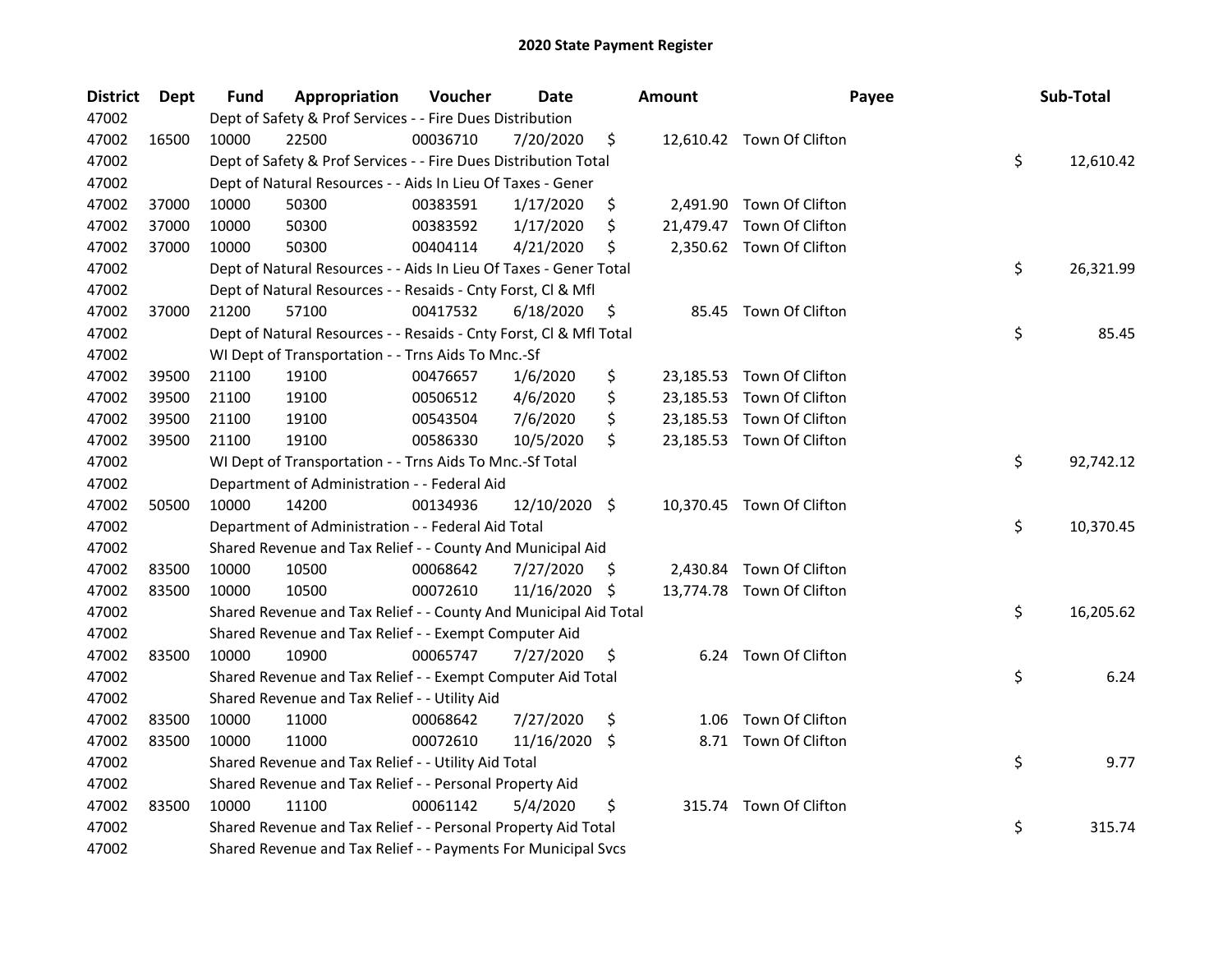| District Dept |       | Fund  | Appropriation                                                       | Voucher  | Date<br>Amount |  | <b>Pavee</b>          | Sub-Total  |
|---------------|-------|-------|---------------------------------------------------------------------|----------|----------------|--|-----------------------|------------|
| 47002         | 83500 | 10000 | 50100                                                               | 00054688 | 2/3/2020 \$    |  | 79.93 Town Of Clifton |            |
| 47002         |       |       | Shared Revenue and Tax Relief - - Payments For Municipal Svcs Total |          |                |  |                       | 79.93      |
| 47002 Total   |       |       |                                                                     |          |                |  |                       | 158.747.73 |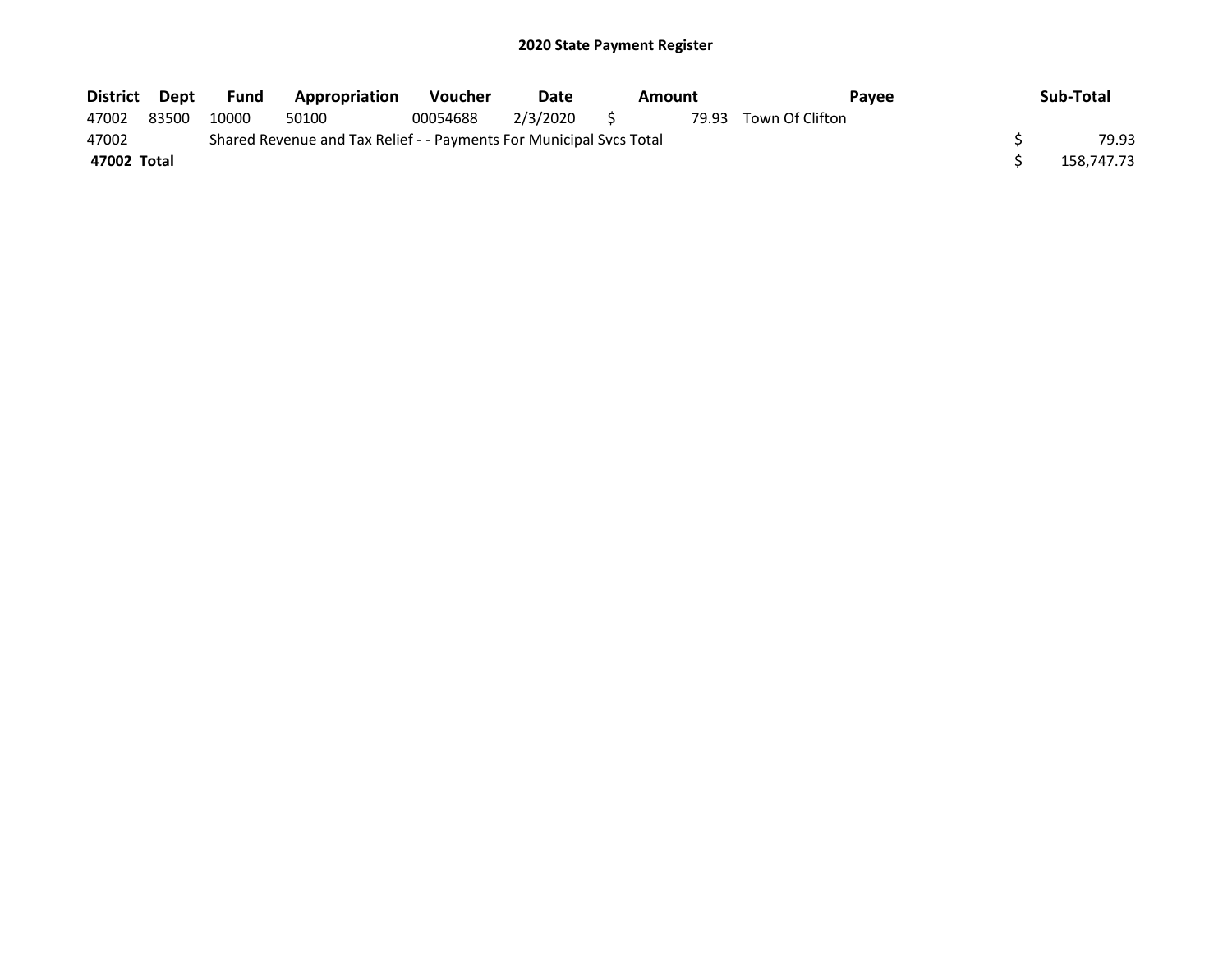| <b>District</b> | <b>Dept</b> | Fund  | Appropriation                                                      | <b>Voucher</b> | Date       |     | <b>Amount</b> | Payee                           | Sub-Total       |
|-----------------|-------------|-------|--------------------------------------------------------------------|----------------|------------|-----|---------------|---------------------------------|-----------------|
| 47004           |             |       | Dept of Safety & Prof Services - - Fire Dues Distribution          |                |            |     |               |                                 |                 |
| 47004           | 16500       | 10000 | 22500                                                              | 00036711       | 7/20/2020  | \$  |               | 1,871.97 Town Of Diamond Bluff  |                 |
| 47004           |             |       | Dept of Safety & Prof Services - - Fire Dues Distribution Total    |                |            |     |               |                                 | \$<br>1,871.97  |
| 47004           |             |       | Dept of Natural Resources - - Resaids - Cnty Forst, Cl & Mfl       |                |            |     |               |                                 |                 |
| 47004           | 37000       | 21200 | 57100                                                              | 00417533       | 6/18/2020  | \$  | 151.20        | Town Of Diamond Bluff           |                 |
| 47004           |             |       | Dept of Natural Resources - - Resaids - Cnty Forst, Cl & Mfl Total |                |            |     |               |                                 | \$<br>151.20    |
| 47004           |             |       | WI Dept of Transportation - - Trns Aids To Mnc.-Sf                 |                |            |     |               |                                 |                 |
| 47004           | 39500       | 21100 | 19100                                                              | 00476658       | 1/6/2020   | \$  | 9,289.98      | Town Of Diamond Bluff           |                 |
| 47004           | 39500       | 21100 | 19100                                                              | 00506513       | 4/6/2020   | \$  | 9,289.98      | Town Of Diamond Bluff           |                 |
| 47004           | 39500       | 21100 | 19100                                                              | 00543505       | 7/6/2020   | \$  | 9.289.98      | Town Of Diamond Bluff           |                 |
| 47004           | 39500       | 21100 | 19100                                                              | 00586331       | 10/5/2020  | \$  | 9,289.98      | Town Of Diamond Bluff           |                 |
| 47004           |             |       | WI Dept of Transportation - - Trns Aids To Mnc.-Sf Total           |                |            |     |               |                                 | \$<br>37,159.92 |
| 47004           |             |       | Shared Revenue and Tax Relief - - County And Municipal Aid         |                |            |     |               |                                 |                 |
| 47004           | 83500       | 10000 | 10500                                                              | 00068643       | 7/27/2020  | \$. | 2,662.92      | Town Of Diamond Bluff           |                 |
| 47004           | 83500       | 10000 | 10500                                                              | 00072611       | 11/16/2020 | S   |               | 15,089.86 Town Of Diamond Bluff |                 |
| 47004           |             |       | Shared Revenue and Tax Relief - - County And Municipal Aid Total   |                |            |     |               |                                 | \$<br>17,752.78 |
| 47004           |             |       | Shared Revenue and Tax Relief - - Exempt Computer Aid              |                |            |     |               |                                 |                 |
| 47004           | 83500       | 10000 | 10900                                                              | 00065748       | 7/27/2020  | \$  | 1.03          | Town Of Diamond Bluff           |                 |
| 47004           |             |       | Shared Revenue and Tax Relief - - Exempt Computer Aid Total        |                |            |     |               |                                 | \$<br>1.03      |
| 47004           |             |       | Shared Revenue and Tax Relief - - Utility Aid                      |                |            |     |               |                                 |                 |
| 47004           | 83500       | 10000 | 11000                                                              | 00068643       | 7/27/2020  | \$  | 17.40         | Town Of Diamond Bluff           |                 |
| 47004           | 83500       | 10000 | 11000                                                              | 00072611       | 11/16/2020 | S.  | 95.53         | Town Of Diamond Bluff           |                 |
| 47004           |             |       | Shared Revenue and Tax Relief - - Utility Aid Total                |                |            |     |               |                                 | \$<br>112.93    |
| 47004           |             |       | Shared Revenue and Tax Relief - - Personal Property Aid            |                |            |     |               |                                 |                 |
| 47004           | 83500       | 10000 | 11100                                                              | 00061143       | 5/4/2020   | \$  | 157.12        | Town Of Diamond Bluff           |                 |
| 47004           |             |       | Shared Revenue and Tax Relief - - Personal Property Aid Total      |                |            |     |               |                                 | \$<br>157.12    |
| 47004 Total     |             |       |                                                                    |                |            |     |               |                                 | \$<br>57,206.95 |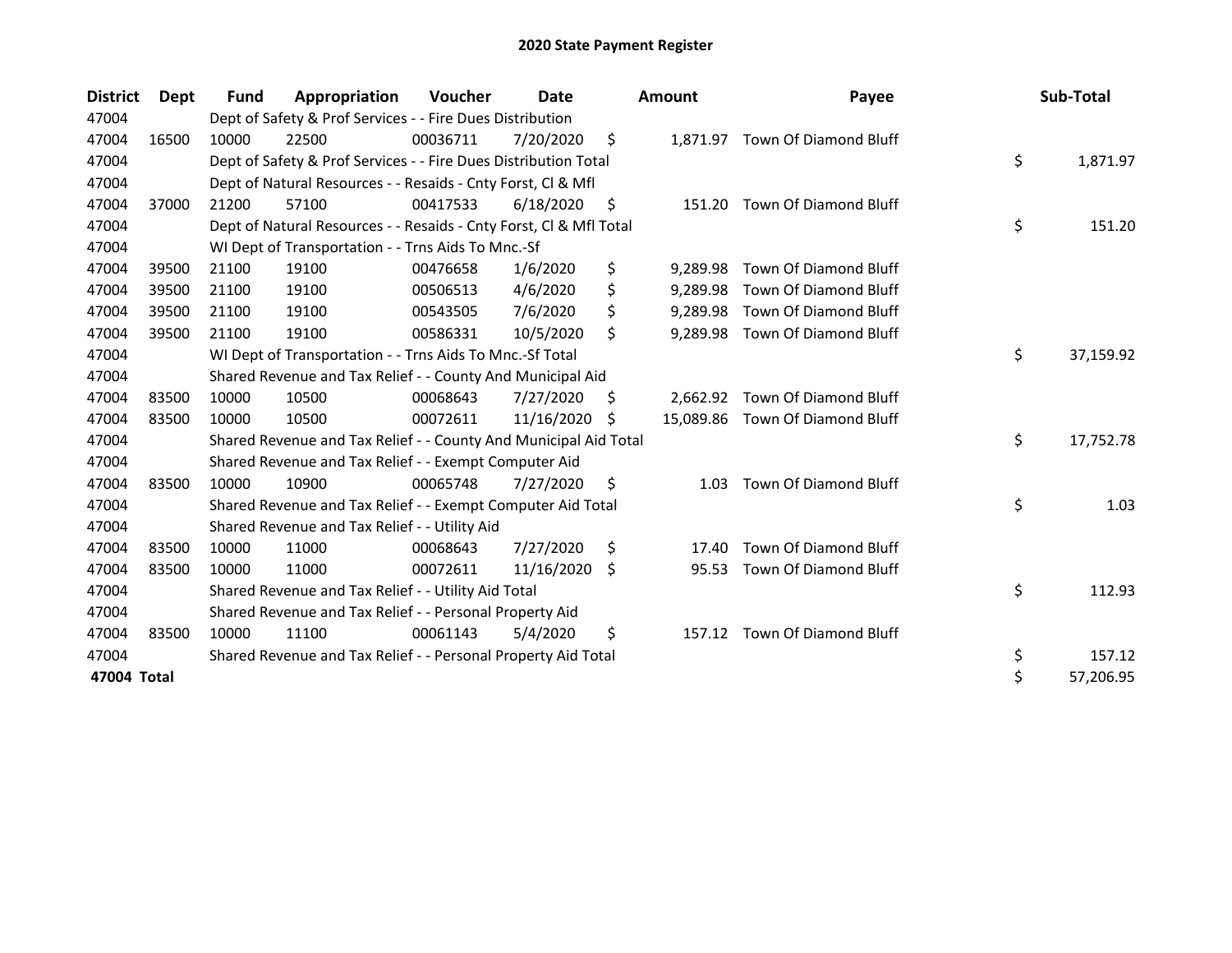| <b>District</b> | Dept  | <b>Fund</b> | Appropriation                                                       | Voucher  | Date       |     | <b>Amount</b> | Payee                       | Sub-Total        |
|-----------------|-------|-------------|---------------------------------------------------------------------|----------|------------|-----|---------------|-----------------------------|------------------|
| 47006           |       |             | Dept of Safety & Prof Services - - Fire Dues Distribution           |          |            |     |               |                             |                  |
| 47006           | 16500 | 10000       | 22500                                                               | 00036712 | 7/17/2020  | \$  |               | 4,915.45 Town Of Ellsworth  |                  |
| 47006           |       |             | Dept of Safety & Prof Services - - Fire Dues Distribution Total     |          |            |     |               |                             | \$<br>4,915.45   |
| 47006           |       |             | Dept of Natural Resources - - Resaids - Cnty Forst, Cl & Mfl        |          |            |     |               |                             |                  |
| 47006           | 37000 | 21200       | 57100                                                               | 00417534 | 6/18/2020  | \$  |               | 180.40 Town Of Ellsworth    |                  |
| 47006           |       |             | Dept of Natural Resources - - Resaids - Cnty Forst, Cl & Mfl Total  |          |            |     |               |                             | \$<br>180.40     |
| 47006           |       |             | WI Dept of Transportation - - Trns Aids To Mnc.-Sf                  |          |            |     |               |                             |                  |
| 47006           | 39500 | 21100       | 19100                                                               | 00476659 | 1/6/2020   | \$  |               | 30,143.16 Town Of Ellsworth |                  |
| 47006           | 39500 | 21100       | 19100                                                               | 00506514 | 4/6/2020   | \$  |               | 30,143.16 Town Of Ellsworth |                  |
| 47006           | 39500 | 21100       | 19100                                                               | 00543506 | 7/6/2020   | \$  |               | 30,143.16 Town Of Ellsworth |                  |
| 47006           | 39500 | 21100       | 19100                                                               | 00586332 | 10/5/2020  | \$  |               | 30,143.16 Town Of Ellsworth |                  |
| 47006           |       |             | WI Dept of Transportation - - Trns Aids To Mnc.-Sf Total            |          |            |     |               |                             | \$<br>120,572.64 |
| 47006           |       |             | Department of Military Affairs - - Major Disaster Assist; Pif       |          |            |     |               |                             |                  |
| 47006           | 46500 | 27200       | 36500                                                               | 00084947 | 11/3/2020  | \$, |               | 5,500.18 Town Of Ellsworth  |                  |
| 47006           |       |             | Department of Military Affairs - - Major Disaster Assist; Pif Total |          |            |     |               |                             | \$<br>5,500.18   |
| 47006           |       |             | Department of Administration - - Federal Aid                        |          |            |     |               |                             |                  |
| 47006           | 50500 | 10000       | 14200                                                               | 00130098 | 10/1/2020  | \$  | 613.89        | Town Of Ellsworth           |                  |
| 47006           |       |             | Department of Administration - - Federal Aid Total                  |          |            |     |               |                             | \$<br>613.89     |
| 47006           |       |             | Elections Commission - - 2018 Hava Election Security                |          |            |     |               |                             |                  |
| 47006           | 51000 | 22000       | 18200                                                               | 00003864 | 7/15/2020  | \$  | 998.60        | Town Of Ellsworth           |                  |
| 47006           |       |             | Elections Commission - - 2018 Hava Election Security Total          |          |            |     |               |                             | \$<br>998.60     |
| 47006           |       |             | Shared Revenue and Tax Relief - - County And Municipal Aid          |          |            |     |               |                             |                  |
| 47006           | 83500 | 10000       | 10500                                                               | 00068644 | 7/27/2020  | Ş   |               | 6,339.78 Town Of Ellsworth  |                  |
| 47006           | 83500 | 10000       | 10500                                                               | 00072612 | 11/16/2020 | \$  |               | 35,925.41 Town Of Ellsworth |                  |
| 47006           |       |             | Shared Revenue and Tax Relief - - County And Municipal Aid Total    |          |            |     |               |                             | \$<br>42,265.19  |
| 47006           |       |             | Shared Revenue and Tax Relief - - Exempt Computer Aid               |          |            |     |               |                             |                  |
| 47006           | 83500 | 10000       | 10900                                                               | 00065749 | 7/27/2020  | \$  |               | 481.18 Town Of Ellsworth    |                  |
| 47006           |       |             | Shared Revenue and Tax Relief - - Exempt Computer Aid Total         |          |            |     |               |                             | \$<br>481.18     |
| 47006           |       |             | Shared Revenue and Tax Relief - - Utility Aid                       |          |            |     |               |                             |                  |
| 47006           | 83500 | 10000       | 11000                                                               | 00068644 | 7/27/2020  | \$  |               | 2.78 Town Of Ellsworth      |                  |
| 47006           | 83500 | 10000       | 11000                                                               | 00072612 | 11/16/2020 | \$  |               | 17.22 Town Of Ellsworth     |                  |
| 47006           |       |             | Shared Revenue and Tax Relief - - Utility Aid Total                 |          |            |     |               |                             | \$<br>20.00      |
| 47006           |       |             | Shared Revenue and Tax Relief - - Personal Property Aid             |          |            |     |               |                             |                  |
| 47006           | 83500 | 10000       | 11100                                                               | 00061144 | 5/4/2020   | \$  |               | 1,189.05 Town Of Ellsworth  |                  |
| 47006           |       |             | Shared Revenue and Tax Relief - - Personal Property Aid Total       |          |            |     |               |                             | \$<br>1,189.05   |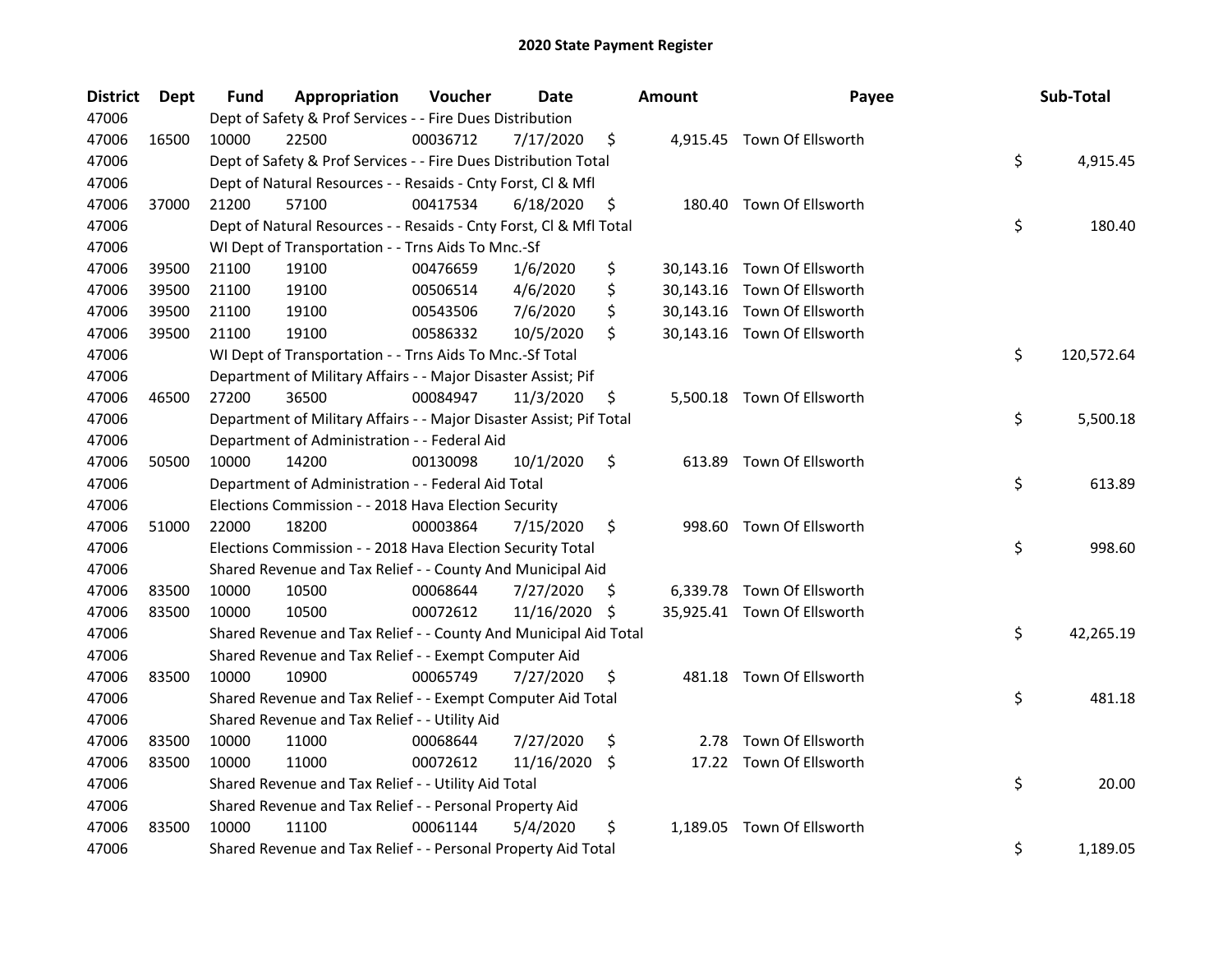| District Dept | <b>Fund Appropriation</b> | Voucher | Date | Amount | Payee | Sub-Total  |
|---------------|---------------------------|---------|------|--------|-------|------------|
| 47006 Total   |                           |         |      |        |       | 176,736.58 |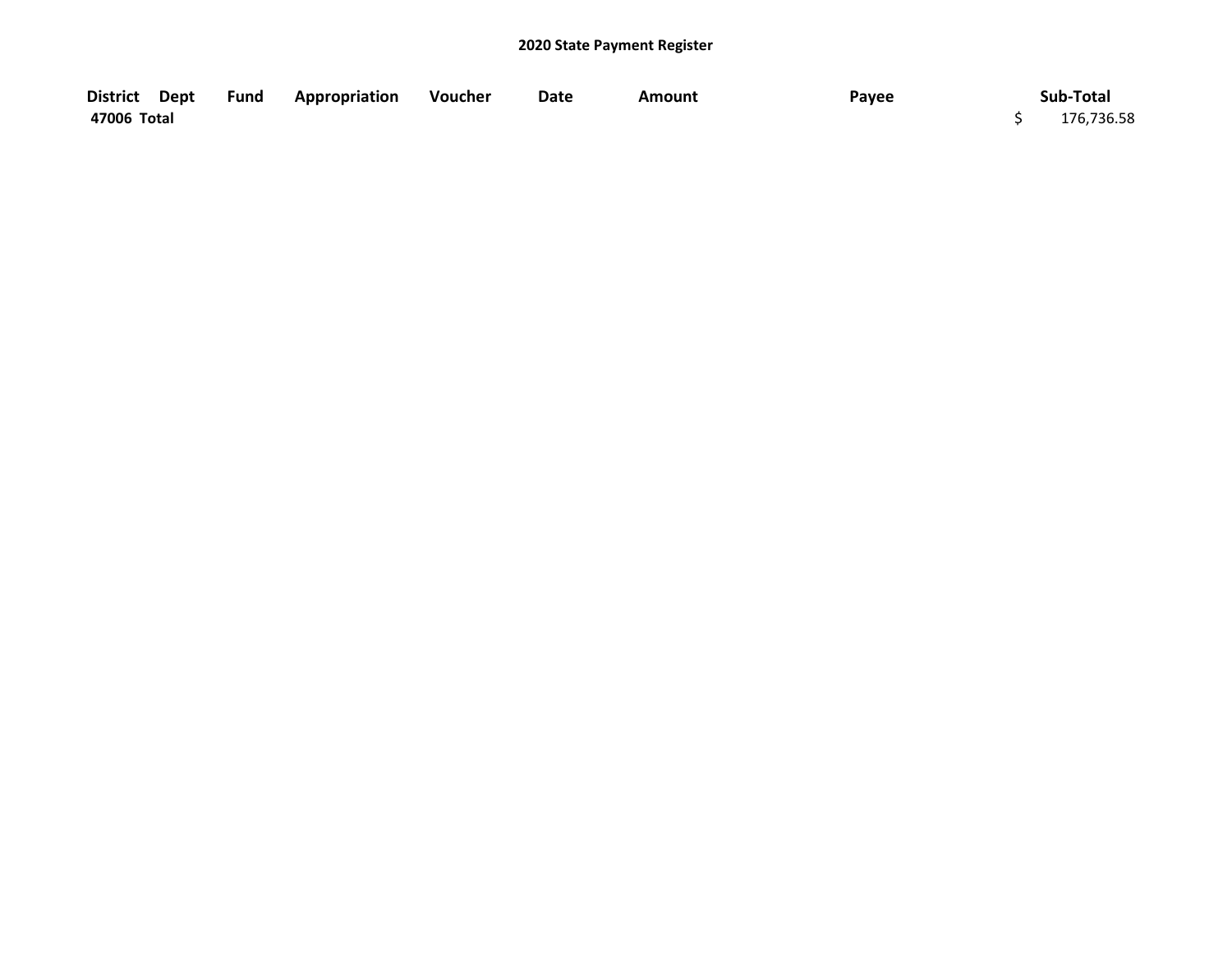| <b>District</b> | <b>Dept</b> | <b>Fund</b> | Appropriation                                                      | Voucher  | <b>Date</b>   |     | <b>Amount</b> | Payee                     | Sub-Total        |
|-----------------|-------------|-------------|--------------------------------------------------------------------|----------|---------------|-----|---------------|---------------------------|------------------|
| 47008           |             |             | Dept of Safety & Prof Services - - Fire Dues Distribution          |          |               |     |               |                           |                  |
| 47008           | 16500       | 10000       | 22500                                                              | 00036713 | 7/20/2020     | \$  |               | 3,229.78 Town Of El Paso  |                  |
| 47008           |             |             | Dept of Safety & Prof Services - - Fire Dues Distribution Total    |          |               |     |               |                           | \$<br>3,229.78   |
| 47008           |             |             | Dept of Natural Resources - - Resaids - Cnty Forst, Cl & Mfl       |          |               |     |               |                           |                  |
| 47008           | 37000       | 21200       | 57100                                                              | 00417535 | 6/18/2020     | \$  | 490.49        | Town Of El Paso           |                  |
| 47008           |             |             | Dept of Natural Resources - - Resaids - Cnty Forst, CI & Mfl Total |          |               |     |               |                           | \$<br>490.49     |
| 47008           |             |             | WI Dept of Transportation - - Trns Aids To Mnc.-Sf                 |          |               |     |               |                           |                  |
| 47008           | 39500       | 21100       | 19100                                                              | 00476660 | 1/6/2020      | \$  |               | 30,727.89 Town Of El Paso |                  |
| 47008           | 39500       | 21100       | 19100                                                              | 00506515 | 4/6/2020      | \$  | 30,727.89     | Town Of El Paso           |                  |
| 47008           | 39500       | 21100       | 19100                                                              | 00543507 | 7/6/2020      | \$  |               | 30,727.89 Town Of El Paso |                  |
| 47008           | 39500       | 21100       | 19100                                                              | 00586333 | 10/5/2020     | \$  |               | 30,727.89 Town Of El Paso |                  |
| 47008           |             |             | WI Dept of Transportation - - Trns Aids To Mnc.-Sf Total           |          |               |     |               |                           | \$<br>122,911.56 |
| 47008           |             |             | Department of Administration - - Federal Aid                       |          |               |     |               |                           |                  |
| 47008           | 50500       | 10000       | 14200                                                              | 00134937 | 12/10/2020 \$ |     |               | 3,156.53 Town Of El Paso  |                  |
| 47008           |             |             | Department of Administration - - Federal Aid Total                 |          |               |     |               |                           | \$<br>3,156.53   |
| 47008           |             |             | Elections Commission - - 2018 Hava Election Security               |          |               |     |               |                           |                  |
| 47008           | 51000       | 22000       | 18200                                                              | 00003811 | 7/9/2020      | \$  | 664.20        | Town Of El Paso           |                  |
| 47008           |             |             | Elections Commission - - 2018 Hava Election Security Total         |          |               |     |               |                           | \$<br>664.20     |
| 47008           |             |             | Shared Revenue and Tax Relief - - County And Municipal Aid         |          |               |     |               |                           |                  |
| 47008           | 83500       | 10000       | 10500                                                              | 00068645 | 7/27/2020     | \$. | 4,830.03      | Town Of El Paso           |                  |
| 47008           | 83500       | 10000       | 10500                                                              | 00072613 | 11/16/2020    | \$. |               | 27,370.20 Town Of El Paso |                  |
| 47008           |             |             | Shared Revenue and Tax Relief - - County And Municipal Aid Total   |          |               |     |               |                           | \$<br>32,200.23  |
| 47008           |             |             | Shared Revenue and Tax Relief - - Exempt Computer Aid              |          |               |     |               |                           |                  |
| 47008           | 83500       | 10000       | 10900                                                              | 00065750 | 7/27/2020     | \$  |               | 3.11 Town Of El Paso      |                  |
| 47008           |             |             | Shared Revenue and Tax Relief - - Exempt Computer Aid Total        |          |               |     |               |                           | \$<br>3.11       |
| 47008           |             |             | Shared Revenue and Tax Relief - - Utility Aid                      |          |               |     |               |                           |                  |
| 47008           | 83500       | 10000       | 11000                                                              | 00068645 | 7/27/2020     | \$  | 178.17        | Town Of El Paso           |                  |
| 47008           | 83500       | 10000       | 11000                                                              | 00072613 | 11/16/2020 \$ |     |               | 1,032.79 Town Of El Paso  |                  |
| 47008           |             |             | Shared Revenue and Tax Relief - - Utility Aid Total                |          |               |     |               |                           | \$<br>1,210.96   |
| 47008           |             |             | Shared Revenue and Tax Relief - - Personal Property Aid            |          |               |     |               |                           |                  |
| 47008           | 83500       | 10000       | 11100                                                              | 00061145 | 5/4/2020      | \$  |               | 25.79 Town Of El Paso     |                  |
| 47008           |             |             | Shared Revenue and Tax Relief - - Personal Property Aid Total      |          |               |     |               |                           | \$<br>25.79      |
| 47008 Total     |             |             |                                                                    |          |               |     |               |                           | \$<br>163,892.65 |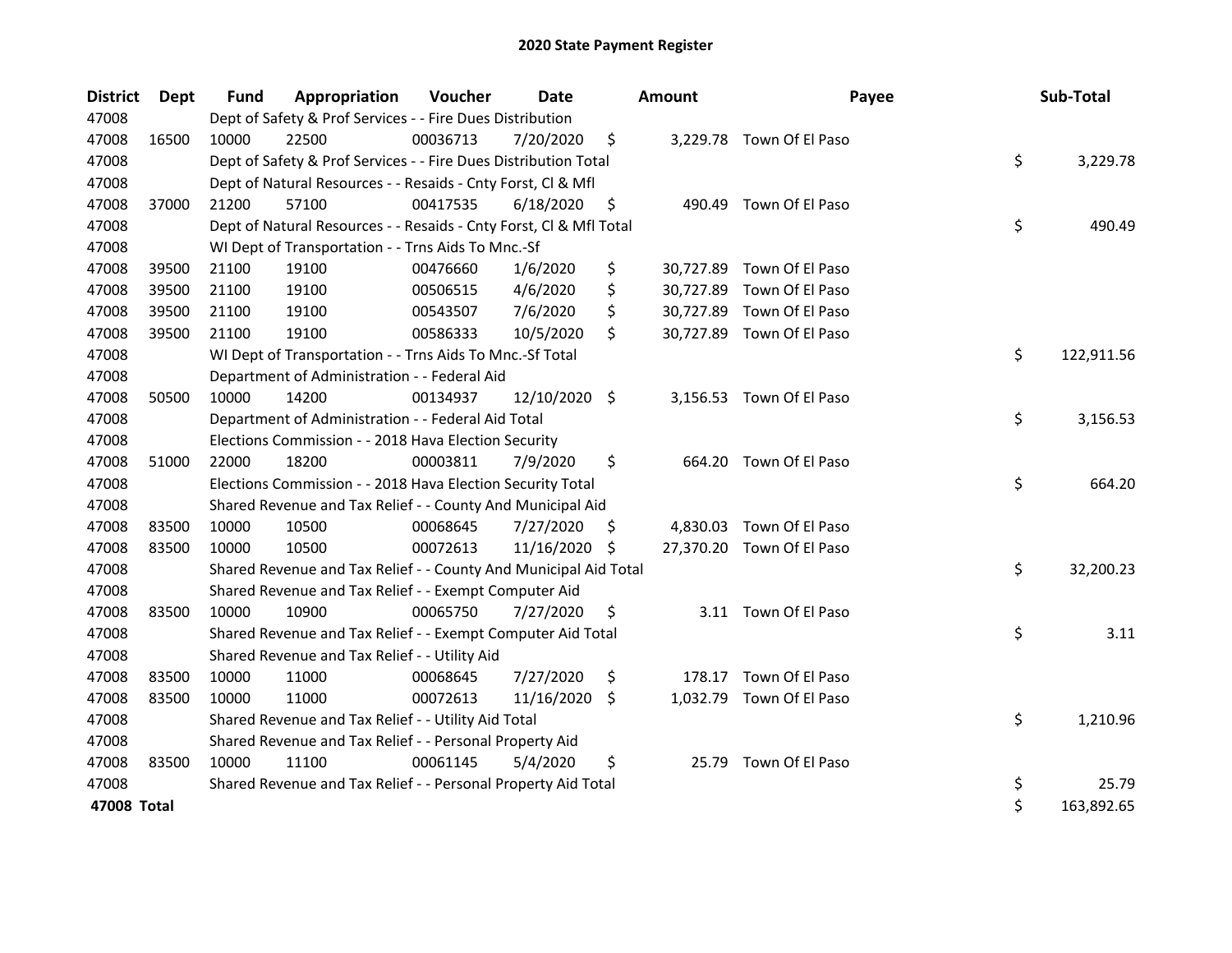| <b>District</b> | Dept  | <b>Fund</b> | Appropriation                                                       | Voucher  | Date          |     | <b>Amount</b> | Payee                    | Sub-Total        |
|-----------------|-------|-------------|---------------------------------------------------------------------|----------|---------------|-----|---------------|--------------------------|------------------|
| 47010           |       |             | Dept of Safety & Prof Services - - Fire Dues Distribution           |          |               |     |               |                          |                  |
| 47010           | 16500 | 10000       | 22500                                                               | 00036714 | 7/20/2020     | \$  |               | 4,208.60 Town Of Gilman  |                  |
| 47010           |       |             | Dept of Safety & Prof Services - - Fire Dues Distribution Total     |          |               |     |               |                          | \$<br>4,208.60   |
| 47010           |       |             | Dept of Natural Resources - - Resaids - Cnty Forst, Cl & Mfl        |          |               |     |               |                          |                  |
| 47010           | 37000 | 21200       | 57100                                                               | 00417536 | 6/18/2020     | \$  |               | 257.84 Town Of Gilman    |                  |
| 47010           |       |             | Dept of Natural Resources - - Resaids - Cnty Forst, Cl & Mfl Total  |          |               |     |               |                          | \$<br>257.84     |
| 47010           |       |             | WI Dept of Transportation - - Trns Aids To Mnc.-Sf                  |          |               |     |               |                          |                  |
| 47010           | 39500 | 21100       | 19100                                                               | 00476661 | 1/6/2020      | \$  |               | 32,015.61 Town Of Gilman |                  |
| 47010           | 39500 | 21100       | 19100                                                               | 00506516 | 4/6/2020      | \$  |               | 32,015.61 Town Of Gilman |                  |
| 47010           | 39500 | 21100       | 19100                                                               | 00543508 | 7/6/2020      | \$  |               | 32,015.61 Town Of Gilman |                  |
| 47010           | 39500 | 21100       | 19100                                                               | 00586334 | 10/5/2020     | \$  |               | 32,015.61 Town Of Gilman |                  |
| 47010           |       |             | WI Dept of Transportation - - Trns Aids To Mnc.-Sf Total            |          |               |     |               |                          | \$<br>128,062.44 |
| 47010           |       |             | Department of Military Affairs - - Major Disaster Assist; Pif       |          |               |     |               |                          |                  |
| 47010           | 46500 | 27200       | 36500                                                               | 00086567 | 12/11/2020 \$ |     |               | 9,476.69 Town Of Gilman  |                  |
| 47010           |       |             | Department of Military Affairs - - Major Disaster Assist; Pif Total |          |               |     |               |                          | \$<br>9,476.69   |
| 47010           |       |             | Department of Administration - - Federal Aid                        |          |               |     |               |                          |                  |
| 47010           | 50500 | 10000       | 14200                                                               | 00134938 | 12/10/2020 \$ |     |               | 1,712.76 Town Of Gilman  |                  |
| 47010           |       |             | Department of Administration - - Federal Aid Total                  |          |               |     |               |                          | \$<br>1,712.76   |
| 47010           |       |             | Elections Commission - - 2018 Hava Election Security                |          |               |     |               |                          |                  |
| 47010           | 51000 | 22000       | 18200                                                               | 00004532 | 9/9/2020      | \$  |               | 910.60 Town Of Gilman    |                  |
| 47010           |       |             | Elections Commission - - 2018 Hava Election Security Total          |          |               |     |               |                          | \$<br>910.60     |
| 47010           |       |             | Shared Revenue and Tax Relief - - County And Municipal Aid          |          |               |     |               |                          |                  |
| 47010           | 83500 | 10000       | 10500                                                               | 00068646 | 7/27/2020     | \$. |               | 4,163.42 Town Of Gilman  |                  |
| 47010           | 83500 | 10000       | 10500                                                               | 00072614 | 11/16/2020    | -\$ |               | 23,592.69 Town Of Gilman |                  |
| 47010           |       |             | Shared Revenue and Tax Relief - - County And Municipal Aid Total    |          |               |     |               |                          | \$<br>27,756.11  |
| 47010           |       |             | Shared Revenue and Tax Relief - - Exempt Computer Aid               |          |               |     |               |                          |                  |
| 47010           | 83500 | 10000       | 10900                                                               | 00065751 | 7/27/2020     | \$  |               | 65.48 Town Of Gilman     |                  |
| 47010           |       |             | Shared Revenue and Tax Relief - - Exempt Computer Aid Total         |          |               |     |               |                          | \$<br>65.48      |
| 47010           |       |             | Shared Revenue and Tax Relief - - Utility Aid                       |          |               |     |               |                          |                  |
| 47010           | 83500 | 10000       | 11000                                                               | 00068646 | 7/27/2020     | \$  |               | 1,612.76 Town Of Gilman  |                  |
| 47010           | 83500 | 10000       | 11000                                                               | 00072614 | 11/16/2020    | -\$ |               | 10,146.54 Town Of Gilman |                  |
| 47010           |       |             | Shared Revenue and Tax Relief - - Utility Aid Total                 |          |               |     |               |                          | \$<br>11,759.30  |
| 47010           |       |             | Shared Revenue and Tax Relief - - Personal Property Aid             |          |               |     |               |                          |                  |
| 47010           | 83500 | 10000       | 11100                                                               | 00061146 | 5/4/2020      | \$  | 208.48        | Town Of Gilman           |                  |
| 47010           |       |             | Shared Revenue and Tax Relief - - Personal Property Aid Total       |          |               |     |               |                          | \$<br>208.48     |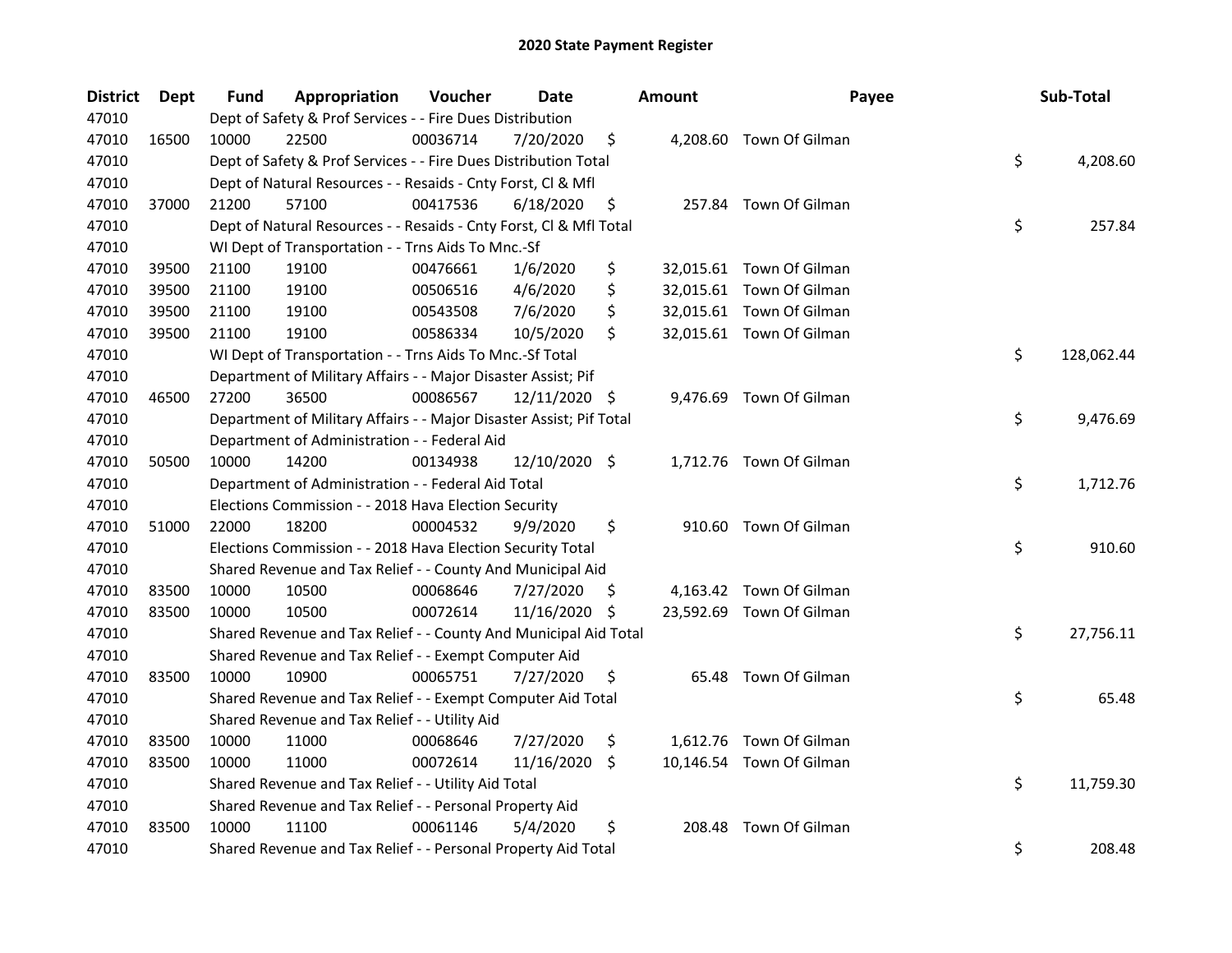| District Dept | <b>Fund Appropriation</b> | Voucher | Date | <b>Amount</b> | Payee | Sub-Total  |
|---------------|---------------------------|---------|------|---------------|-------|------------|
| 47010 Total   |                           |         |      |               |       | 184,418.30 |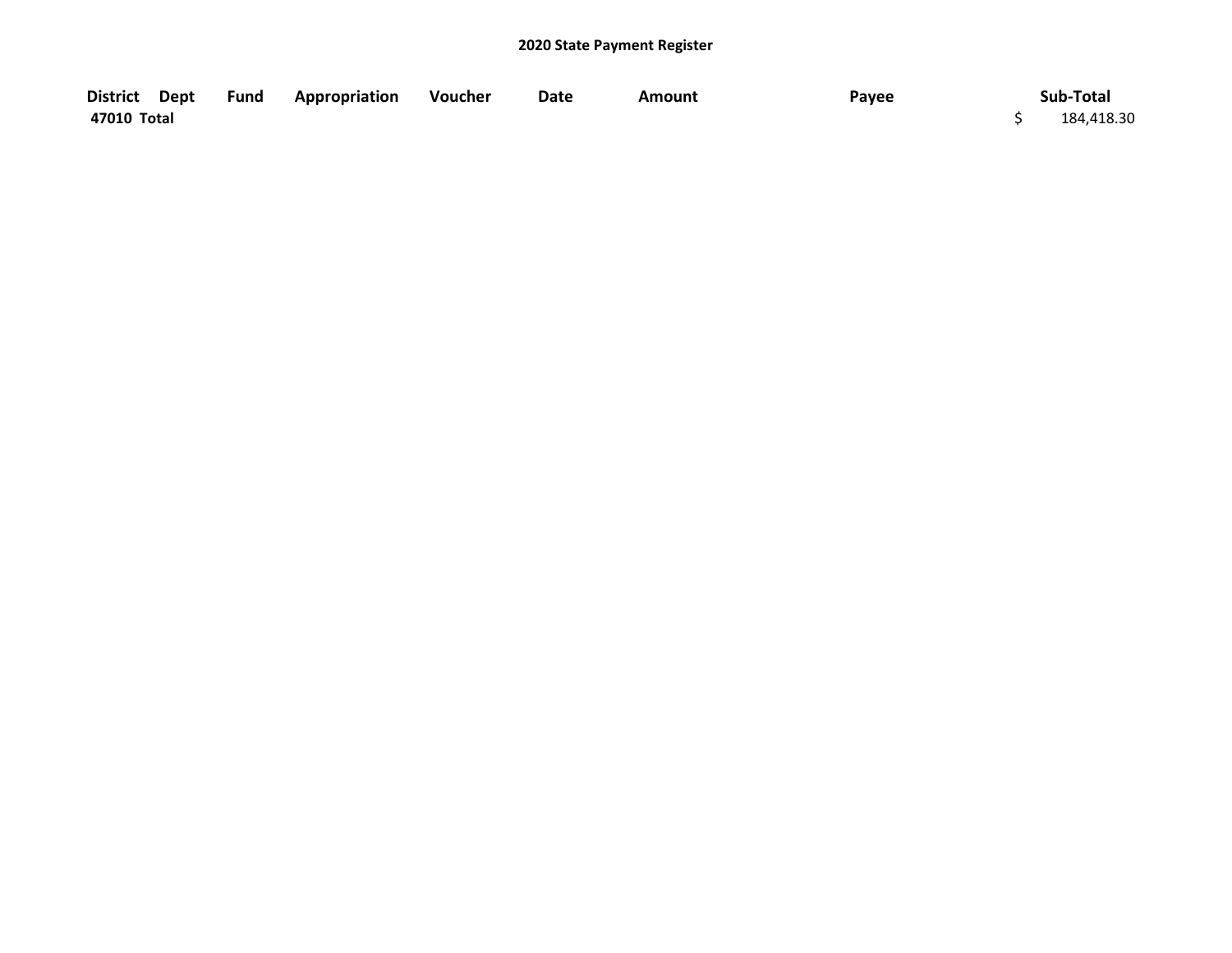| <b>District</b> | Dept  | <b>Fund</b> | Appropriation                                                       | Voucher  | Date          |     | <b>Amount</b> | Payee                      | Sub-Total        |
|-----------------|-------|-------------|---------------------------------------------------------------------|----------|---------------|-----|---------------|----------------------------|------------------|
| 47012           |       |             | Dept of Safety & Prof Services - - Fire Dues Distribution           |          |               |     |               |                            |                  |
| 47012           | 16500 | 10000       | 22500                                                               | 00036715 | 7/20/2020     | \$  |               | 3,463.67 Town Of Hartland  |                  |
| 47012           |       |             | Dept of Safety & Prof Services - - Fire Dues Distribution Total     |          |               |     |               |                            | \$<br>3,463.67   |
| 47012           |       |             | Dept of Natural Resources - - Resaids - Cnty Forst, Cl & Mfl        |          |               |     |               |                            |                  |
| 47012           | 37000 | 21200       | 57100                                                               | 00417537 | 6/18/2020     | \$  |               | 317.67 Town Of Hartland    |                  |
| 47012           |       |             | Dept of Natural Resources - - Resaids - Cnty Forst, Cl & Mfl Total  |          |               |     |               |                            | \$<br>317.67     |
| 47012           |       |             | WI Dept of Transportation - - Trns Aids To Mnc.-Sf                  |          |               |     |               |                            |                  |
| 47012           | 39500 | 21100       | 19100                                                               | 00476662 | 1/6/2020      | \$  |               | 33,401.88 Town Of Hartland |                  |
| 47012           | 39500 | 21100       | 19100                                                               | 00506517 | 4/6/2020      | \$  |               | 33,401.88 Town Of Hartland |                  |
| 47012           | 39500 | 21100       | 19100                                                               | 00543509 | 7/6/2020      | \$  |               | 33,401.88 Town Of Hartland |                  |
| 47012           | 39500 | 21100       | 19100                                                               | 00586335 | 10/5/2020     | \$  |               | 33,401.88 Town Of Hartland |                  |
| 47012           |       |             | WI Dept of Transportation - - Trns Aids To Mnc.-Sf Total            |          |               |     |               |                            | \$<br>133,607.52 |
| 47012           |       |             | WI Dept of Transportation - - Loc Rd Imp Prg St Fd                  |          |               |     |               |                            |                  |
| 47012           | 39500 | 21100       | 27800                                                               | 00493657 | 2/18/2020     | \$  |               | 21,924.17 Town Of Hartland |                  |
| 47012           |       |             | WI Dept of Transportation - - Loc Rd Imp Prg St Fd Total            |          |               |     |               |                            | \$<br>21,924.17  |
| 47012           |       |             | Department of Military Affairs - - Major Disaster Assist; Pif       |          |               |     |               |                            |                  |
| 47012           | 46500 | 27200       | 36500                                                               | 00085402 | 11/13/2020 \$ |     | 8,050.39      | Town Of Hartland           |                  |
| 47012           |       |             | Department of Military Affairs - - Major Disaster Assist; Pif Total |          |               |     |               |                            | \$<br>8,050.39   |
| 47012           |       |             | Elections Commission - - 2018 Hava Election Security                |          |               |     |               |                            |                  |
| 47012           | 51000 | 22000       | 18200                                                               | 00003689 | 7/6/2020      | \$  | 780.80        | Town Of Hartland           |                  |
| 47012           | 51000 | 22000       | 18200                                                               | 00004683 | 9/18/2020     | \$  |               | 1,200.00 Town Of Hartland  |                  |
| 47012           |       |             | Elections Commission - - 2018 Hava Election Security Total          |          |               |     |               |                            | \$<br>1,980.80   |
| 47012           |       |             | Shared Revenue and Tax Relief - - County And Municipal Aid          |          |               |     |               |                            |                  |
| 47012           | 83500 | 10000       | 10500                                                               | 00068647 | 7/27/2020     | \$. |               | 3,550.49 Town Of Hartland  |                  |
| 47012           | 83500 | 10000       | 10500                                                               | 00072615 | 11/16/2020    | -\$ |               | 20,119.41 Town Of Hartland |                  |
| 47012           |       |             | Shared Revenue and Tax Relief - - County And Municipal Aid Total    |          |               |     |               |                            | \$<br>23,669.90  |
| 47012           |       |             | Shared Revenue and Tax Relief - - Exempt Computer Aid               |          |               |     |               |                            |                  |
| 47012           | 83500 | 10000       | 10900                                                               | 00065752 | 7/27/2020     | \$  | 2.08          | Town Of Hartland           |                  |
| 47012           |       |             | Shared Revenue and Tax Relief - - Exempt Computer Aid Total         |          |               |     |               |                            | \$<br>2.08       |
| 47012           |       |             | Shared Revenue and Tax Relief - - Utility Aid                       |          |               |     |               |                            |                  |
| 47012           | 83500 | 10000       | 11000                                                               | 00068647 | 7/27/2020     | \$  | 215.86        | Town Of Hartland           |                  |
| 47012           | 83500 | 10000       | 11000                                                               | 00072615 | 11/16/2020    | \$  | 1,254.80      | Town Of Hartland           |                  |
| 47012           |       |             | Shared Revenue and Tax Relief - - Utility Aid Total                 |          |               |     |               |                            | \$<br>1,470.66   |
| 47012           |       |             | Shared Revenue and Tax Relief - - Personal Property Aid             |          |               |     |               |                            |                  |
| 47012           | 83500 | 10000       | 11100                                                               | 00061147 | 5/4/2020      | \$  | 37.59         | <b>Town Of Hartland</b>    |                  |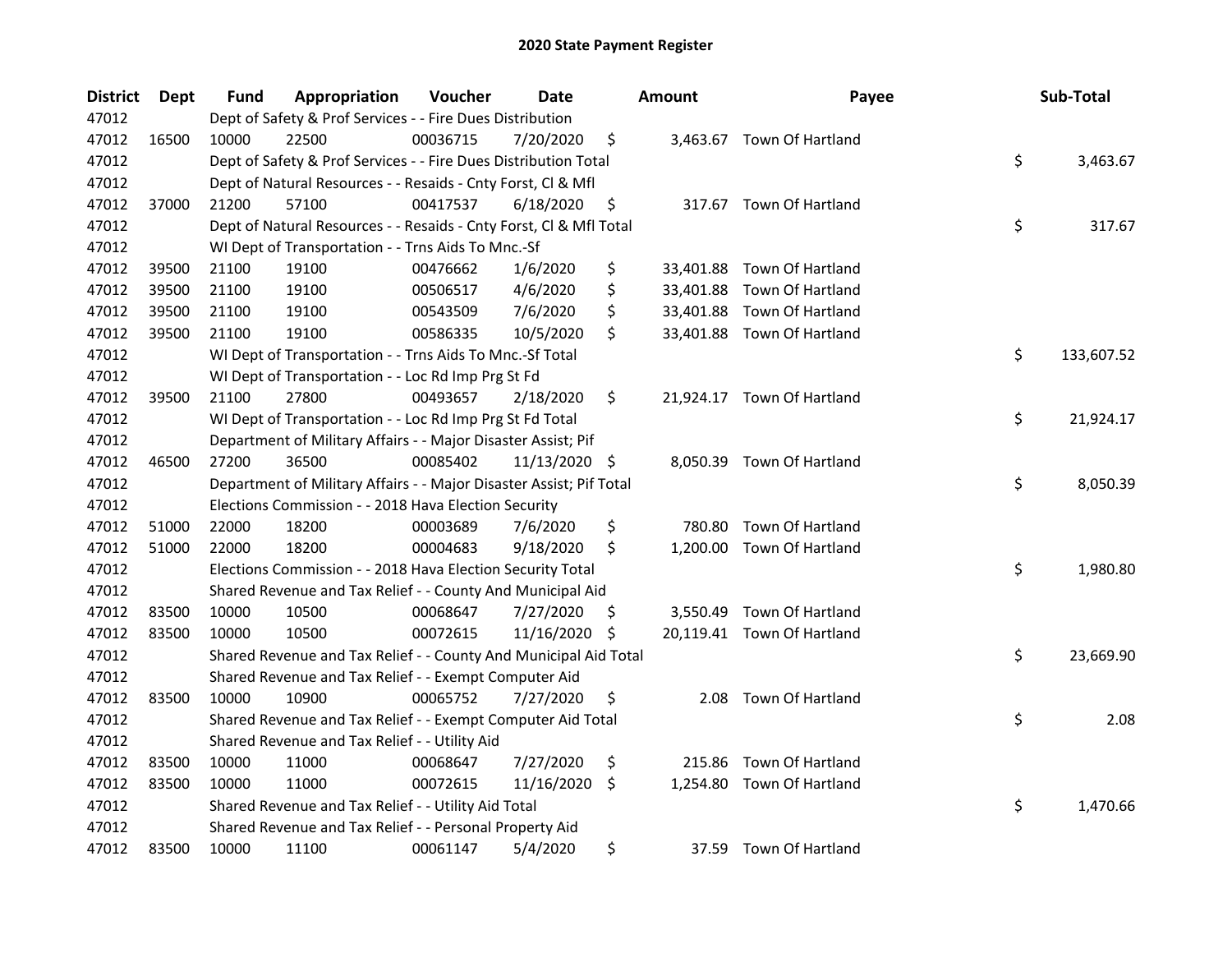| District Dept | Fund | <b>Appropriation</b>                                          | <b>Voucher</b> | Date | Amount | Payee | Sub-Total  |
|---------------|------|---------------------------------------------------------------|----------------|------|--------|-------|------------|
| 47012         |      | Shared Revenue and Tax Relief - - Personal Property Aid Total |                |      |        |       | 37.59      |
| 47012 Total   |      |                                                               |                |      |        |       | 194,524.45 |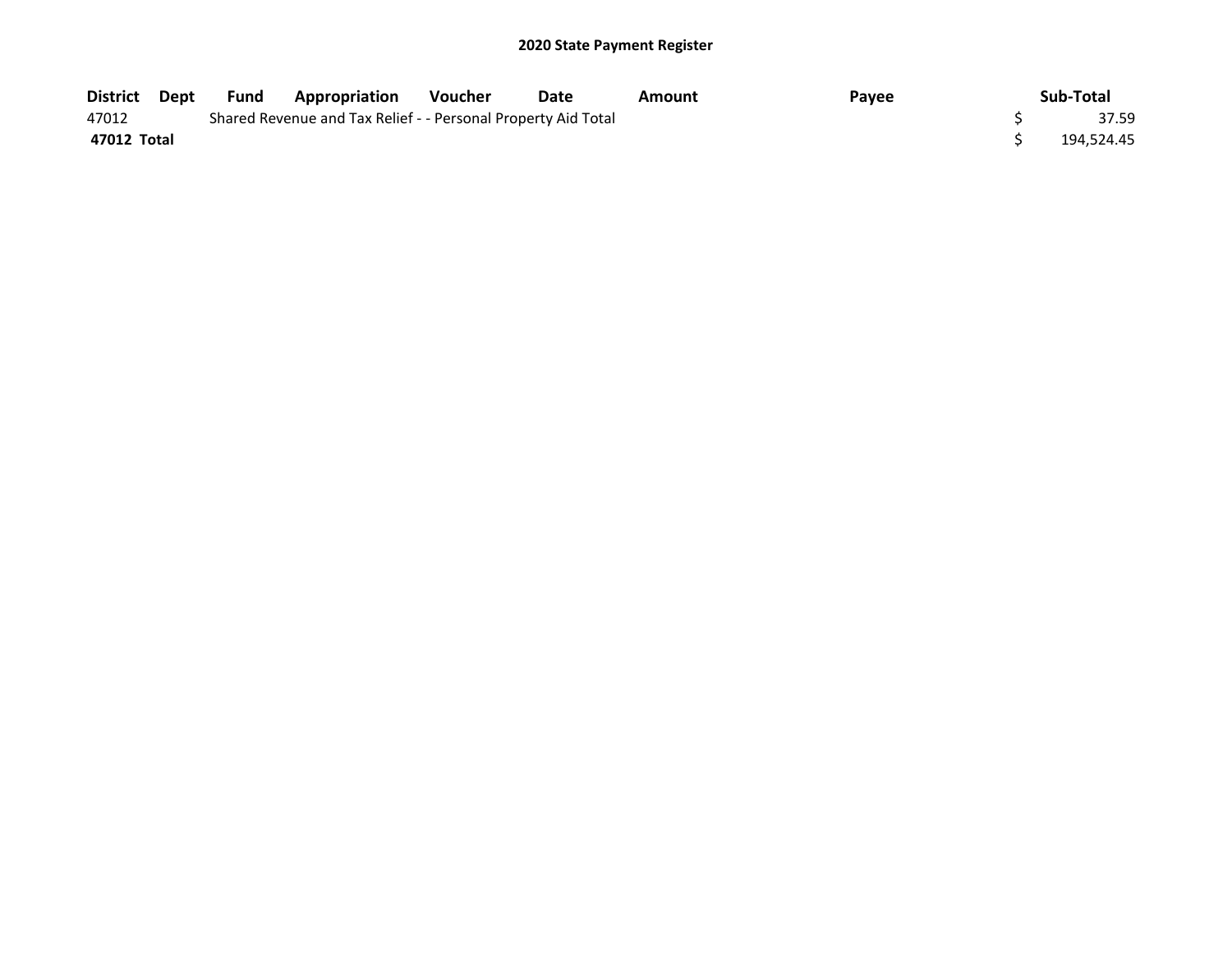| <b>District</b> | Dept  | <b>Fund</b> | Appropriation                                                      | Voucher  | <b>Date</b> |    | <b>Amount</b> | Payee                     | Sub-Total       |
|-----------------|-------|-------------|--------------------------------------------------------------------|----------|-------------|----|---------------|---------------------------|-----------------|
| 47014           |       |             | Dept of Safety & Prof Services - - Fire Dues Distribution          |          |             |    |               |                           |                 |
| 47014           | 16500 | 10000       | 22500                                                              | 00036716 | 7/20/2020   | \$ |               | 1,076.10 Town Of Isabelle |                 |
| 47014           |       |             | Dept of Safety & Prof Services - - Fire Dues Distribution Total    |          |             |    |               |                           | \$<br>1,076.10  |
| 47014           |       |             | Dept of Natural Resources - - Aids In Lieu Of Taxes - Gener        |          |             |    |               |                           |                 |
| 47014           | 37000 | 10000       | 50300                                                              | 00383609 | 1/17/2020   | \$ | 2,084.47      | Town Of Isabelle          |                 |
| 47014           | 37000 | 10000       | 50300                                                              | 00383610 | 1/17/2020   | \$ | 5,921.19      | Town Of Isabelle          |                 |
| 47014           | 37000 | 10000       | 50300                                                              | 00404546 | 4/21/2020   | Ś  | 172.60        | Town Of Isabelle          |                 |
| 47014           |       |             | Dept of Natural Resources - - Aids In Lieu Of Taxes - Gener Total  |          |             |    |               |                           | \$<br>8,178.26  |
| 47014           |       |             | Dept of Natural Resources - - Resaids - Cnty Forst, Cl & Mfl       |          |             |    |               |                           |                 |
| 47014           | 37000 | 21200       | 57100                                                              | 00417538 | 6/18/2020   | \$ | 130.25        | Town Of Isabelle          |                 |
| 47014           |       |             | Dept of Natural Resources - - Resaids - Cnty Forst, Cl & Mfl Total |          |             |    |               |                           | \$<br>130.25    |
| 47014           |       |             | Dept of Natural Resources - - Aids In Lieu Of Taxes - Sum S        |          |             |    |               |                           |                 |
| 47014           | 37000 | 21200       | 57900                                                              | 00404545 | 4/21/2020   | \$ |               | 183.66 Town Of Isabelle   |                 |
| 47014           |       |             | Dept of Natural Resources - - Aids In Lieu Of Taxes - Sum S Total  |          |             |    |               |                           | \$<br>183.66    |
| 47014           |       |             | WI Dept of Transportation - - Trns Aids To Mnc.-Sf                 |          |             |    |               |                           |                 |
| 47014           | 39500 | 21100       | 19100                                                              | 00476663 | 1/6/2020    | \$ | 7,181.01      | Town Of Isabelle          |                 |
| 47014           | 39500 | 21100       | 19100                                                              | 00506518 | 4/6/2020    | \$ |               | 7,181.01 Town Of Isabelle |                 |
| 47014           | 39500 | 21100       | 19100                                                              | 00543510 | 7/6/2020    | \$ | 7,181.01      | Town Of Isabelle          |                 |
| 47014           | 39500 | 21100       | 19100                                                              | 00586336 | 10/5/2020   | \$ |               | 7,181.01 Town Of Isabelle |                 |
| 47014           |       |             | WI Dept of Transportation - - Trns Aids To Mnc.-Sf Total           |          |             |    |               |                           | \$<br>28,724.04 |
| 47014           |       |             | Shared Revenue and Tax Relief - - County And Municipal Aid         |          |             |    |               |                           |                 |
| 47014           | 83500 | 10000       | 10500                                                              | 00068648 | 7/27/2020   | \$ | 465.35        | Town Of Isabelle          |                 |
| 47014           | 83500 | 10000       | 10500                                                              | 00072616 | 11/16/2020  | -S |               | 2,636.95 Town Of Isabelle |                 |
| 47014           |       |             | Shared Revenue and Tax Relief - - County And Municipal Aid Total   |          |             |    |               |                           | \$<br>3,102.30  |
| 47014           |       |             | Shared Revenue and Tax Relief - - Exempt Computer Aid              |          |             |    |               |                           |                 |
| 47014           | 83500 | 10000       | 10900                                                              | 00065753 | 7/27/2020   | \$ |               | 95.61 Town Of Isabelle    |                 |
| 47014           |       |             | Shared Revenue and Tax Relief - - Exempt Computer Aid Total        |          |             |    |               |                           | \$<br>95.61     |
| 47014           |       |             | Shared Revenue and Tax Relief - - Personal Property Aid            |          |             |    |               |                           |                 |
| 47014           | 83500 | 10000       | 11100                                                              | 00061148 | 5/4/2020    | \$ |               | 729.68 Town Of Isabelle   |                 |
| 47014           |       |             | Shared Revenue and Tax Relief - - Personal Property Aid Total      |          |             |    |               |                           | \$<br>729.68    |
| 47014 Total     |       |             |                                                                    |          |             |    |               |                           | \$<br>42,219.90 |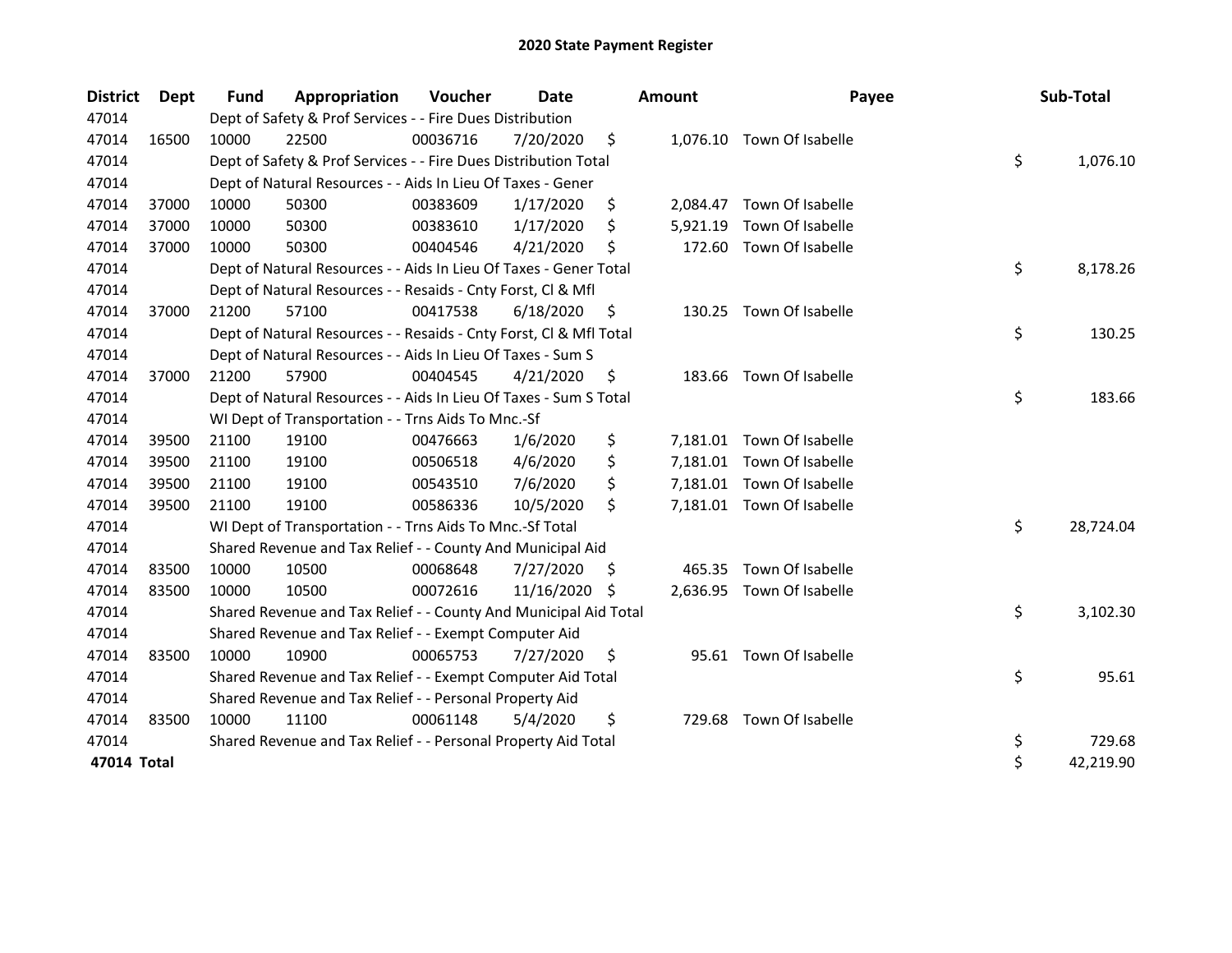| <b>District</b> | Dept  | <b>Fund</b> | Appropriation                                                      | Voucher  | <b>Date</b> |     | <b>Amount</b> | Payee                         | Sub-Total        |
|-----------------|-------|-------------|--------------------------------------------------------------------|----------|-------------|-----|---------------|-------------------------------|------------------|
| 47016           |       |             | Dept of Safety & Prof Services - - Fire Dues Distribution          |          |             |     |               |                               |                  |
| 47016           | 16500 | 10000       | 22500                                                              | 00036717 | 7/20/2020   | \$  |               | 2,553.25 Town Of Maiden Rock  |                  |
| 47016           |       |             | Dept of Safety & Prof Services - - Fire Dues Distribution Total    |          |             |     |               |                               | \$<br>2,553.25   |
| 47016           |       |             | Dept of Natural Resources - - Aids In Lieu Of Taxes - Gener        |          |             |     |               |                               |                  |
| 47016           | 37000 | 10000       | 50300                                                              | 00383624 | 1/17/2020   | \$  | 4,112.18      | Town Of Maiden Rock           |                  |
| 47016           | 37000 | 10000       | 50300                                                              | 00383625 | 1/17/2020   | \$  | 94.51         | Town Of Maiden Rock           |                  |
| 47016           | 37000 | 10000       | 50300                                                              | 00404854 | 4/21/2020   | \$. | 55.33         | Town Of Maiden Rock           |                  |
| 47016           | 37000 | 10000       | 50300                                                              | 00404855 | 4/21/2020   | \$  | 59.63         | Town Of Maiden Rock           |                  |
| 47016           |       |             | Dept of Natural Resources - - Aids In Lieu Of Taxes - Gener Total  |          |             |     |               |                               | \$<br>4,321.65   |
| 47016           |       |             | Dept of Natural Resources - - Resaids - Cnty Forst, Cl & Mfl       |          |             |     |               |                               |                  |
| 47016           | 37000 | 21200       | 57100                                                              | 00417539 | 6/18/2020   | \$  | 696.05        | Town Of Maiden Rock           |                  |
| 47016           |       |             | Dept of Natural Resources - - Resaids - Cnty Forst, CI & Mfl Total |          |             |     |               |                               | \$<br>696.05     |
| 47016           |       |             | WI Dept of Transportation - - Trns Aids To Mnc.-Sf                 |          |             |     |               |                               |                  |
| 47016           | 39500 | 21100       | 19100                                                              | 00476664 | 1/6/2020    | \$  | 39,268.89     | Town Of Maiden Rock           |                  |
| 47016           | 39500 | 21100       | 19100                                                              | 00506519 | 4/6/2020    | \$  | 39,268.89     | Town Of Maiden Rock           |                  |
| 47016           | 39500 | 21100       | 19100                                                              | 00543511 | 7/6/2020    | \$  | 39,268.89     | Town Of Maiden Rock           |                  |
| 47016           | 39500 | 21100       | 19100                                                              | 00586337 | 10/5/2020   | \$  | 39,268.89     | Town Of Maiden Rock           |                  |
| 47016           |       |             | WI Dept of Transportation - - Trns Aids To Mnc.-Sf Total           |          |             |     |               |                               | \$<br>157,075.56 |
| 47016           |       |             | Elections Commission - - 2018 Hava Election Security               |          |             |     |               |                               |                  |
| 47016           | 51000 | 22000       | 18200                                                              | 00004620 | 9/18/2020   | \$  | 618.00        | Town Of Maiden Rock           |                  |
| 47016           |       |             | Elections Commission - - 2018 Hava Election Security Total         |          |             |     |               |                               | \$<br>618.00     |
| 47016           |       |             | Shared Revenue and Tax Relief - - County And Municipal Aid         |          |             |     |               |                               |                  |
| 47016           | 83500 | 10000       | 10500                                                              | 00068649 | 7/27/2020   | \$. |               | 4,875.15 Town Of Maiden Rock  |                  |
| 47016           | 83500 | 10000       | 10500                                                              | 00072617 | 11/16/2020  | \$  |               | 27,625.82 Town Of Maiden Rock |                  |
| 47016           |       |             | Shared Revenue and Tax Relief - - County And Municipal Aid Total   |          |             |     |               |                               | \$<br>32,500.97  |
| 47016           |       |             | Shared Revenue and Tax Relief - - Exempt Computer Aid              |          |             |     |               |                               |                  |
| 47016           | 83500 | 10000       | 10900                                                              | 00065754 | 7/27/2020   | \$  | 2.08          | Town Of Maiden Rock           |                  |
| 47016           |       |             | Shared Revenue and Tax Relief - - Exempt Computer Aid Total        |          |             |     |               |                               | \$<br>2.08       |
| 47016           |       |             | Shared Revenue and Tax Relief - - Utility Aid                      |          |             |     |               |                               |                  |
| 47016           | 83500 | 10000       | 11000                                                              | 00068649 | 7/27/2020   | \$  | 420.68        | Town Of Maiden Rock           |                  |
| 47016           | 83500 | 10000       | 11000                                                              | 00072617 | 11/16/2020  | \$. | 2,433.26      | Town Of Maiden Rock           |                  |
| 47016           |       |             | Shared Revenue and Tax Relief - - Utility Aid Total                |          |             |     |               |                               | \$<br>2,853.94   |
| 47016 Total     |       |             |                                                                    |          |             |     |               |                               | \$<br>200,621.50 |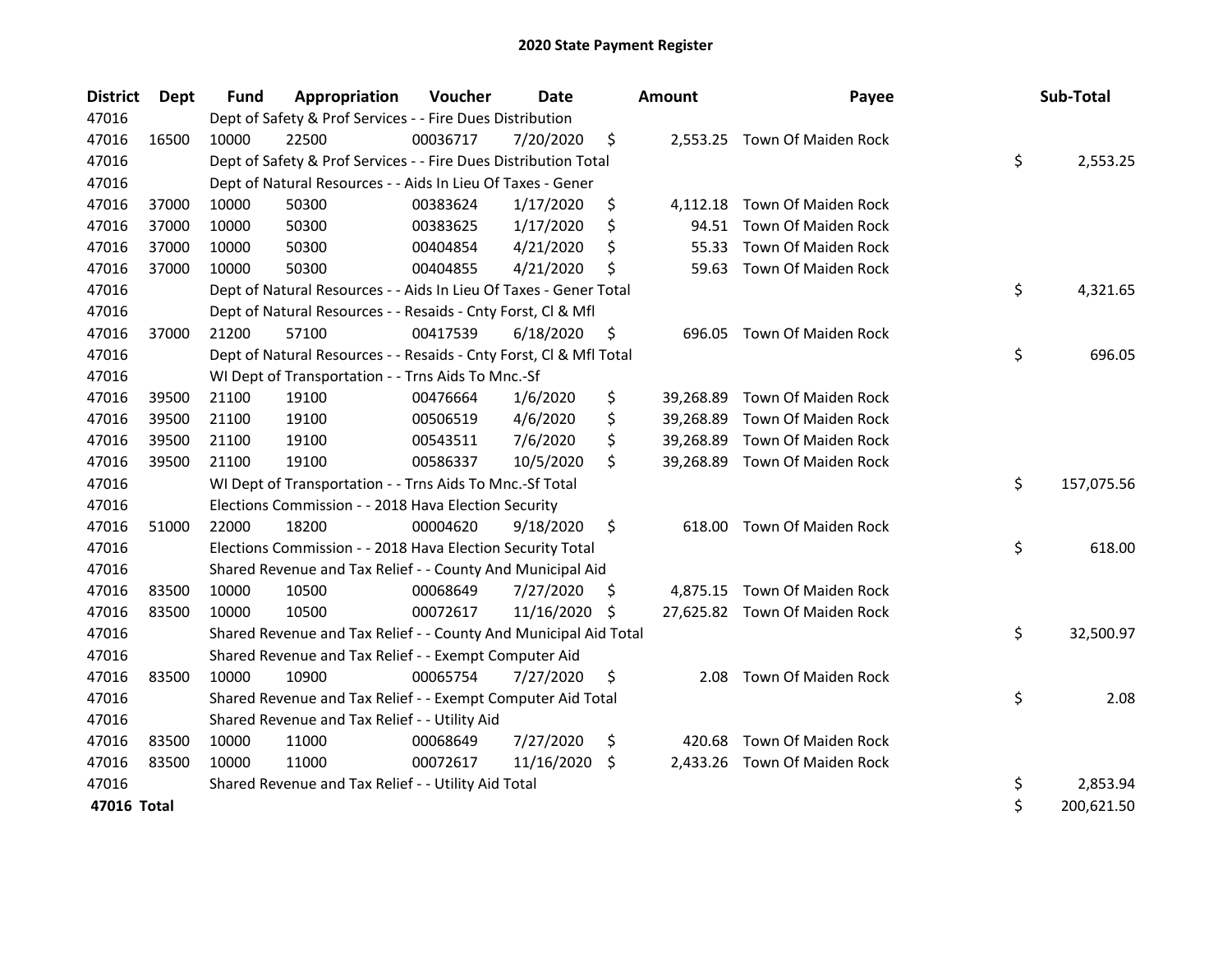| <b>District</b> | Dept  | <b>Fund</b> | Appropriation                                                      | Voucher  | Date          |     | <b>Amount</b> | Payee                     | Sub-Total        |
|-----------------|-------|-------------|--------------------------------------------------------------------|----------|---------------|-----|---------------|---------------------------|------------------|
| 47018           |       |             | Dept of Safety & Prof Services - - Fire Dues Distribution          |          |               |     |               |                           |                  |
| 47018           | 16500 | 10000       | 22500                                                              | 00036718 | 7/20/2020     | \$  |               | 4,327.21 Town Of Martell  |                  |
| 47018           |       |             | Dept of Safety & Prof Services - - Fire Dues Distribution Total    |          |               |     |               |                           | \$<br>4,327.21   |
| 47018           |       |             | Dept of Natural Resources - - Aids In Lieu Of Taxes - Gener        |          |               |     |               |                           |                  |
| 47018           | 37000 | 10000       | 50300                                                              | 00383626 | 1/17/2020     | \$  |               | 2,483.90 Town Of Martell  |                  |
| 47018           |       |             | Dept of Natural Resources - - Aids In Lieu Of Taxes - Gener Total  |          |               |     |               |                           | \$<br>2,483.90   |
| 47018           |       |             | Dept of Natural Resources - - Resaids - Cnty Forst, Cl & Mfl       |          |               |     |               |                           |                  |
| 47018           | 37000 | 21200       | 57100                                                              | 00417540 | 6/18/2020     | \$  |               | 328.58 Town Of Martell    |                  |
| 47018           |       |             | Dept of Natural Resources - - Resaids - Cnty Forst, Cl & Mfl Total |          |               |     |               |                           | \$<br>328.58     |
| 47018           |       |             | WI Dept of Transportation - - Disastr Damag Aid Sf                 |          |               |     |               |                           |                  |
| 47018           | 39500 | 21100       | 17400                                                              | 00627827 | 12/15/2020 \$ |     |               | 7,991.44 Town Of Martell  |                  |
| 47018           |       |             | WI Dept of Transportation - - Disastr Damag Aid Sf Total           |          |               |     |               |                           | \$<br>7,991.44   |
| 47018           |       |             | WI Dept of Transportation - - Trns Aids To Mnc.-Sf                 |          |               |     |               |                           |                  |
| 47018           | 39500 | 21100       | 19100                                                              | 00476665 | 1/6/2020      | \$  |               | 35,615.97 Town Of Martell |                  |
| 47018           | 39500 | 21100       | 19100                                                              | 00506520 | 4/6/2020      | \$  |               | 35,615.97 Town Of Martell |                  |
| 47018           | 39500 | 21100       | 19100                                                              | 00543512 | 7/6/2020      | \$  |               | 35,615.97 Town Of Martell |                  |
| 47018           | 39500 | 21100       | 19100                                                              | 00586338 | 10/5/2020     | \$  |               | 35,615.97 Town Of Martell |                  |
| 47018           |       |             | WI Dept of Transportation - - Trns Aids To Mnc.-Sf Total           |          |               |     |               |                           | \$<br>142,463.88 |
| 47018           |       |             | Department of Administration - - Federal Aid                       |          |               |     |               |                           |                  |
| 47018           | 50500 | 10000       | 14200                                                              | 00134939 | 12/10/2020 \$ |     | 441.49        | <b>Town Of Martell</b>    |                  |
| 47018           |       |             | Department of Administration - - Federal Aid Total                 |          |               |     |               |                           | \$<br>441.49     |
| 47018           |       |             | Elections Commission - - 2018 Hava Election Security               |          |               |     |               |                           |                  |
| 47018           | 51000 | 22000       | 18200                                                              | 00003509 | 6/30/2020     | \$  |               | 1,028.30 Town Of Martell  |                  |
| 47018           |       |             | Elections Commission - - 2018 Hava Election Security Total         |          |               |     |               |                           | \$<br>1,028.30   |
| 47018           |       |             | Shared Revenue and Tax Relief - - County And Municipal Aid         |          |               |     |               |                           |                  |
| 47018           | 83500 | 10000       | 10500                                                              | 00068650 | 7/27/2020     | \$. |               | 3,040.77 Town Of Martell  |                  |
| 47018           | 83500 | 10000       | 10500                                                              | 00072618 | 11/16/2020 \$ |     |               | 17,231.06 Town Of Martell |                  |
| 47018           |       |             | Shared Revenue and Tax Relief - - County And Municipal Aid Total   |          |               |     |               |                           | \$<br>20,271.83  |
| 47018           |       |             | Shared Revenue and Tax Relief - - Exempt Computer Aid              |          |               |     |               |                           |                  |
| 47018           | 83500 | 10000       | 10900                                                              | 00065755 | 7/27/2020     | \$  | 49.89         | Town Of Martell           |                  |
| 47018           |       |             | Shared Revenue and Tax Relief - - Exempt Computer Aid Total        |          |               |     |               |                           | \$<br>49.89      |
| 47018           |       |             | Shared Revenue and Tax Relief - - Personal Property Aid            |          |               |     |               |                           |                  |
| 47018           | 83500 | 10000       | 11100                                                              | 00061149 | 5/4/2020      | \$  |               | 1,010.12 Town Of Martell  |                  |
| 47018           |       |             | Shared Revenue and Tax Relief - - Personal Property Aid Total      |          |               |     |               |                           | \$<br>1,010.12   |
| 47018 Total     |       |             |                                                                    |          |               |     |               |                           | \$<br>180,396.64 |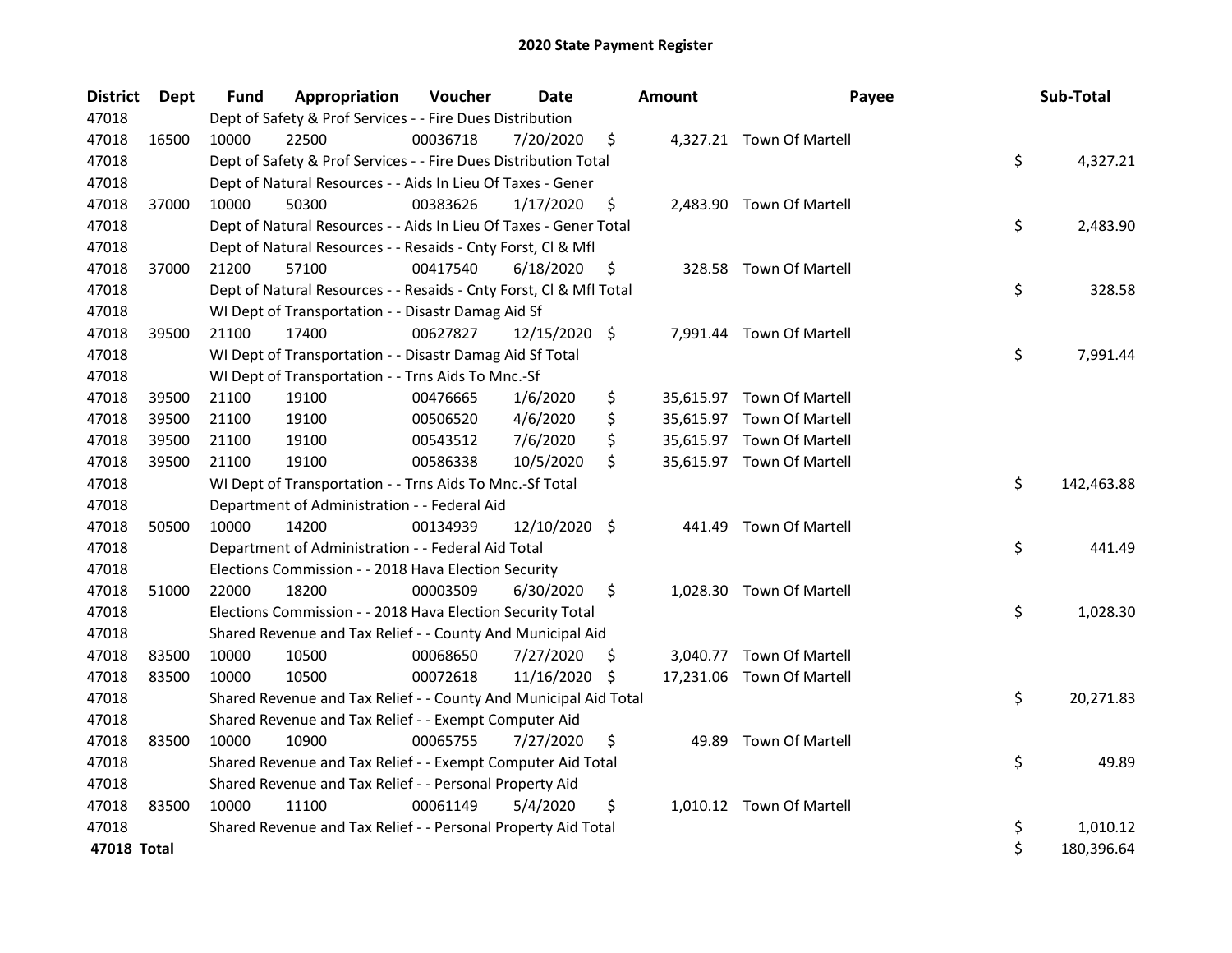| <b>District</b> | Dept  | Fund  | Appropriation                                                      | Voucher  | <b>Date</b> |     | <b>Amount</b> | Payee                       | Sub-Total        |
|-----------------|-------|-------|--------------------------------------------------------------------|----------|-------------|-----|---------------|-----------------------------|------------------|
| 47020           |       |       | Dept of Safety & Prof Services - - Fire Dues Distribution          |          |             |     |               |                             |                  |
| 47020           | 16500 | 10000 | 22500                                                              | 00036719 | 7/20/2020   | \$  |               | 11,665.03 Town Of Oak Grove |                  |
| 47020           |       |       | Dept of Safety & Prof Services - - Fire Dues Distribution Total    |          |             |     |               |                             | \$<br>11,665.03  |
| 47020           |       |       | Dept of Natural Resources - - Resaids - Cnty Forst, Cl & Mfl       |          |             |     |               |                             |                  |
| 47020           | 37000 | 21200 | 57100                                                              | 00417541 | 6/18/2020   | \$  |               | 240.77 Town Of Oak Grove    |                  |
| 47020           |       |       | Dept of Natural Resources - - Resaids - Cnty Forst, Cl & Mfl Total |          |             |     |               |                             | \$<br>240.77     |
| 47020           |       |       | WI Dept of Transportation - - Trns Aids To Mnc.-Sf                 |          |             |     |               |                             |                  |
| 47020           | 39500 | 21100 | 19100                                                              | 00476666 | 1/6/2020    | \$  |               | 39,308.31 Town Of Oak Grove |                  |
| 47020           | 39500 | 21100 | 19100                                                              | 00506521 | 4/6/2020    | \$  |               | 39,308.31 Town Of Oak Grove |                  |
| 47020           | 39500 | 21100 | 19100                                                              | 00543513 | 7/6/2020    | \$  |               | 39,308.31 Town Of Oak Grove |                  |
| 47020           | 39500 | 21100 | 19100                                                              | 00586339 | 10/5/2020   | \$  |               | 39,308.31 Town Of Oak Grove |                  |
| 47020           |       |       | WI Dept of Transportation - - Trns Aids To Mnc.-Sf Total           |          |             |     |               |                             | \$<br>157,233.24 |
| 47020           |       |       | Department of Administration - - Federal Aid                       |          |             |     |               |                             |                  |
| 47020           | 50500 | 10000 | 14200                                                              | 00134940 | 12/10/2020  | \$  | 22,544.00     | Town Of Oak Grove           |                  |
| 47020           | 50500 | 10000 | 14200                                                              | 00136463 | 12/17/2020  | \$  |               | 116.82 Town Of Oak Grove    |                  |
| 47020           |       |       | Department of Administration - - Federal Aid Total                 |          |             |     |               |                             | \$<br>22,660.82  |
| 47020           |       |       | Elections Commission - - 2018 Hava Election Security               |          |             |     |               |                             |                  |
| 47020           | 51000 | 22000 | 18200                                                              | 00004590 | 9/18/2020   | \$  |               | 1,847.80 Town Of Oak Grove  |                  |
| 47020           |       |       | Elections Commission - - 2018 Hava Election Security Total         |          |             |     |               |                             | \$<br>1,847.80   |
| 47020           |       |       | Shared Revenue and Tax Relief - - County And Municipal Aid         |          |             |     |               |                             |                  |
| 47020           | 83500 | 10000 | 10500                                                              | 00068651 | 7/27/2020   | \$. | 2,558.81      | Town Of Oak Grove           |                  |
| 47020           | 83500 | 10000 | 10500                                                              | 00072619 | 11/16/2020  | \$  |               | 14,499.95 Town Of Oak Grove |                  |
| 47020           |       |       | Shared Revenue and Tax Relief - - County And Municipal Aid Total   |          |             |     |               |                             | \$<br>17,058.76  |
| 47020           |       |       | Shared Revenue and Tax Relief - - Exempt Computer Aid              |          |             |     |               |                             |                  |
| 47020           | 83500 | 10000 | 10900                                                              | 00065756 | 7/27/2020   | \$  |               | 8.32 Town Of Oak Grove      |                  |
| 47020           |       |       | Shared Revenue and Tax Relief - - Exempt Computer Aid Total        |          |             |     |               |                             | \$<br>8.32       |
| 47020           |       |       | Shared Revenue and Tax Relief - - Utility Aid                      |          |             |     |               |                             |                  |
| 47020           | 83500 | 10000 | 11000                                                              | 00068651 | 7/27/2020   | \$  | 47.46         | Town Of Oak Grove           |                  |
| 47020           | 83500 | 10000 | 11000                                                              | 00072619 | 11/16/2020  | \$  |               | 275.91 Town Of Oak Grove    |                  |
| 47020           |       |       | Shared Revenue and Tax Relief - - Utility Aid Total                |          |             |     |               |                             | \$<br>323.37     |
| 47020           |       |       | Shared Revenue and Tax Relief - - Personal Property Aid            |          |             |     |               |                             |                  |
| 47020           | 83500 | 10000 | 11100                                                              | 00061150 | 5/4/2020    | \$  |               | 31.74 Town Of Oak Grove     |                  |
| 47020           |       |       | Shared Revenue and Tax Relief - - Personal Property Aid Total      |          |             |     |               |                             | \$<br>31.74      |
| 47020 Total     |       |       |                                                                    |          |             |     |               |                             | \$<br>211,069.85 |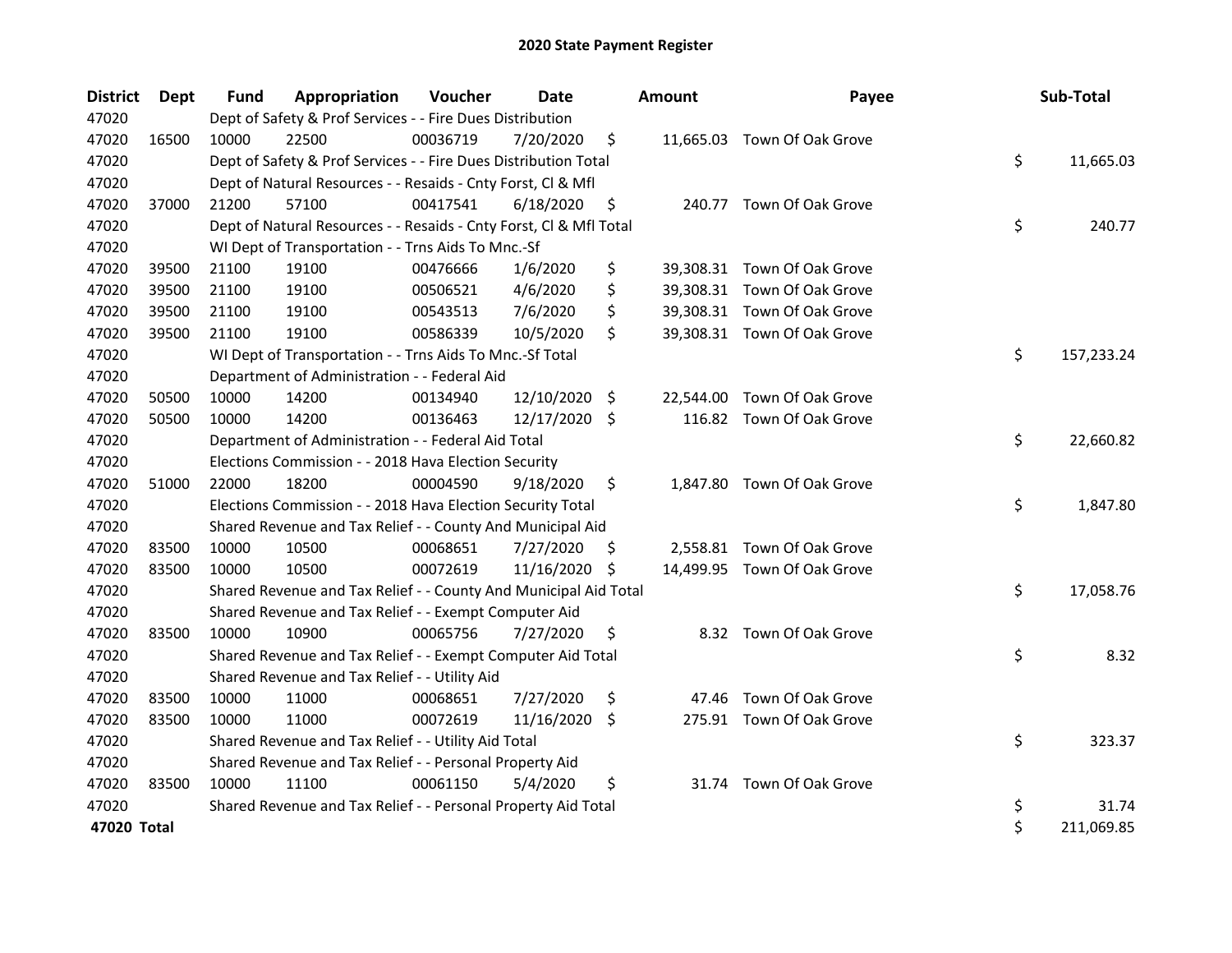| <b>District</b> | <b>Dept</b> | Fund  | Appropriation                                                      | Voucher  | <b>Date</b>   |     | <b>Amount</b> | Payee                         | Sub-Total        |
|-----------------|-------------|-------|--------------------------------------------------------------------|----------|---------------|-----|---------------|-------------------------------|------------------|
| 47022           |             |       | Dept of Safety & Prof Services - - Fire Dues Distribution          |          |               |     |               |                               |                  |
| 47022           | 16500       | 10000 | 22500                                                              | 00036720 | 7/20/2020     | \$  |               | 10,522.23 Town Of River Falls |                  |
| 47022           |             |       | Dept of Safety & Prof Services - - Fire Dues Distribution Total    |          |               |     |               |                               | \$<br>10,522.23  |
| 47022           |             |       | Dept of Natural Resources - - Aids In Lieu Of Taxes - Gener        |          |               |     |               |                               |                  |
| 47022           | 37000       | 10000 | 50300                                                              | 00383633 | 1/17/2020     | \$  |               | 19,637.64 Town Of River Falls |                  |
| 47022           | 37000       | 10000 | 50300                                                              | 00383634 | 1/17/2020     | \$  |               | 1,300.08 Town Of River Falls  |                  |
| 47022           |             |       | Dept of Natural Resources - - Aids In Lieu Of Taxes - Gener Total  |          |               |     |               |                               | \$<br>20,937.72  |
| 47022           |             |       | Dept of Natural Resources - - Resaids - Cnty Forst, Cl & Mfl       |          |               |     |               |                               |                  |
| 47022           | 37000       | 21200 | 57100                                                              | 00417542 | 6/18/2020     | \$  |               | 437.84 Town Of River Falls    |                  |
| 47022           |             |       | Dept of Natural Resources - - Resaids - Cnty Forst, Cl & Mfl Total |          |               |     |               |                               | \$<br>437.84     |
| 47022           |             |       | Dept of Natural Resources - - Fin Asst For Responsible Units       |          |               |     |               |                               |                  |
| 47022           | 37000       | 27400 | 67000                                                              | 00412803 | 5/29/2020     | \$  |               | 6,305.37 Town Of River Falls  |                  |
| 47022           |             |       | Dept of Natural Resources - - Fin Asst For Responsible Units Total |          |               |     |               |                               | \$<br>6,305.37   |
| 47022           |             |       | WI Dept of Transportation - - Trns Aids To Mnc.-Sf                 |          |               |     |               |                               |                  |
| 47022           | 39500       | 21100 | 19100                                                              | 00476667 | 1/6/2020      | \$  |               | 39,433.14 Town Of River Falls |                  |
| 47022           | 39500       | 21100 | 19100                                                              | 00506522 | 4/6/2020      | \$  |               | 39,433.14 Town Of River Falls |                  |
| 47022           | 39500       | 21100 | 19100                                                              | 00543514 | 7/6/2020      | \$  |               | 39,433.14 Town Of River Falls |                  |
| 47022           | 39500       | 21100 | 19100                                                              | 00586340 | 10/5/2020     | \$  |               | 39,433.14 Town Of River Falls |                  |
| 47022           |             |       | WI Dept of Transportation - - Trns Aids To Mnc.-Sf Total           |          |               |     |               |                               | \$<br>157,732.56 |
| 47022           |             |       | Department of Administration - - Federal Aid                       |          |               |     |               |                               |                  |
| 47022           | 50500       | 10000 | 14200                                                              | 00126715 | 8/12/2020     | \$  |               | 1,983.03 Town Of River Falls  |                  |
| 47022           | 50500       | 10000 | 14200                                                              | 00130099 | 10/2/2020     | \$  |               | 10,158.00 Town Of River Falls |                  |
| 47022           | 50500       | 10000 | 14200                                                              | 00134941 | 12/10/2020 \$ |     |               | 14,113.96 Town Of River Falls |                  |
| 47022           |             |       | Department of Administration - - Federal Aid Total                 |          |               |     |               |                               | \$<br>26,254.99  |
| 47022           |             |       | Shared Revenue and Tax Relief - - County And Municipal Aid         |          |               |     |               |                               |                  |
| 47022           | 83500       | 10000 | 10500                                                              | 00068652 | 7/27/2020     | S   | 4,192.09      | Town Of River Falls           |                  |
| 47022           | 83500       | 10000 | 10500                                                              | 00072620 | 11/16/2020    | -\$ |               | 23,755.15 Town Of River Falls |                  |
| 47022           |             |       | Shared Revenue and Tax Relief - - County And Municipal Aid Total   |          |               |     |               |                               | \$<br>27,947.24  |
| 47022           |             |       | Shared Revenue and Tax Relief - - Exempt Computer Aid              |          |               |     |               |                               |                  |
| 47022           | 83500       | 10000 | 10900                                                              | 00065757 | 7/27/2020     | \$  |               | 51.97 Town Of River Falls     |                  |
| 47022           |             |       | Shared Revenue and Tax Relief - - Exempt Computer Aid Total        |          |               |     |               |                               | \$<br>51.97      |
| 47022           |             |       | Shared Revenue and Tax Relief - - Utility Aid                      |          |               |     |               |                               |                  |
| 47022           | 83500       | 10000 | 11000                                                              | 00068652 | 7/27/2020     | \$  | 153.70        | Town Of River Falls           |                  |
| 47022           | 83500       | 10000 | 11000                                                              | 00072620 | 11/16/2020    | \$  | 1,098.64      | Town Of River Falls           |                  |
| 47022           |             |       | Shared Revenue and Tax Relief - - Utility Aid Total                |          |               |     |               |                               | \$<br>1,252.34   |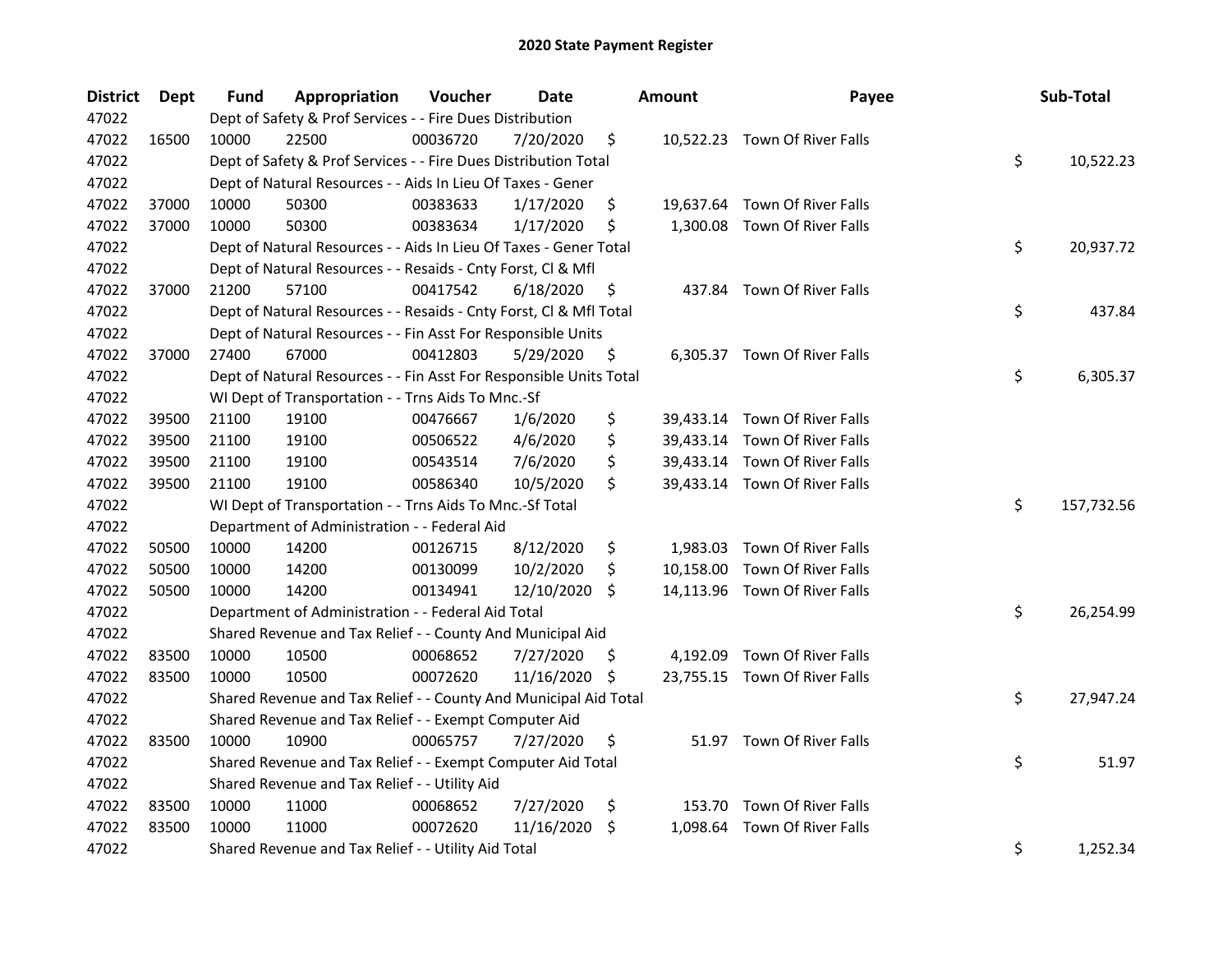| <b>District</b> | <b>Dept</b> | <b>Fund</b> | Appropriation                                                       | <b>Voucher</b> | Date     | Amount   | Payee               | Sub-Total  |
|-----------------|-------------|-------------|---------------------------------------------------------------------|----------------|----------|----------|---------------------|------------|
| 47022           |             |             | Shared Revenue and Tax Relief - - Personal Property Aid             |                |          |          |                     |            |
| 47022           | 83500       | 10000       | 11100                                                               | 00061151       | 5/4/2020 | 1.068.73 | Town Of River Falls |            |
| 47022           |             |             | Shared Revenue and Tax Relief - - Personal Property Aid Total       |                |          |          |                     | 1,068.73   |
| 47022           |             |             | Shared Revenue and Tax Relief - - Payments For Municipal Svcs       |                |          |          |                     |            |
| 47022           | 83500       | 10000       | 50100                                                               | 00054878       | 2/3/2020 | 39.88    | Town Of River Falls |            |
| 47022           |             |             | Shared Revenue and Tax Relief - - Payments For Municipal Svcs Total |                |          |          |                     | 39.88      |
| 47022 Total     |             |             |                                                                     |                |          |          |                     | 252.550.87 |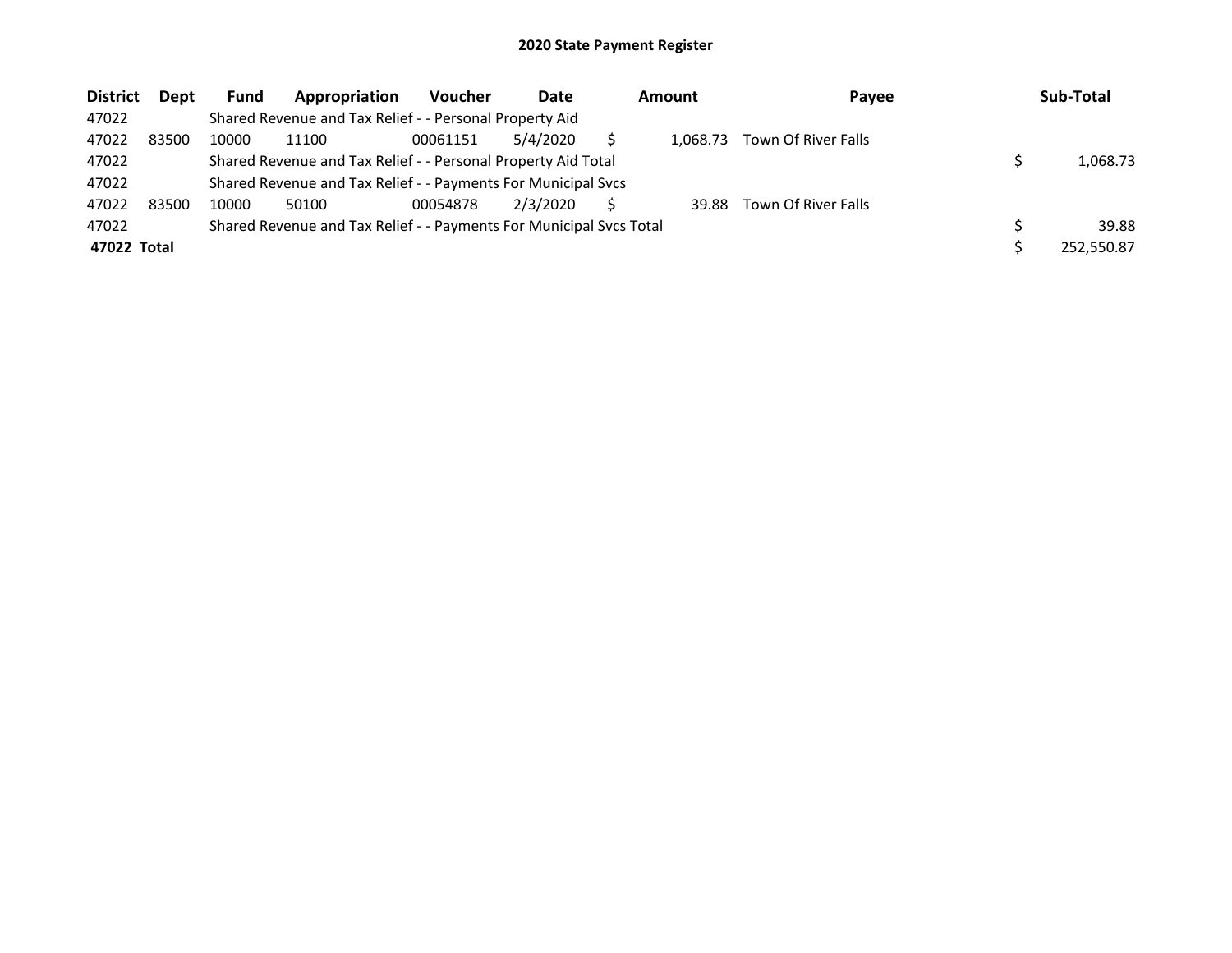| <b>District</b> | Dept  | <b>Fund</b> | Appropriation                                                      | Voucher  | Date          |    | <b>Amount</b> | Payee                      | Sub-Total        |
|-----------------|-------|-------------|--------------------------------------------------------------------|----------|---------------|----|---------------|----------------------------|------------------|
| 47024           |       |             | Dept of Safety & Prof Services - - Fire Dues Distribution          |          |               |    |               |                            |                  |
| 47024           | 16500 | 10000       | 22500                                                              | 00036721 | 7/20/2020     | \$ |               | 1,589.29 Town Of Rock Elm  |                  |
| 47024           |       |             | Dept of Safety & Prof Services - - Fire Dues Distribution Total    |          |               |    |               |                            | \$<br>1,589.29   |
| 47024           |       |             | Dept of Natural Resources - - Resaids - Cnty Forst, Cl & Mfl       |          |               |    |               |                            |                  |
| 47024           | 37000 | 21200       | 57100                                                              | 00417543 | 6/18/2020     | \$ |               | 591.58 Town Of Rock Elm    |                  |
| 47024           |       |             | Dept of Natural Resources - - Resaids - Cnty Forst, Cl & Mfl Total |          |               |    |               |                            | \$<br>591.58     |
| 47024           |       |             | WI Dept of Transportation - - Trns Aids To Mnc.-Sf                 |          |               |    |               |                            |                  |
| 47024           | 39500 | 21100       | 19100                                                              | 00476668 | 1/6/2020      | \$ |               | 27,712.26 Town Of Rock Elm |                  |
| 47024           | 39500 | 21100       | 19100                                                              | 00506523 | 4/6/2020      | \$ |               | 27,712.26 Town Of Rock Elm |                  |
| 47024           | 39500 | 21100       | 19100                                                              | 00543515 | 7/6/2020      | \$ |               | 27,712.26 Town Of Rock Elm |                  |
| 47024           | 39500 | 21100       | 19100                                                              | 00586341 | 10/5/2020     | \$ |               | 27,712.26 Town Of Rock Elm |                  |
| 47024           |       |             | WI Dept of Transportation - - Trns Aids To Mnc.-Sf Total           |          |               |    |               |                            | \$<br>110,849.04 |
| 47024           |       |             | Elections Commission - - 2018 Hava Election Security               |          |               |    |               |                            |                  |
| 47024           | 51000 | 22000       | 18200                                                              | 00004975 | 12/14/2020 \$ |    |               | 488.20 Town Of Rock Elm    |                  |
| 47024           |       |             | Elections Commission - - 2018 Hava Election Security Total         |          |               |    |               |                            | \$<br>488.20     |
| 47024           |       |             | Shared Revenue and Tax Relief - - County And Municipal Aid         |          |               |    |               |                            |                  |
| 47024           | 83500 | 10000       | 10500                                                              | 00068653 | 7/27/2020     | S  | 3,959.98      | Town Of Rock Elm           |                  |
| 47024           | 83500 | 10000       | 10500                                                              | 00072621 | 11/16/2020    | -S |               | 22,439.87 Town Of Rock Elm |                  |
| 47024           |       |             | Shared Revenue and Tax Relief - - County And Municipal Aid Total   |          |               |    |               |                            | \$<br>26,399.85  |
| 47024           |       |             | Shared Revenue and Tax Relief - - Exempt Computer Aid              |          |               |    |               |                            |                  |
| 47024           | 83500 | 10000       | 10900                                                              | 00065758 | 7/27/2020     | \$ |               | 41.57 Town Of Rock Elm     |                  |
| 47024           |       |             | Shared Revenue and Tax Relief - - Exempt Computer Aid Total        |          |               |    |               |                            | \$<br>41.57      |
| 47024           |       |             | Shared Revenue and Tax Relief - - Utility Aid                      |          |               |    |               |                            |                  |
| 47024           | 83500 | 10000       | 11000                                                              | 00068653 | 7/27/2020     | \$ | 724.67        | Town Of Rock Elm           |                  |
| 47024           | 83500 | 10000       | 11000                                                              | 00072621 | 11/16/2020    | \$ |               | 4,212.21 Town Of Rock Elm  |                  |
| 47024           |       |             | Shared Revenue and Tax Relief - - Utility Aid Total                |          |               |    |               |                            | \$<br>4,936.88   |
| 47024           |       |             | Shared Revenue and Tax Relief - - Personal Property Aid            |          |               |    |               |                            |                  |
| 47024           | 83500 | 10000       | 11100                                                              | 00061152 | 5/4/2020      | \$ |               | 179.47 Town Of Rock Elm    |                  |
| 47024           |       |             | Shared Revenue and Tax Relief - - Personal Property Aid Total      |          |               |    |               |                            | \$<br>179.47     |
| 47024 Total     |       |             |                                                                    |          |               |    |               |                            | \$<br>145,075.88 |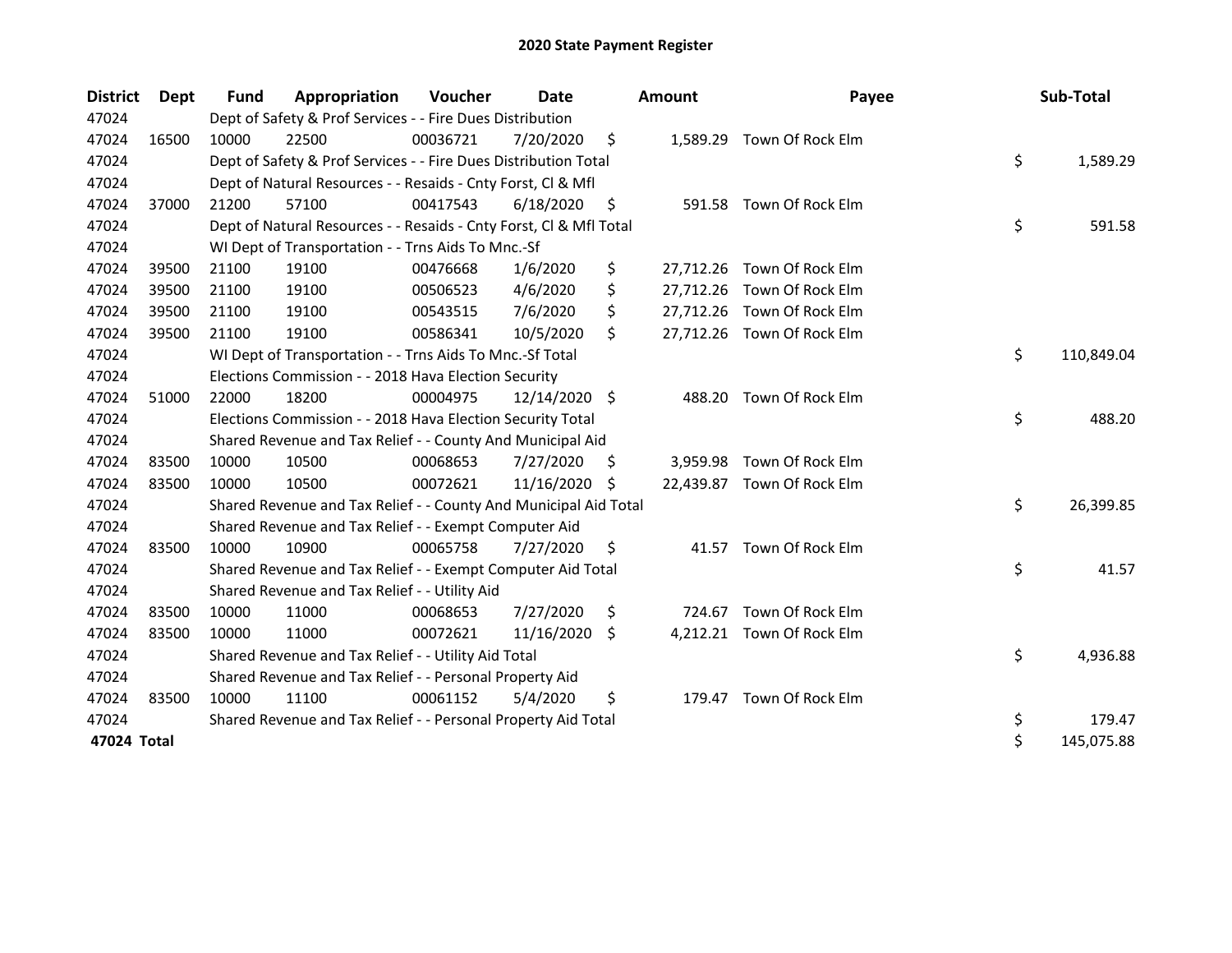| <b>District</b> | Dept  | Fund  | Appropriation                                                         | Voucher  | Date          | <b>Amount</b> | Payee                   | Sub-Total        |
|-----------------|-------|-------|-----------------------------------------------------------------------|----------|---------------|---------------|-------------------------|------------------|
| 47026           |       |       | Dept of Safety & Prof Services - - Fire Dues Distribution             |          |               |               |                         |                  |
| 47026           | 16500 | 10000 | 22500                                                                 | 00036722 | 7/20/2020     | \$            | 1,883.75 Town Of Salem  |                  |
| 47026           |       |       | Dept of Safety & Prof Services - - Fire Dues Distribution Total       |          |               |               |                         | \$<br>1,883.75   |
| 47026           |       |       | Dept of Natural Resources - - Aids In Lieu Of Taxes - Gener           |          |               |               |                         |                  |
| 47026           | 37000 | 10000 | 50300                                                                 | 00404977 | 4/21/2020     | \$            | 31.29 Town Of Salem     |                  |
| 47026           |       |       | Dept of Natural Resources - - Aids In Lieu Of Taxes - Gener Total     |          |               |               |                         | \$<br>31.29      |
| 47026           |       |       | Dept of Natural Resources - - Resaids - Cnty Forst, Cl & Mfl          |          |               |               |                         |                  |
| 47026           | 37000 | 21200 | 57100                                                                 | 00417544 | 6/18/2020     | \$            | 588.68 Town Of Salem    |                  |
| 47026           |       |       | Dept of Natural Resources - - Resaids - Cnty Forst, Cl & Mfl Total    |          |               |               |                         | \$<br>588.68     |
| 47026           |       |       | WI Dept of Transportation - - Disastr Damag Aid Sf                    |          |               |               |                         |                  |
| 47026           | 39500 | 21100 | 17400                                                                 | 00624311 | 12/7/2020     | \$            | 58,027.25 Town Of Salem |                  |
| 47026           |       |       | WI Dept of Transportation - - Disastr Damag Aid Sf Total              |          |               |               |                         | \$<br>58,027.25  |
| 47026           |       |       | WI Dept of Transportation - - Trns Aids To Mnc.-Sf                    |          |               |               |                         |                  |
| 47026           | 39500 | 21100 | 19100                                                                 | 00476669 | 1/6/2020      | \$            | 35,215.20 Town Of Salem |                  |
| 47026           | 39500 | 21100 | 19100                                                                 | 00506524 | 4/6/2020      | \$            | 35,215.20 Town Of Salem |                  |
| 47026           | 39500 | 21100 | 19100                                                                 | 00543516 | 7/6/2020      | \$            | 35,215.20 Town Of Salem |                  |
| 47026           | 39500 | 21100 | 19100                                                                 | 00586342 | 10/5/2020     | \$            | 35,215.20 Town Of Salem |                  |
| 47026           |       |       | WI Dept of Transportation - - Trns Aids To Mnc.-Sf Total              |          |               |               |                         | \$<br>140,860.80 |
| 47026           |       |       | Department of Military Affairs - - Major Disaster Assist; Pif         |          |               |               |                         |                  |
| 47026           | 46500 | 27200 | 36500                                                                 | 00084945 | 11/3/2020     | \$            | 2,068.26 Town Of Salem  |                  |
| 47026           |       |       | Department of Military Affairs - - Major Disaster Assist; Pif Total   |          |               |               |                         | \$<br>2,068.26   |
| 47026           |       |       | Elections Commission - - 2018 Hava Election Security                  |          |               |               |                         |                  |
| 47026           | 51000 | 22000 | 18200                                                                 | 00003878 | 7/16/2020     | \$            | 513.50 Town Of Salem    |                  |
| 47026           |       |       | Elections Commission - - 2018 Hava Election Security Total            |          |               |               |                         | \$<br>513.50     |
| 47026           |       |       | Shared Revenue and Tax Relief - - Expenditure Restraint Program       |          |               |               |                         |                  |
| 47026           | 83500 | 10000 | 10100                                                                 | 00068654 | 7/27/2020     | \$            | 4,089.02 Town Of Salem  |                  |
| 47026           |       |       | Shared Revenue and Tax Relief - - Expenditure Restraint Program Total |          |               |               |                         | \$<br>4,089.02   |
| 47026           |       |       | Shared Revenue and Tax Relief - - County And Municipal Aid            |          |               |               |                         |                  |
| 47026           | 83500 | 10000 | 10500                                                                 | 00072622 | 11/16/2020 \$ |               | 4,551.57 Town Of Salem  |                  |
| 47026           |       |       | Shared Revenue and Tax Relief - - County And Municipal Aid Total      |          |               |               |                         | \$<br>4,551.57   |
| 47026           |       |       | Shared Revenue and Tax Relief - - Exempt Computer Aid                 |          |               |               |                         |                  |
| 47026           | 83500 | 10000 | 10900                                                                 | 00065759 | 7/27/2020     | \$<br>39.49   | Town Of Salem           |                  |
| 47026           |       |       | Shared Revenue and Tax Relief - - Exempt Computer Aid Total           |          |               |               |                         | \$<br>39.49      |
| 47026           |       |       | Shared Revenue and Tax Relief - - Personal Property Aid               |          |               |               |                         |                  |
| 47026           | 83500 | 10000 | 11100                                                                 | 00061153 | 5/4/2020      | \$            | 14.72 Town Of Salem     |                  |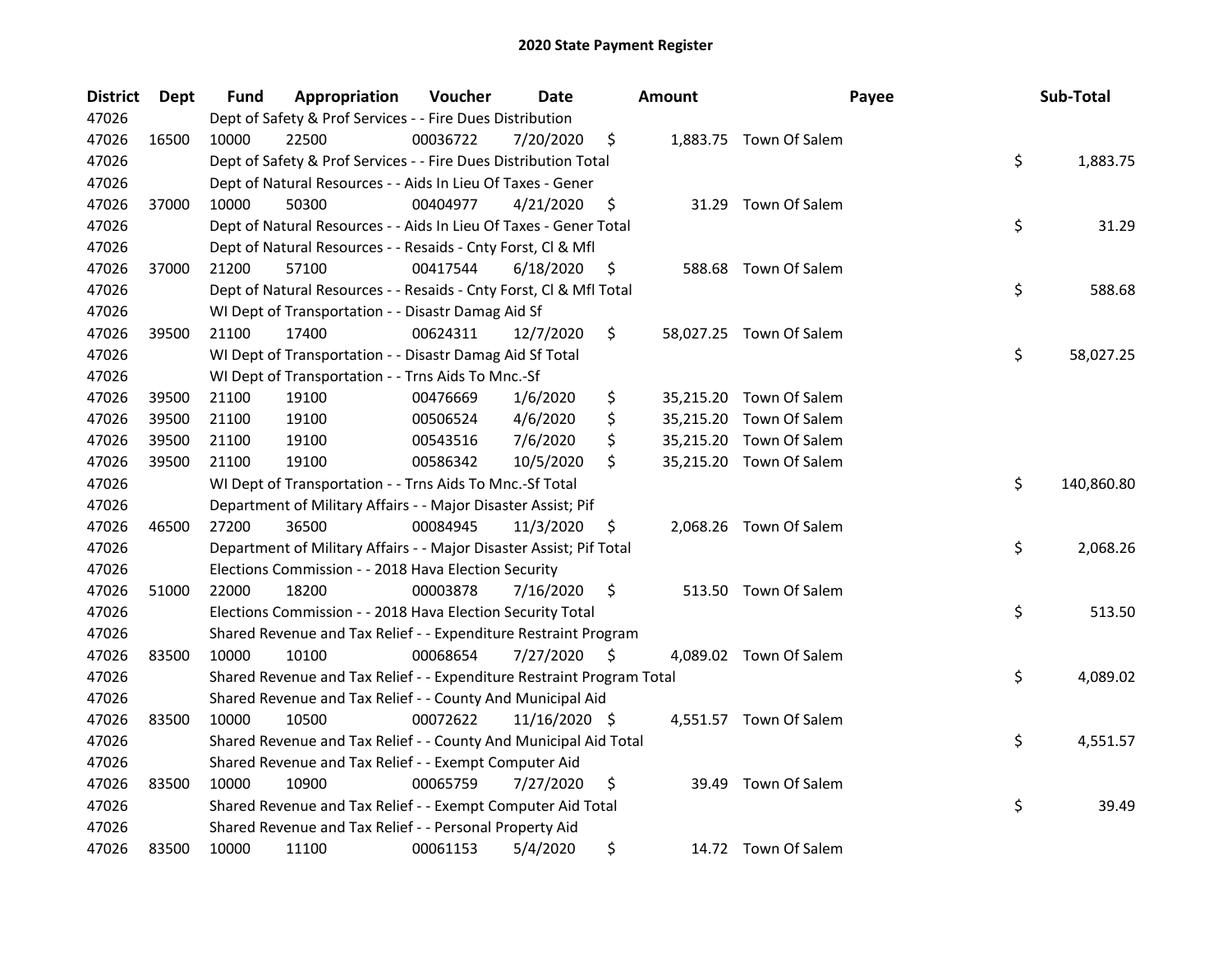| District Dept | Fund | Appropriation                                                 | <b>Voucher</b> | Date  | Amount | Payee | Sub-Total  |
|---------------|------|---------------------------------------------------------------|----------------|-------|--------|-------|------------|
| 47026         |      | Shared Revenue and Tax Relief - - Personal Property Aid Total |                | 14.72 |        |       |            |
| 47026 Total   |      |                                                               |                |       |        |       | 212,668.33 |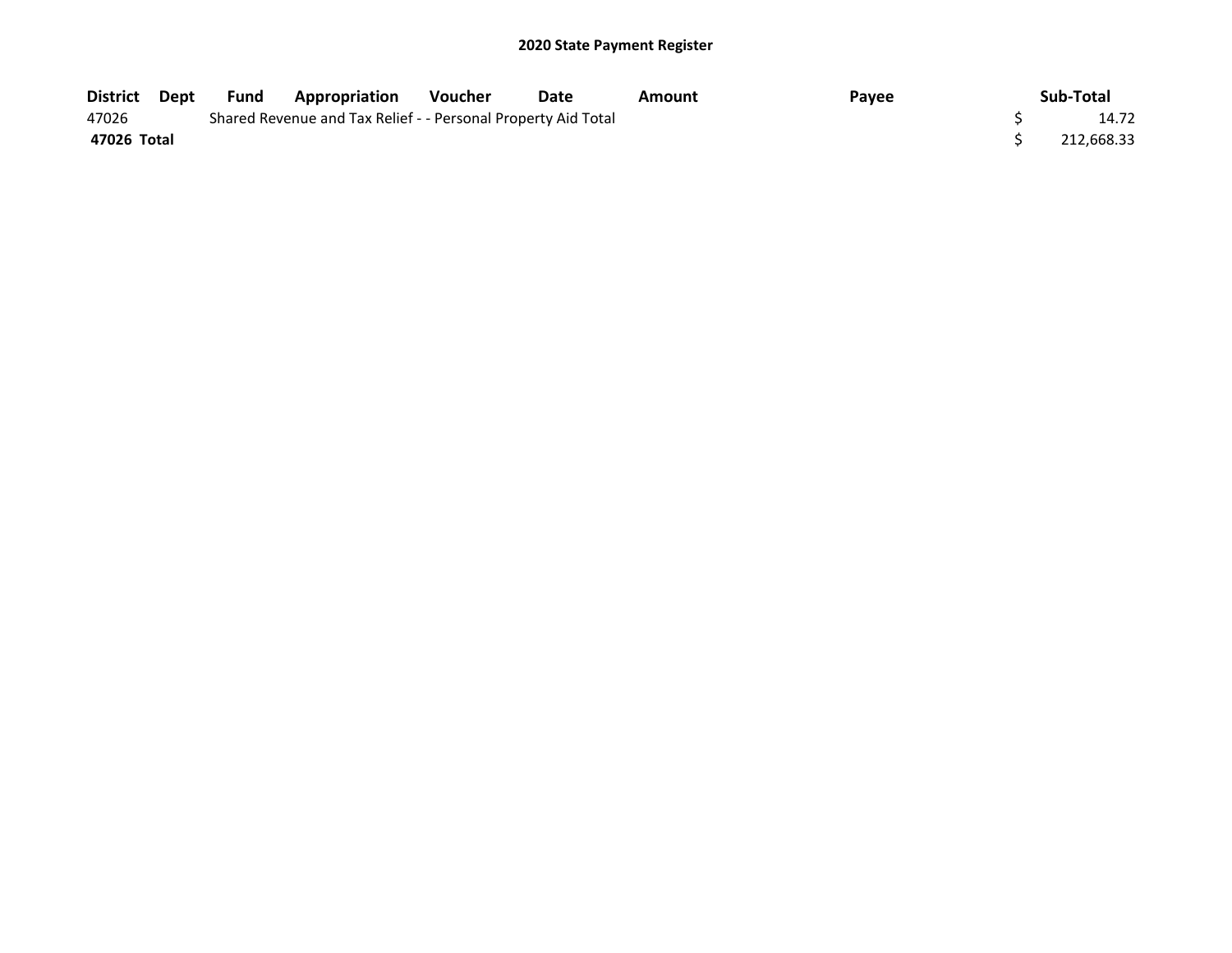| <b>District</b> | Dept  | <b>Fund</b> | Appropriation                                                         | Voucher  | <b>Date</b>   |     | Amount | Payee                         | Sub-Total        |
|-----------------|-------|-------------|-----------------------------------------------------------------------|----------|---------------|-----|--------|-------------------------------|------------------|
| 47028           |       |             | Dept of Safety & Prof Services - - Fire Dues Distribution             |          |               |     |        |                               |                  |
| 47028           | 16500 | 10000       | 22500                                                                 | 00036723 | 7/20/2020     | \$  |        | 2,016.38 Town Of Spring Lake  |                  |
| 47028           |       |             | Dept of Safety & Prof Services - - Fire Dues Distribution Total       |          |               |     |        |                               | \$<br>2,016.38   |
| 47028           |       |             | Dept of Natural Resources - - Resaids - Cnty Forst, Cl & Mfl          |          |               |     |        |                               |                  |
| 47028           | 37000 | 21200       | 57100                                                                 | 00417545 | 6/18/2020     | \$  |        | 492.66 Town Of Spring Lake    |                  |
| 47028           |       |             | Dept of Natural Resources - - Resaids - Cnty Forst, Cl & Mfl Total    |          |               |     |        |                               | \$<br>492.66     |
| 47028           |       |             | WI Dept of Transportation - - Disastr Damag Aid Sf                    |          |               |     |        |                               |                  |
| 47028           | 39500 | 21100       | 17400                                                                 | 00618389 | 11/23/2020 \$ |     |        | 41,560.48 Town Of Spring Lake |                  |
| 47028           |       |             | WI Dept of Transportation - - Disastr Damag Aid Sf Total              |          |               |     |        |                               | \$<br>41,560.48  |
| 47028           |       |             | WI Dept of Transportation - - Trns Aids To Mnc.-Sf                    |          |               |     |        |                               |                  |
| 47028           | 39500 | 21100       | 19100                                                                 | 00476670 | 1/6/2020      | \$  |        | 27,633.42 Town Of Spring Lake |                  |
| 47028           | 39500 | 21100       | 19100                                                                 | 00506525 | 4/6/2020      | \$  |        | 27,633.42 Town Of Spring Lake |                  |
| 47028           | 39500 | 21100       | 19100                                                                 | 00543517 | 7/6/2020      | \$  |        | 27,633.42 Town Of Spring Lake |                  |
| 47028           | 39500 | 21100       | 19100                                                                 | 00586343 | 10/5/2020     | \$  |        | 27,633.42 Town Of Spring Lake |                  |
| 47028           |       |             | WI Dept of Transportation - - Trns Aids To Mnc.-Sf Total              |          |               |     |        |                               | \$<br>110,533.68 |
| 47028           |       |             | Elections Commission - - 2018 Hava Election Security                  |          |               |     |        |                               |                  |
| 47028           | 51000 | 22000       | 18200                                                                 | 00003497 | 6/30/2020     | \$  |        | 602.60 Town Of Spring Lake    |                  |
| 47028           |       |             | Elections Commission - - 2018 Hava Election Security Total            |          |               |     |        |                               | \$<br>602.60     |
| 47028           |       |             | Shared Revenue and Tax Relief - - Expenditure Restraint Program       |          |               |     |        |                               |                  |
| 47028           | 83500 | 10000       | 10100                                                                 | 00068655 | 7/27/2020     | \$  |        | 1,509.43 Town Of Spring Lake  |                  |
| 47028           |       |             | Shared Revenue and Tax Relief - - Expenditure Restraint Program Total |          |               |     |        |                               | \$<br>1,509.43   |
| 47028           |       |             | Shared Revenue and Tax Relief - - County And Municipal Aid            |          |               |     |        |                               |                  |
| 47028           | 83500 | 10000       | 10500                                                                 | 00068655 | 7/27/2020     | \$, |        | 5,892.23 Town Of Spring Lake  |                  |
| 47028           | 83500 | 10000       | 10500                                                                 | 00072623 | 11/16/2020    | -\$ |        | 33,389.32 Town Of Spring Lake |                  |
| 47028           |       |             | Shared Revenue and Tax Relief - - County And Municipal Aid Total      |          |               |     |        |                               | \$<br>39,281.55  |
| 47028           |       |             | Shared Revenue and Tax Relief - - Exempt Computer Aid                 |          |               |     |        |                               |                  |
| 47028           | 83500 | 10000       | 10900                                                                 | 00065760 | 7/27/2020     | \$  | 1.03   | Town Of Spring Lake           |                  |
| 47028           |       |             | Shared Revenue and Tax Relief - - Exempt Computer Aid Total           |          |               |     |        |                               | \$<br>1.03       |
| 47028           |       |             | Shared Revenue and Tax Relief - - Utility Aid                         |          |               |     |        |                               |                  |
| 47028           | 83500 | 10000       | 11000                                                                 | 00068655 | 7/27/2020     | \$  | 59.68  | Town Of Spring Lake           |                  |
| 47028           | 83500 | 10000       | 11000                                                                 | 00072623 | 11/16/2020    | -S  |        | 342.51 Town Of Spring Lake    |                  |
| 47028           |       |             | Shared Revenue and Tax Relief - - Utility Aid Total                   |          |               |     |        |                               | \$<br>402.19     |
| 47028           |       |             | Shared Revenue and Tax Relief - - Personal Property Aid               |          |               |     |        |                               |                  |
| 47028           | 83500 | 10000       | 11100                                                                 | 00061154 | 5/4/2020      | \$  | 249.93 | Town Of Spring Lake           |                  |
| 47028           |       |             | Shared Revenue and Tax Relief - - Personal Property Aid Total         |          |               |     |        |                               | \$<br>249.93     |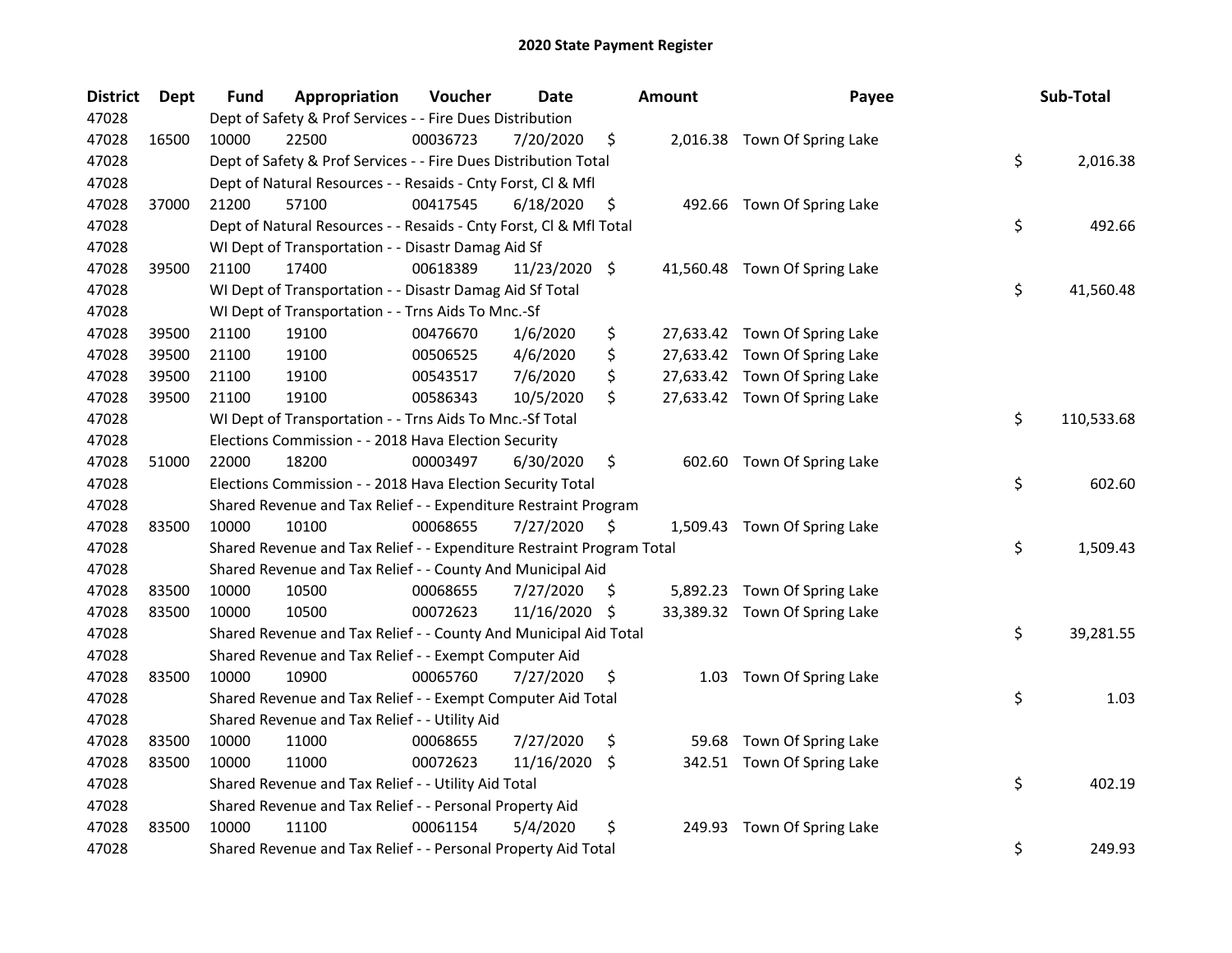| District Dept | <b>Fund Appropriation</b> | Voucher | Date | Amount | Payee | Sub-Total  |
|---------------|---------------------------|---------|------|--------|-------|------------|
| 47028 Total   |                           |         |      |        |       | 196,649.93 |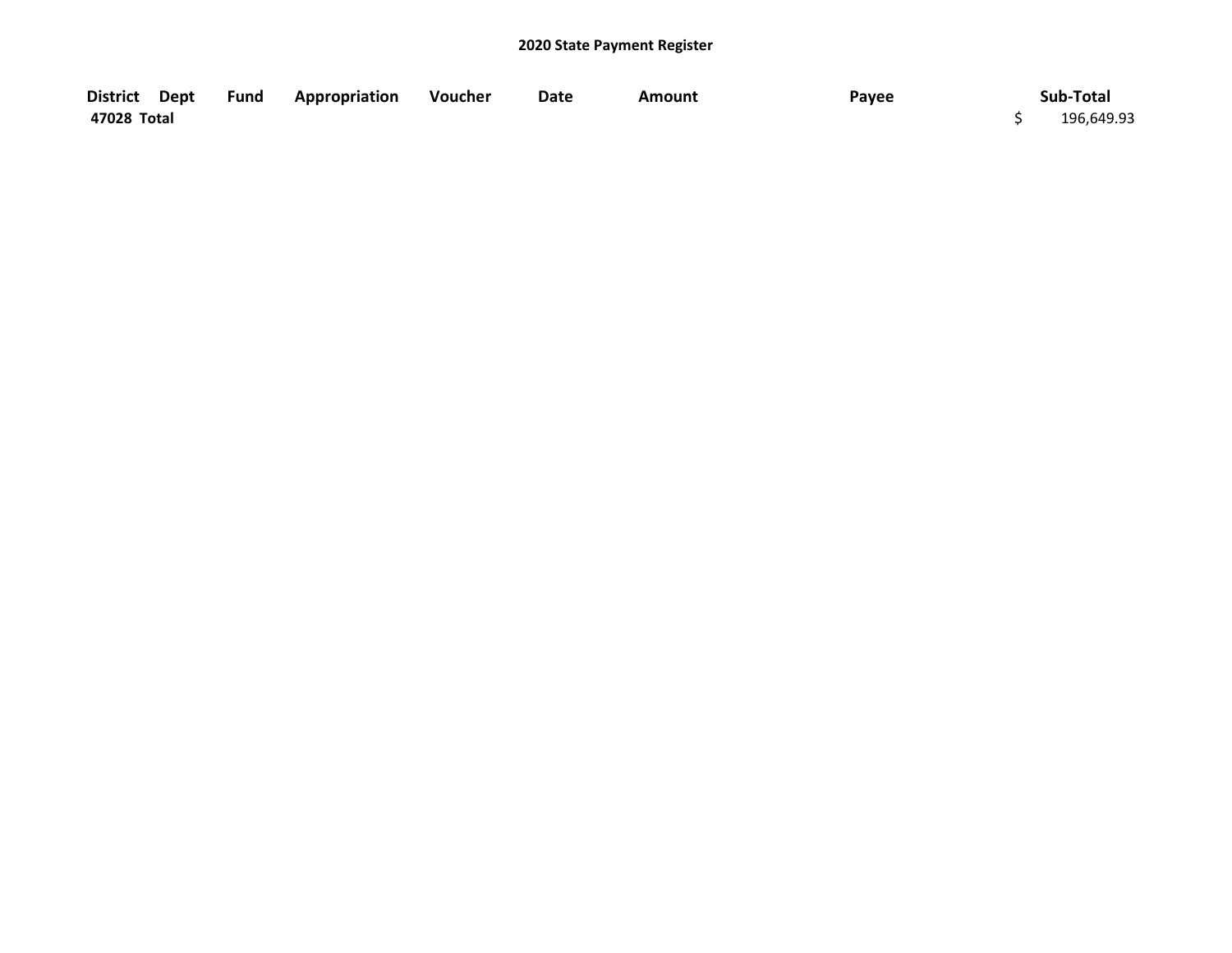| <b>District</b> | Dept  | Fund  | Appropriation                                                      | Voucher  | Date          |     | <b>Amount</b> | Payee                     | Sub-Total        |
|-----------------|-------|-------|--------------------------------------------------------------------|----------|---------------|-----|---------------|---------------------------|------------------|
| 47030           |       |       | Dept of Safety & Prof Services - - Fire Dues Distribution          |          |               |     |               |                           |                  |
| 47030           | 16500 | 10000 | 22500                                                              | 00036724 | 7/20/2020     | \$  |               | 8,606.19 Town Of Trenton  |                  |
| 47030           |       |       | Dept of Safety & Prof Services - - Fire Dues Distribution Total    |          |               |     |               |                           | \$<br>8,606.19   |
| 47030           |       |       | Dept of Natural Resources - - Aids In Lieu Of Taxes - Gener        |          |               |     |               |                           |                  |
| 47030           | 37000 | 10000 | 50300                                                              | 00383639 | 1/17/2020     | \$  |               | 1,233.31 Town Of Trenton  |                  |
| 47030           | 37000 | 10000 | 50300                                                              | 00383640 | 1/17/2020     | \$  | 829.22        | Town Of Trenton           |                  |
| 47030           | 37000 | 10000 | 50300                                                              | 00405033 | 4/21/2020     | \$  |               | 54.75 Town Of Trenton     |                  |
| 47030           |       |       | Dept of Natural Resources - - Aids In Lieu Of Taxes - Gener Total  |          |               |     |               |                           | \$<br>2,117.28   |
| 47030           |       |       | Dept of Natural Resources - - Resaids - Cnty Forst, Cl & Mfl       |          |               |     |               |                           |                  |
| 47030           | 37000 | 21200 | 57100                                                              | 00417546 | 6/18/2020     | \$, |               | 176.69 Town Of Trenton    |                  |
| 47030           |       |       | Dept of Natural Resources - - Resaids - Cnty Forst, Cl & Mfl Total |          |               |     |               |                           | \$<br>176.69     |
| 47030           |       |       | Dept of Natural Resources - - Aids In Lieu Of Taxes - Sum S        |          |               |     |               |                           |                  |
| 47030           | 37000 | 21200 | 57900                                                              | 00405034 | 4/21/2020     | \$  |               | 224.35 Town Of Trenton    |                  |
| 47030           |       |       | Dept of Natural Resources - - Aids In Lieu Of Taxes - Sum S Total  |          |               |     |               |                           | \$<br>224.35     |
| 47030           |       |       | WI Dept of Transportation - - Trns Aids To Mnc.-Sf                 |          |               |     |               |                           |                  |
| 47030           | 39500 | 21100 | 19100                                                              | 00476671 | 1/6/2020      | \$  |               | 34,591.05 Town Of Trenton |                  |
| 47030           | 39500 | 21100 | 19100                                                              | 00506526 | 4/6/2020      | \$  |               | 34,591.05 Town Of Trenton |                  |
| 47030           | 39500 | 21100 | 19100                                                              | 00543518 | 7/6/2020      | \$  |               | 34,591.05 Town Of Trenton |                  |
| 47030           | 39500 | 21100 | 19100                                                              | 00586344 | 10/5/2020     | \$  |               | 34,591.05 Town Of Trenton |                  |
| 47030           |       |       | WI Dept of Transportation - - Trns Aids To Mnc.-Sf Total           |          |               |     |               |                           | \$<br>138,364.20 |
| 47030           |       |       | WI Dept of Transportation - - Loc Rd Imp Prg St Fd                 |          |               |     |               |                           |                  |
| 47030           | 39500 | 21100 | 27800                                                              | 00483108 | 1/17/2020     | \$  |               | 24,351.08 Town Of Trenton |                  |
| 47030           |       |       | WI Dept of Transportation - - Loc Rd Imp Prg St Fd Total           |          |               |     |               |                           | \$<br>24,351.08  |
| 47030           |       |       | Department of Administration - - Federal Aid                       |          |               |     |               |                           |                  |
| 47030           | 50500 | 10000 | 14200                                                              | 00134942 | 12/10/2020 \$ |     |               | 1,921.00 Town Of Trenton  |                  |
| 47030           |       |       | Department of Administration - - Federal Aid Total                 |          |               |     |               |                           | \$<br>1,921.00   |
| 47030           |       |       | Elections Commission - - 2018 Hava Election Security               |          |               |     |               |                           |                  |
| 47030           | 51000 | 22000 | 18200                                                              | 00004658 | 9/18/2020     | \$  |               | 1,462.80 Town Of Trenton  |                  |
| 47030           |       |       | Elections Commission - - 2018 Hava Election Security Total         |          |               |     |               |                           | \$<br>1,462.80   |
| 47030           |       |       | Shared Revenue and Tax Relief - - County And Municipal Aid         |          |               |     |               |                           |                  |
| 47030           | 83500 | 10000 | 10500                                                              | 00068656 | 7/27/2020     | \$  |               | 3,808.53 Town Of Trenton  |                  |
| 47030           | 83500 | 10000 | 10500                                                              | 00072624 | 11/16/2020    | -S  |               | 21,581.67 Town Of Trenton |                  |
| 47030           |       |       | Shared Revenue and Tax Relief - - County And Municipal Aid Total   |          |               |     |               |                           | \$<br>25,390.20  |
| 47030           |       |       | Shared Revenue and Tax Relief - - Exempt Computer Aid              |          |               |     |               |                           |                  |
| 47030           | 83500 | 10000 | 10900                                                              | 00065761 | 7/27/2020     | \$  |               | 482.21 Town Of Trenton    |                  |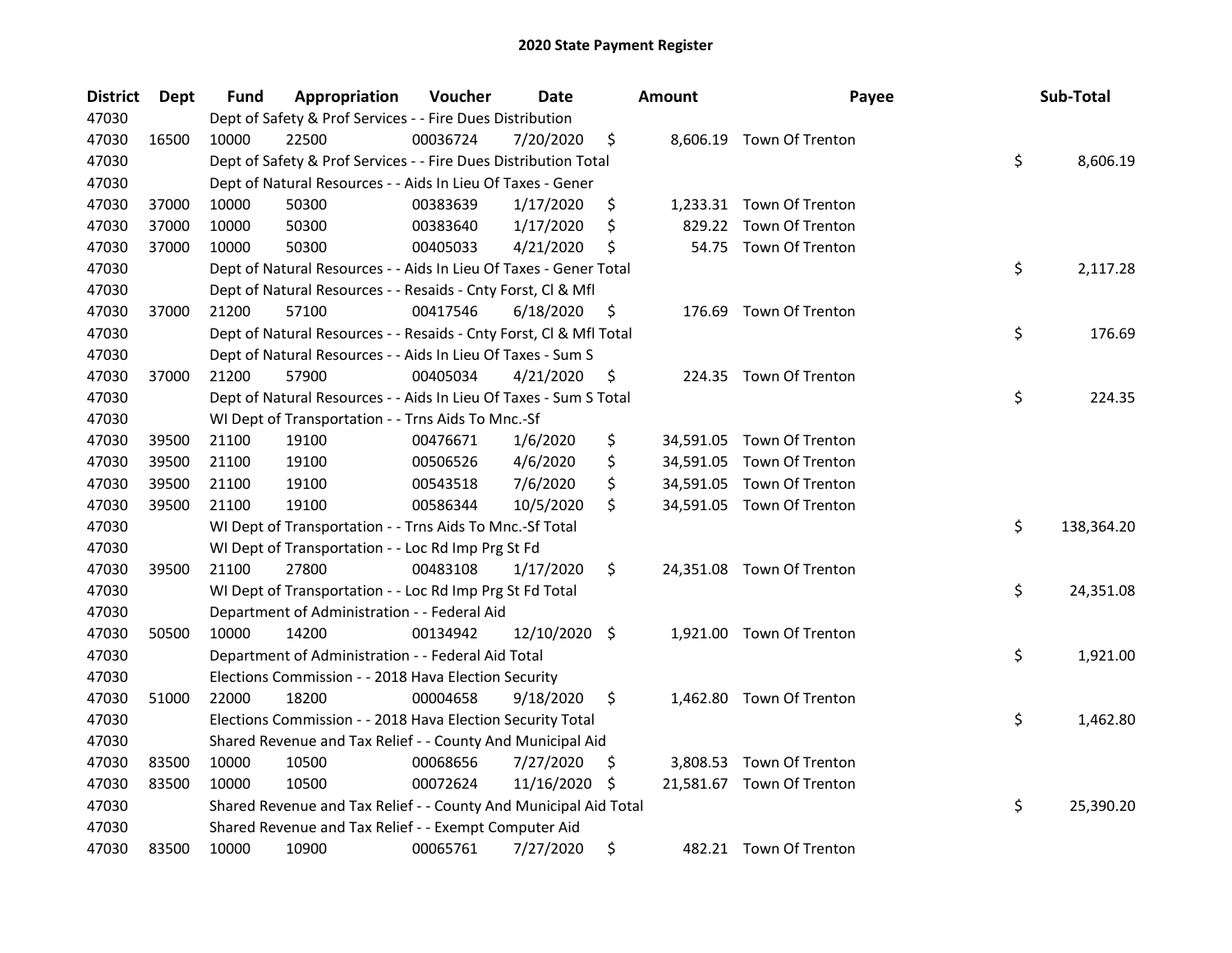| <b>District</b> | <b>Dept</b> | <b>Fund</b> | Appropriation                                                 | <b>Voucher</b> | Date          | <b>Amount</b> | Payee           | Sub-Total    |
|-----------------|-------------|-------------|---------------------------------------------------------------|----------------|---------------|---------------|-----------------|--------------|
| 47030           |             |             | Shared Revenue and Tax Relief - - Exempt Computer Aid Total   |                |               |               |                 | \$<br>482.21 |
| 47030           |             |             | Shared Revenue and Tax Relief - - Utility Aid                 |                |               |               |                 |              |
| 47030           | 83500       | 10000       | 11000                                                         | 00068656       | 7/27/2020     | 593.90        | Town Of Trenton |              |
| 47030           | 83500       | 10000       | 11000                                                         | 00072624       | 11/16/2020 \$ | 3.716.18      | Town Of Trenton |              |
| 47030           |             |             | Shared Revenue and Tax Relief - - Utility Aid Total           |                |               |               |                 | 4,310.08     |
| 47030           |             |             | Shared Revenue and Tax Relief - - Personal Property Aid       |                |               |               |                 |              |
| 47030           | 83500       | 10000       | 11100                                                         | 00061155       | 5/4/2020      | 109.81        | Town Of Trenton |              |
| 47030           |             |             | Shared Revenue and Tax Relief - - Personal Property Aid Total |                |               |               |                 | 109.81       |
| 47030 Total     |             |             |                                                               |                |               |               |                 | 207,515.89   |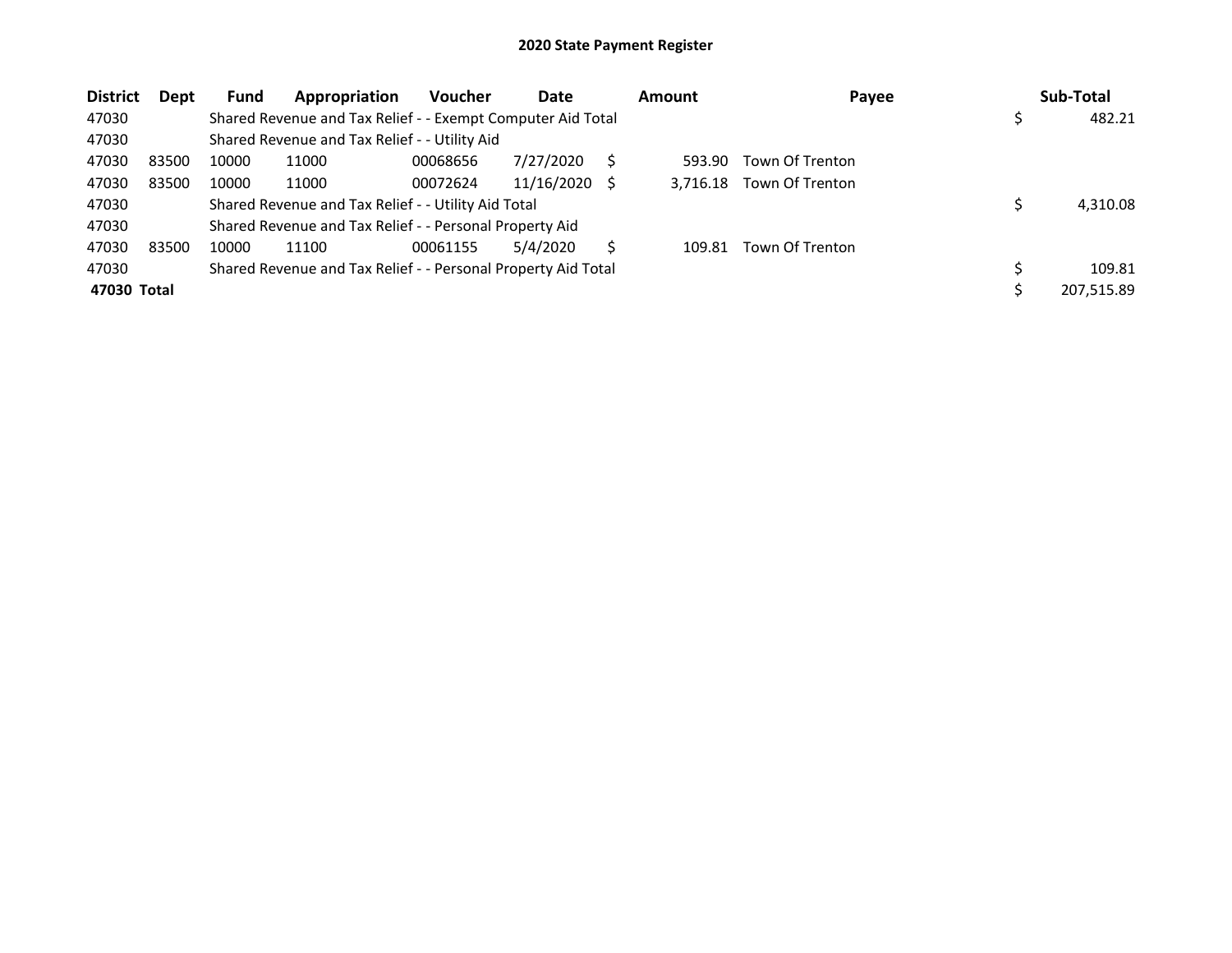| <b>District</b> | Dept  | Fund  | Appropriation                                                      | Voucher  | <b>Date</b> |     | <b>Amount</b> | Payee                       | Sub-Total        |
|-----------------|-------|-------|--------------------------------------------------------------------|----------|-------------|-----|---------------|-----------------------------|------------------|
| 47032           |       |       | Dept of Safety & Prof Services - - Fire Dues Distribution          |          |             |     |               |                             |                  |
| 47032           | 16500 | 10000 | 22500                                                              | 00036725 | 7/20/2020   | \$  |               | 6,238.61 Town Of Trimbelle  |                  |
| 47032           |       |       | Dept of Safety & Prof Services - - Fire Dues Distribution Total    |          |             |     |               |                             | \$<br>6,238.61   |
| 47032           |       |       | Dept of Natural Resources - - Resaids - Cnty Forst, Cl & Mfl       |          |             |     |               |                             |                  |
| 47032           | 37000 | 21200 | 57100                                                              | 00417547 | 6/18/2020   | \$  |               | 140.48 Town Of Trimbelle    |                  |
| 47032           |       |       | Dept of Natural Resources - - Resaids - Cnty Forst, Cl & Mfl Total |          |             |     |               |                             | \$<br>140.48     |
| 47032           |       |       | WI Dept of Transportation - - Trns Aids To Mnc.-Sf                 |          |             |     |               |                             |                  |
| 47032           | 39500 | 21100 | 19100                                                              | 00476672 | 1/6/2020    | \$  | 31,588.56     | <b>Town Of Trimbelle</b>    |                  |
| 47032           | 39500 | 21100 | 19100                                                              | 00506527 | 4/6/2020    | \$  | 31,588.56     | Town Of Trimbelle           |                  |
| 47032           | 39500 | 21100 | 19100                                                              | 00543519 | 7/6/2020    | \$  | 31,588.56     | Town Of Trimbelle           |                  |
| 47032           | 39500 | 21100 | 19100                                                              | 00586345 | 10/5/2020   | \$  |               | 31,588.56 Town Of Trimbelle |                  |
| 47032           |       |       | WI Dept of Transportation - - Trns Aids To Mnc.-Sf Total           |          |             |     |               |                             | \$<br>126,354.24 |
| 47032           |       |       | Department of Administration - - Federal Aid                       |          |             |     |               |                             |                  |
| 47032           | 50500 | 10000 | 14200                                                              | 00130100 | 10/2/2020   | \$  | 8,691.39      | Town Of Trimbelle           |                  |
| 47032           | 50500 | 10000 | 14200                                                              | 00134943 | 12/10/2020  | \$  |               | 1,064.92 Town Of Trimbelle  |                  |
| 47032           |       |       | Department of Administration - - Federal Aid Total                 |          |             |     |               |                             | \$<br>9,756.31   |
| 47032           |       |       | Elections Commission - - 2018 Hava Election Security               |          |             |     |               |                             |                  |
| 47032           | 51000 | 22000 | 18200                                                              | 00004416 | 9/9/2020    | \$  |               | 1,327.50 Town Of Trimbelle  |                  |
| 47032           |       |       | Elections Commission - - 2018 Hava Election Security Total         |          |             |     |               |                             | \$<br>1,327.50   |
| 47032           |       |       | Shared Revenue and Tax Relief - - County And Municipal Aid         |          |             |     |               |                             |                  |
| 47032           | 83500 | 10000 | 10500                                                              | 00068657 | 7/27/2020   | \$. | 5,503.60      | <b>Town Of Trimbelle</b>    |                  |
| 47032           | 83500 | 10000 | 10500                                                              | 00072625 | 11/16/2020  | \$  |               | 31,187.07 Town Of Trimbelle |                  |
| 47032           |       |       | Shared Revenue and Tax Relief - - County And Municipal Aid Total   |          |             |     |               |                             | \$<br>36,690.67  |
| 47032           |       |       | Shared Revenue and Tax Relief - - Exempt Computer Aid              |          |             |     |               |                             |                  |
| 47032           | 83500 | 10000 | 10900                                                              | 00065762 | 7/27/2020   | \$  | 46.76         | Town Of Trimbelle           |                  |
| 47032           |       |       | Shared Revenue and Tax Relief - - Exempt Computer Aid Total        |          |             |     |               |                             | \$<br>46.76      |
| 47032           |       |       | Shared Revenue and Tax Relief - - Utility Aid                      |          |             |     |               |                             |                  |
| 47032           | 83500 | 10000 | 11000                                                              | 00068657 | 7/27/2020   | \$, | 440.88        | Town Of Trimbelle           |                  |
| 47032           | 83500 | 10000 | 11000                                                              | 00072625 | 11/16/2020  | \$  | 2,446.85      | Town Of Trimbelle           |                  |
| 47032           |       |       | Shared Revenue and Tax Relief - - Utility Aid Total                |          |             |     |               |                             | \$<br>2,887.73   |
| 47032           |       |       | Shared Revenue and Tax Relief - - Personal Property Aid            |          |             |     |               |                             |                  |
| 47032           | 83500 | 10000 | 11100                                                              | 00061156 | 5/4/2020    | \$  |               | 2,763.67 Town Of Trimbelle  |                  |
| 47032           |       |       | Shared Revenue and Tax Relief - - Personal Property Aid Total      |          |             |     |               |                             | \$<br>2,763.67   |
| 47032 Total     |       |       |                                                                    |          |             |     |               |                             | \$<br>186,205.97 |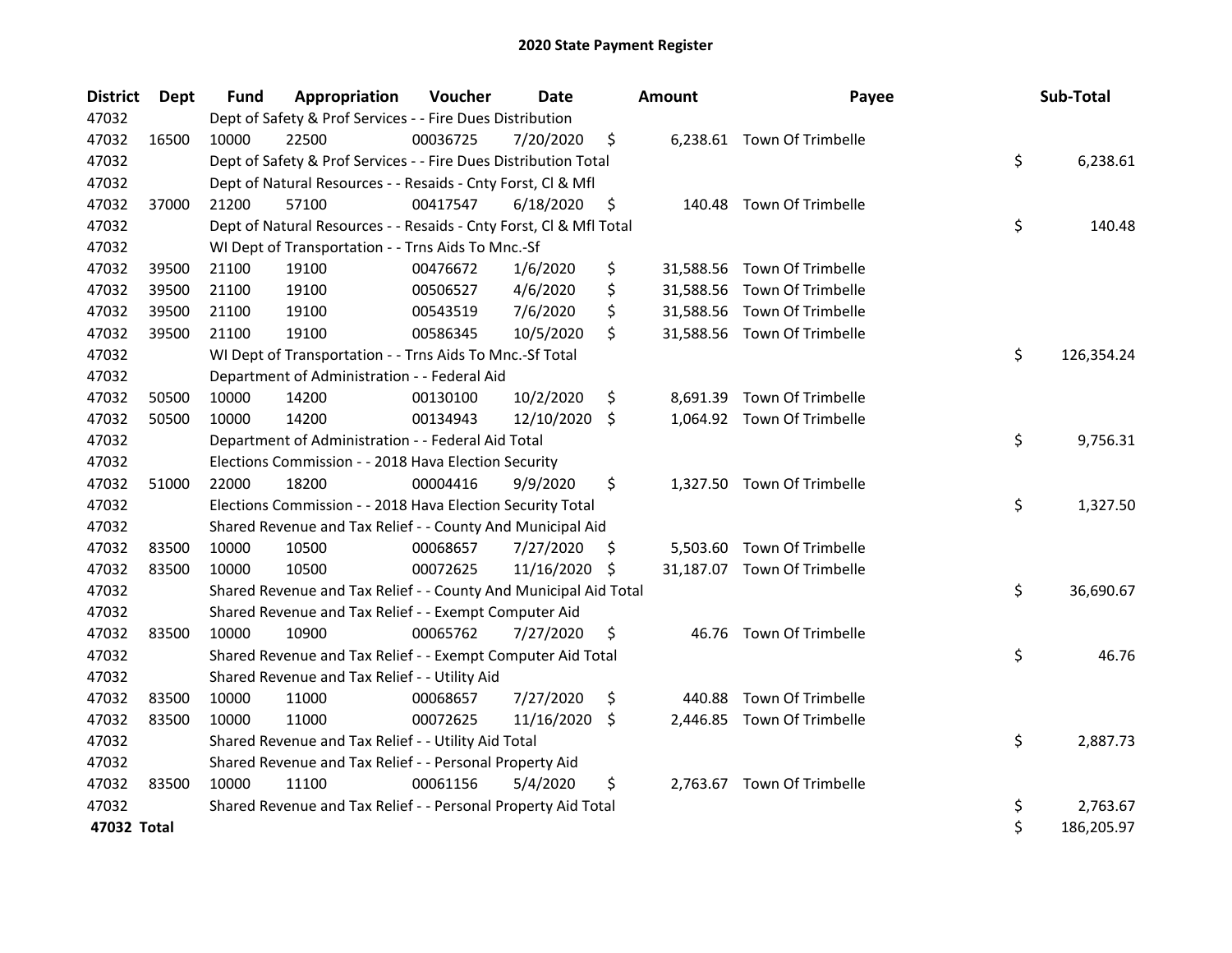| <b>District</b> | <b>Dept</b> | <b>Fund</b> | Appropriation                                                      | <b>Voucher</b> | Date       |    | <b>Amount</b> | Payee                   | Sub-Total        |
|-----------------|-------------|-------------|--------------------------------------------------------------------|----------------|------------|----|---------------|-------------------------|------------------|
| 47034           |             |             | Dept of Safety & Prof Services - - Fire Dues Distribution          |                |            |    |               |                         |                  |
| 47034           | 16500       | 10000       | 22500                                                              | 00036726       | 7/20/2020  | \$ |               | 2,065.92 Town Of Union  |                  |
| 47034           |             |             | Dept of Safety & Prof Services - - Fire Dues Distribution Total    |                |            |    |               |                         | \$<br>2,065.92   |
| 47034           |             |             | Dept of Natural Resources - - Aids In Lieu Of Taxes - Gener        |                |            |    |               |                         |                  |
| 47034           | 37000       | 10000       | 50300                                                              | 00383652       | 1/17/2020  | \$ |               | 3,256.24 Town Of Union  |                  |
| 47034           |             |             | Dept of Natural Resources - - Aids In Lieu Of Taxes - Gener Total  |                |            |    |               |                         | \$<br>3,256.24   |
| 47034           |             |             | Dept of Natural Resources - - Resaids - Cnty Forst, Cl & Mfl       |                |            |    |               |                         |                  |
| 47034           | 37000       | 21200       | 57100                                                              | 00417548       | 6/18/2020  | S  | 282.03        | Town Of Union           |                  |
| 47034           |             |             | Dept of Natural Resources - - Resaids - Cnty Forst, Cl & Mfl Total |                |            |    |               |                         | \$<br>282.03     |
| 47034           |             |             | WI Dept of Transportation - - Trns Aids To Mnc.-Sf                 |                |            |    |               |                         |                  |
| 47034           | 39500       | 21100       | 19100                                                              | 00476673       | 1/6/2020   | \$ |               | 31,312.62 Town Of Union |                  |
| 47034           | 39500       | 21100       | 19100                                                              | 00506528       | 4/6/2020   | \$ |               | 31,312.62 Town Of Union |                  |
| 47034           | 39500       | 21100       | 19100                                                              | 00543520       | 7/6/2020   |    |               | 31,312.62 Town Of Union |                  |
| 47034           | 39500       | 21100       | 19100                                                              | 00586346       | 10/5/2020  | Ŝ. |               | 31,312.62 Town Of Union |                  |
| 47034           |             |             | WI Dept of Transportation - - Trns Aids To Mnc.-Sf Total           |                |            |    |               |                         | \$<br>125,250.48 |
| 47034           |             |             | Elections Commission - - 2018 Hava Election Security               |                |            |    |               |                         |                  |
| 47034           | 51000       | 22000       | 18200                                                              | 00004607       | 9/18/2020  | \$ | 580.60        | Town Of Union           |                  |
| 47034           |             |             | Elections Commission - - 2018 Hava Election Security Total         |                |            |    |               |                         | \$<br>580.60     |
| 47034           |             |             | Shared Revenue and Tax Relief - - County And Municipal Aid         |                |            |    |               |                         |                  |
| 47034           | 83500       | 10000       | 10500                                                              | 00068658       | 7/27/2020  | S  | 6,753.99      | Town Of Union           |                  |
| 47034           | 83500       | 10000       | 10500                                                              | 00072626       | 11/16/2020 | S  |               | 38,272.59 Town Of Union |                  |
| 47034           |             |             | Shared Revenue and Tax Relief - - County And Municipal Aid Total   |                |            |    |               |                         | \$<br>45,026.58  |
| 47034           |             |             | Shared Revenue and Tax Relief - - Exempt Computer Aid              |                |            |    |               |                         |                  |
| 47034           | 83500       | 10000       | 10900                                                              | 00065763       | 7/27/2020  | S. | 1.03          | Town Of Union           |                  |
| 47034           |             |             | Shared Revenue and Tax Relief - - Exempt Computer Aid Total        |                |            |    |               |                         | \$<br>1.03       |
| 47034           |             |             | Shared Revenue and Tax Relief - - Personal Property Aid            |                |            |    |               |                         |                  |
| 47034           | 83500       | 10000       | 11100                                                              | 00061157       | 5/4/2020   | \$ |               | 2,566.14 Town Of Union  |                  |
| 47034           |             |             | Shared Revenue and Tax Relief - - Personal Property Aid Total      |                |            |    |               |                         | \$<br>2,566.14   |
| 47034 Total     |             |             |                                                                    |                |            |    |               |                         | \$<br>179,029.02 |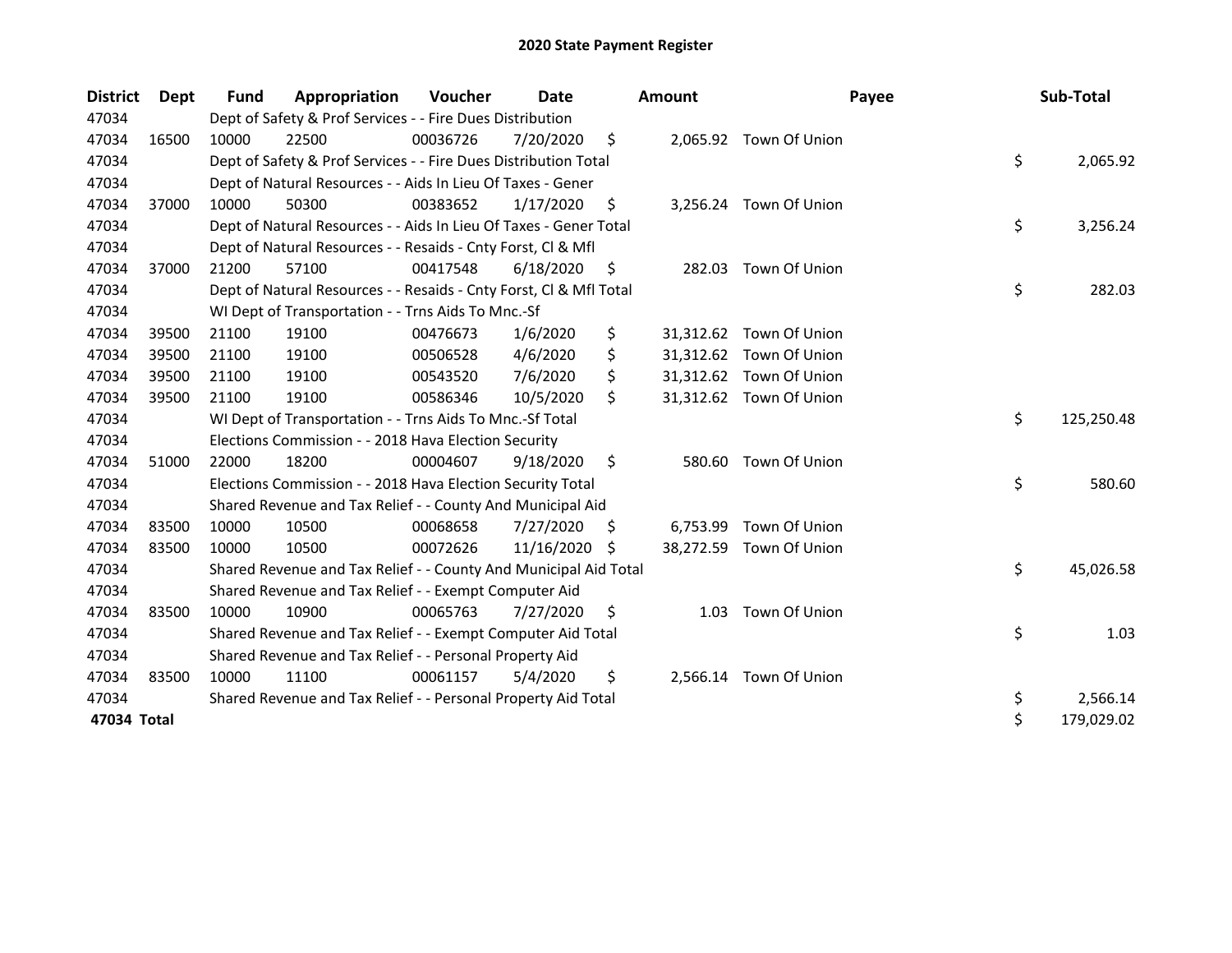| <b>District</b> | <b>Dept</b> | <b>Fund</b> | Appropriation                                                         | Voucher  | <b>Date</b>   |     | <b>Amount</b> | Payee                         | Sub-Total       |
|-----------------|-------------|-------------|-----------------------------------------------------------------------|----------|---------------|-----|---------------|-------------------------------|-----------------|
| 47106           |             |             | Dept of Safety & Prof Services - - Fire Dues Distribution             |          |               |     |               |                               |                 |
| 47106           | 16500       | 10000       | 22500                                                                 | 00036727 | 7/20/2020     | \$  |               | 834.12 Village Of Bay City    |                 |
| 47106           |             |             | Dept of Safety & Prof Services - - Fire Dues Distribution Total       |          |               |     |               |                               | \$<br>834.12    |
| 47106           |             |             | WI Dept of Transportation - - Trns Aids To Mnc.-Sf                    |          |               |     |               |                               |                 |
| 47106           | 39500       | 21100       | 19100                                                                 | 00476674 | 1/6/2020      | \$  | 3,199.59      | Village Of Bay City           |                 |
| 47106           | 39500       | 21100       | 19100                                                                 | 00506529 | 4/6/2020      | \$  | 3,199.59      | Village Of Bay City           |                 |
| 47106           | 39500       | 21100       | 19100                                                                 | 00543521 | 7/6/2020      | \$  | 3,199.59      | Village Of Bay City           |                 |
| 47106           | 39500       | 21100       | 19100                                                                 | 00586347 | 10/5/2020     | \$  | 3,199.59      | Village Of Bay City           |                 |
| 47106           |             |             | WI Dept of Transportation - - Trns Aids To Mnc.-Sf Total              |          |               |     |               |                               | \$<br>12,798.36 |
| 47106           |             |             | Elections Commission - - 2018 Hava Election Security                  |          |               |     |               |                               |                 |
| 47106           | 51000       | 22000       | 18200                                                                 | 00004755 | 10/5/2020     | \$  |               | 461.80 Village Of Bay City    |                 |
| 47106           |             |             | Elections Commission - - 2018 Hava Election Security Total            |          |               |     |               |                               | \$<br>461.80    |
| 47106           |             |             | Shared Revenue and Tax Relief - - Expenditure Restraint Program       |          |               |     |               |                               |                 |
| 47106           | 83500       | 10000       | 10100                                                                 | 00068659 | 7/27/2020     | \$. |               | 452.61 Village Of Bay City    |                 |
| 47106           |             |             | Shared Revenue and Tax Relief - - Expenditure Restraint Program Total |          |               |     |               |                               | \$<br>452.61    |
| 47106           |             |             | Shared Revenue and Tax Relief - - County And Municipal Aid            |          |               |     |               |                               |                 |
| 47106           | 83500       | 10000       | 10500                                                                 | 00068659 | 7/27/2020     | \$. |               | 10,182.42 Village Of Bay City |                 |
| 47106           | 83500       | 10000       | 10500                                                                 | 00072627 | 11/16/2020 \$ |     |               | 68,812.71 Village Of Bay City |                 |
| 47106           |             |             | Shared Revenue and Tax Relief - - County And Municipal Aid Total      |          |               |     |               |                               | \$<br>78,995.13 |
| 47106           |             |             | Shared Revenue and Tax Relief - - Exempt Computer Aid                 |          |               |     |               |                               |                 |
| 47106           | 83500       | 10000       | 10900                                                                 | 00065764 | 7/27/2020     | \$  |               | 4.16 Village Of Bay City      |                 |
| 47106           |             |             | Shared Revenue and Tax Relief - - Exempt Computer Aid Total           |          |               |     |               |                               | \$<br>4.16      |
| 47106           |             |             | Shared Revenue and Tax Relief - - Utility Aid                         |          |               |     |               |                               |                 |
| 47106           | 83500       | 10000       | 11000                                                                 | 00068659 | 7/27/2020     | \$  | 12.43         | Village Of Bay City           |                 |
| 47106           | 83500       | 10000       | 11000                                                                 | 00072627 | 11/16/2020    | \$. | 68.23         | Village Of Bay City           |                 |
| 47106           |             |             | Shared Revenue and Tax Relief - - Utility Aid Total                   |          |               |     |               |                               | \$<br>80.66     |
| 47106           |             |             | Shared Revenue and Tax Relief - - Personal Property Aid               |          |               |     |               |                               |                 |
| 47106           | 83500       | 10000       | 11100                                                                 | 00061158 | 5/4/2020      | \$  |               | 36.58 Village Of Bay City     |                 |
| 47106           |             |             | Shared Revenue and Tax Relief - - Personal Property Aid Total         |          |               |     |               |                               | \$<br>36.58     |
| 47106           |             |             | Shared Revenue and Tax Relief - - Lottery & Gaming Credit             |          |               |     |               |                               |                 |
| 47106           | 83500       | 52100       | 36300                                                                 | 00055454 | 3/23/2020     | \$  |               | 379.01 Village Of Bay City    |                 |
| 47106           |             |             | Shared Revenue and Tax Relief - - Lottery & Gaming Credit Total       |          |               |     |               |                               | \$<br>379.01    |
| 47106 Total     |             |             |                                                                       |          |               |     |               |                               | \$<br>94,042.43 |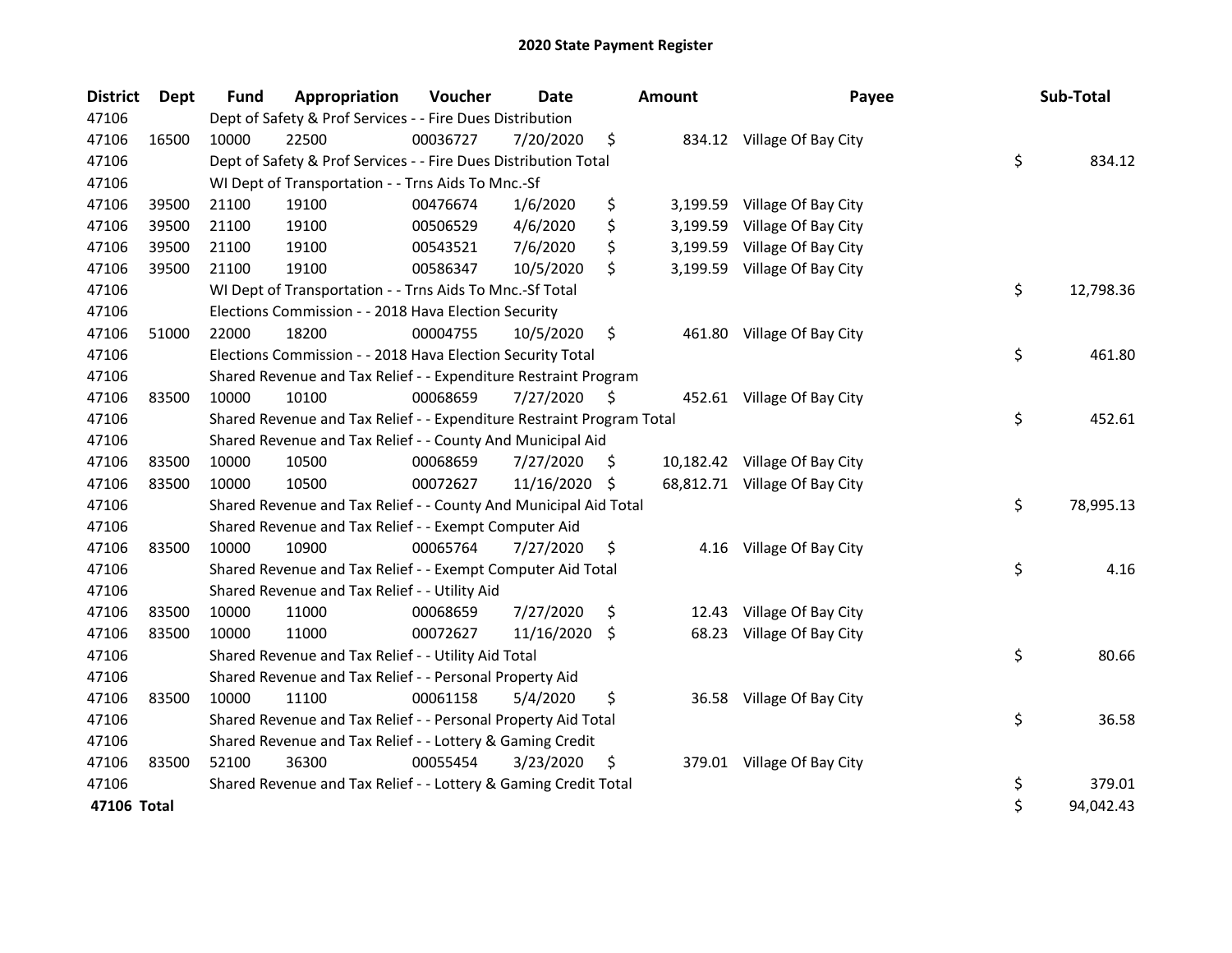| <b>District</b> | Dept  | Fund  | Appropriation                                                                   | Voucher   | <b>Date</b>   | Amount          | Payee                          | Sub-Total        |
|-----------------|-------|-------|---------------------------------------------------------------------------------|-----------|---------------|-----------------|--------------------------------|------------------|
| 47121           |       |       | Dept of Safety & Prof Services - - Fire Dues Distribution                       |           |               |                 |                                |                  |
| 47121           | 16500 | 10000 | 22500                                                                           | 00036728  | 7/20/2020     | \$              | 8,838.53 Village Of Ellsworth  |                  |
| 47121           |       |       | Dept of Safety & Prof Services - - Fire Dues Distribution Total                 |           |               |                 |                                | \$<br>8,838.53   |
| 47121           |       |       | Dept of Natural Resources - - General Program Operations --                     |           |               |                 |                                |                  |
| 47121           | 37000 | 21200 | 25400                                                                           | 00386669  | 1/31/2020     | \$<br>430.52    | Village Of Ellsworth           |                  |
| 47121           | 37000 | 21200 | 25400                                                                           | 00389574  | 2/18/2020     | \$<br>430.52    | Village Of Ellsworth           |                  |
| 47121           | 37000 | 21200 | 25400                                                                           | 00397548  | 3/24/2020     | \$<br>507.98    | Village Of Ellsworth           |                  |
| 47121           | 37000 | 21200 | 25400                                                                           | 00407060  | 4/30/2020     | \$<br>443.43    | Village Of Ellsworth           |                  |
| 47121           | 37000 | 21200 | 25400                                                                           | 00412456  | 6/3/2020      | \$<br>443.43    | Village Of Ellsworth           |                  |
| 47121           | 37000 | 21200 | 25400                                                                           | 00421077  | 7/3/2020      | \$<br>443.43    | Village Of Ellsworth           |                  |
| 47121           | 37000 | 21200 | 25400                                                                           | 00427075  | 7/31/2020     | \$<br>443.43    | Village Of Ellsworth           |                  |
| 47121           | 37000 | 21200 | 25400                                                                           | 00433218  | 9/1/2020      | \$<br>443.43    | Village Of Ellsworth           |                  |
| 47121           | 37000 | 21200 | 25400                                                                           | 00439420  | 10/1/2020     | \$<br>443.43    | Village Of Ellsworth           |                  |
| 47121           | 37000 | 21200 | 25400                                                                           | 00445071  | 11/4/2020     | \$<br>443.43    | Village Of Ellsworth           |                  |
| 47121           | 37000 | 21200 | 25400                                                                           | 00449326  | 11/30/2020    | \$<br>443.43    | Village Of Ellsworth           |                  |
| 47121           | 37000 | 21200 | 25400                                                                           | 00452720  | 12/30/2020    | \$<br>443.43    | Village Of Ellsworth           |                  |
| 47121           |       |       | Dept of Natural Resources - - General Program Operations -- Total               |           |               |                 |                                | \$<br>5,359.89   |
| 47121           |       |       | WI Dept of Transportation - - Hwy Sfty Loc Aid Ffd                              |           |               |                 |                                |                  |
| 47121           | 39500 | 21100 | 18500                                                                           | 00484791  | 1/24/2020     | \$<br>4,000.00  | Village Of Ellsworth           |                  |
| 47121           |       |       | WI Dept of Transportation - - Hwy Sfty Loc Aid Ffd Total                        |           |               |                 |                                | \$<br>4,000.00   |
| 47121           |       |       | WI Dept of Transportation - - Trns Aids To Mnc.-Sf                              |           |               |                 |                                |                  |
| 47121           | 39500 | 21100 | 19100                                                                           | 00476675  | 1/6/2020      | \$              | 39,763.26 Village Of Ellsworth |                  |
| 47121           | 39500 | 21100 | 19100                                                                           | 00506530  | 4/6/2020      | \$              | 39,763.26 Village Of Ellsworth |                  |
| 47121           | 39500 | 21100 | 19100                                                                           | 00543522  | 7/6/2020      | \$<br>39,763.26 | Village Of Ellsworth           |                  |
| 47121           | 39500 | 21100 | 19100                                                                           | 00586348  | 10/5/2020     | \$              | 39,763.26 Village Of Ellsworth |                  |
| 47121           |       |       | WI Dept of Transportation - - Trns Aids To Mnc.-Sf Total                        |           |               |                 |                                | \$<br>159,053.04 |
| 47121           |       |       | Department of Health Services - - Prepaid Medical Transport Reimbursement       |           |               |                 |                                |                  |
| 47121           | 43500 | 10000 | 16300                                                                           | AMBULANCE | 11/16/2020 \$ |                 | 12,836.13 Village Of Ellsworth |                  |
| 47121           |       |       | Department of Health Services - - Prepaid Medical Transport Reimbursement Total |           |               |                 |                                | \$<br>12,836.13  |
| 47121           |       |       | Department of Justice - - Law Enforcement Train, Local                          |           |               |                 |                                |                  |
| 47121           | 45500 | 10000 | 23100                                                                           | 00091433  | 12/4/2020     | \$              | 1,280.00 Village Of Ellsworth  |                  |
| 47121           |       |       | Department of Justice - - Law Enforcement Train, Local Total                    |           |               |                 |                                | \$<br>1,280.00   |
| 47121           |       |       | Department of Administration - - Federal Aid                                    |           |               |                 |                                |                  |
| 47121           | 50500 | 10000 | 14200                                                                           | 00130101  | 10/2/2020     | \$              | 9,890.00 Village Of Ellsworth  |                  |
| 47121           | 50500 | 10000 | 14200                                                                           | 00134944  | 12/10/2020    | \$              | 33,034.00 Village Of Ellsworth |                  |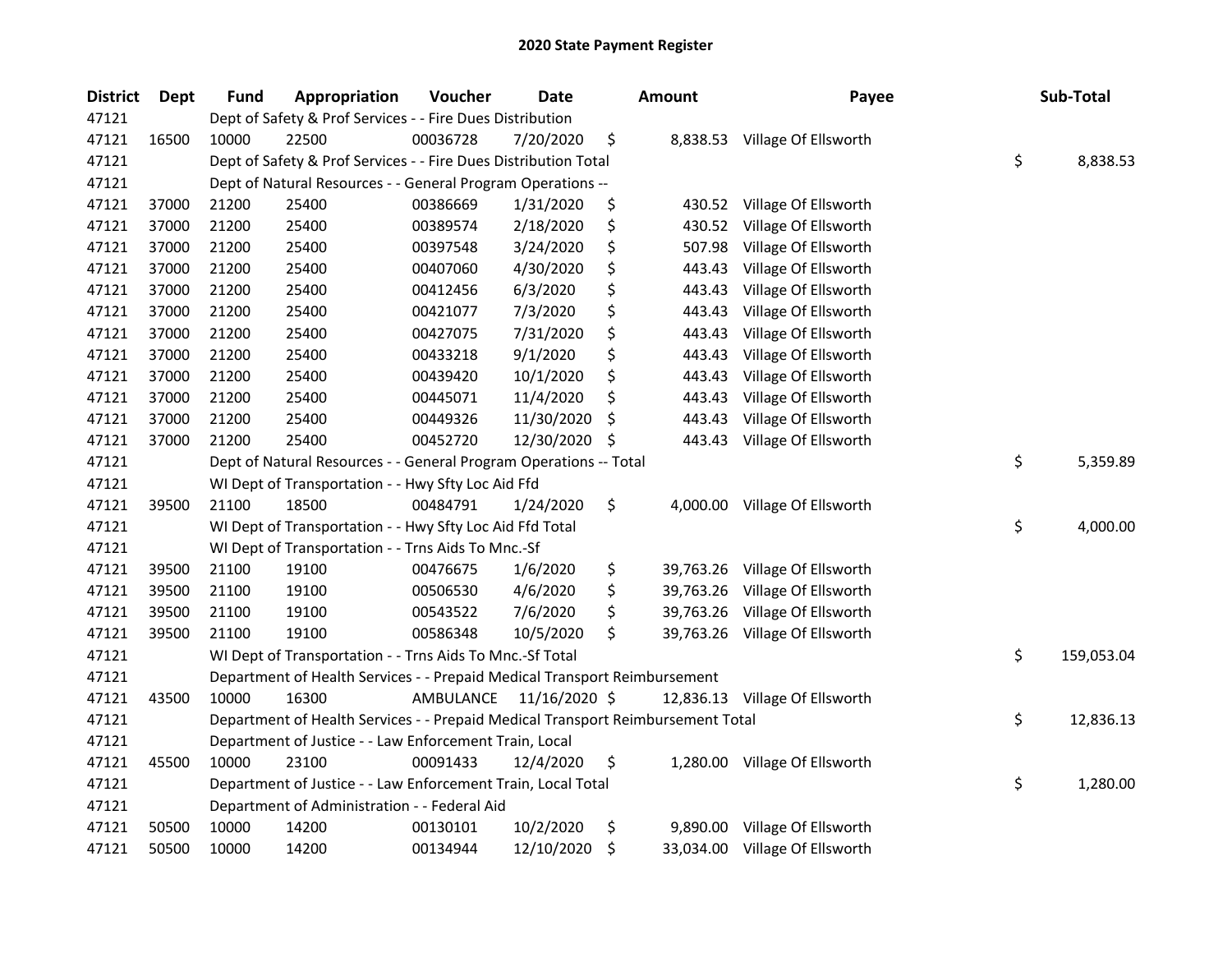| <b>District</b> | Dept  | <b>Fund</b> | Appropriation                                                         | Voucher  | Date       |     | <b>Amount</b> | Payee                          | Sub-Total        |
|-----------------|-------|-------------|-----------------------------------------------------------------------|----------|------------|-----|---------------|--------------------------------|------------------|
| 47121           |       |             | Department of Administration - - Federal Aid Total                    |          |            |     |               |                                | \$<br>42,924.00  |
| 47121           |       |             | Elections Commission - - 2018 Hava Election Security                  |          |            |     |               |                                |                  |
| 47121           | 51000 | 22000       | 18200                                                                 | 00004603 | 9/18/2020  | \$  | 2,023.80      | Village Of Ellsworth           |                  |
| 47121           |       |             | Elections Commission - - 2018 Hava Election Security Total            |          |            |     |               |                                | \$<br>2,023.80   |
| 47121           |       |             | Shared Revenue and Tax Relief - - Expenditure Restraint Program       |          |            |     |               |                                |                  |
| 47121           | 83500 | 10000       | 10100                                                                 | 00068660 | 7/27/2020  | -\$ |               | 21,457.59 Village Of Ellsworth |                  |
| 47121           |       |             | Shared Revenue and Tax Relief - - Expenditure Restraint Program Total |          |            |     |               |                                | \$<br>21,457.59  |
| 47121           |       |             | Shared Revenue and Tax Relief - - County And Municipal Aid            |          |            |     |               |                                |                  |
| 47121           | 83500 | 10000       | 10500                                                                 | 00068660 | 7/27/2020  | \$  | 76,272.80     | Village Of Ellsworth           |                  |
| 47121           | 83500 | 10000       | 10500                                                                 | 00072628 | 11/16/2020 | \$  | 419,376.37    | Village Of Ellsworth           |                  |
| 47121           |       |             | Shared Revenue and Tax Relief - - County And Municipal Aid Total      |          |            |     |               |                                | \$<br>495,649.17 |
| 47121           |       |             | Shared Revenue and Tax Relief - - Exempt Computer Aid                 |          |            |     |               |                                |                  |
| 47121           | 83500 | 10000       | 10900                                                                 | 00065765 | 7/27/2020  | \$  | 2,967.08      | Village Of Ellsworth           |                  |
| 47121           | 83500 | 10000       | 10900                                                                 | 00067142 | 7/27/2020  | S   | 6,077.76      | Village Of Ellsworth           |                  |
| 47121           |       |             | Shared Revenue and Tax Relief - - Exempt Computer Aid Total           |          |            |     |               |                                | \$<br>9,044.84   |
| 47121           |       |             | Shared Revenue and Tax Relief - - Utility Aid                         |          |            |     |               |                                |                  |
| 47121           | 83500 | 10000       | 11000                                                                 | 00068660 | 7/27/2020  | \$  | 1,384.49      | Village Of Ellsworth           |                  |
| 47121           | 83500 | 10000       | 11000                                                                 | 00072628 | 11/16/2020 | -S  | 8,367.25      | Village Of Ellsworth           |                  |
| 47121           |       |             | Shared Revenue and Tax Relief - - Utility Aid Total                   |          |            |     |               |                                | \$<br>9,751.74   |
| 47121           |       |             | Shared Revenue and Tax Relief - - Personal Property Aid               |          |            |     |               |                                |                  |
| 47121           | 83500 | 10000       | 11100                                                                 | 00061159 | 5/4/2020   | \$  | 5,249.97      | Village Of Ellsworth           |                  |
| 47121           | 83500 | 10000       | 11100                                                                 | 00062584 | 5/4/2020   | \$  | 4,826.82      | Village Of Ellsworth           |                  |
| 47121           |       |             | Shared Revenue and Tax Relief - - Personal Property Aid Total         |          |            |     |               |                                | \$<br>10,076.79  |
| 47121           |       |             | Shared Revenue and Tax Relief - - Payments For Municipal Svcs         |          |            |     |               |                                |                  |
| 47121           | 83500 | 10000       | 50100                                                                 | 00054904 | 2/3/2020   | \$  | 166.57        | Village Of Ellsworth           |                  |
| 47121           |       |             | Shared Revenue and Tax Relief - - Payments For Municipal Svcs Total   |          |            |     |               |                                | \$<br>166.57     |
| 47121           |       |             | Shared Revenue and Tax Relief - - Lottery & Gaming Credit             |          |            |     |               |                                |                  |
| 47121           | 83500 | 52100       | 36300                                                                 | 00055455 | 3/23/2020  | \$  |               | 2,874.52 Village Of Ellsworth  |                  |
| 47121           |       |             | Shared Revenue and Tax Relief - - Lottery & Gaming Credit Total       |          |            |     |               |                                | \$<br>2,874.52   |
| 47121 Total     |       |             |                                                                       |          |            |     |               |                                | \$<br>785,336.61 |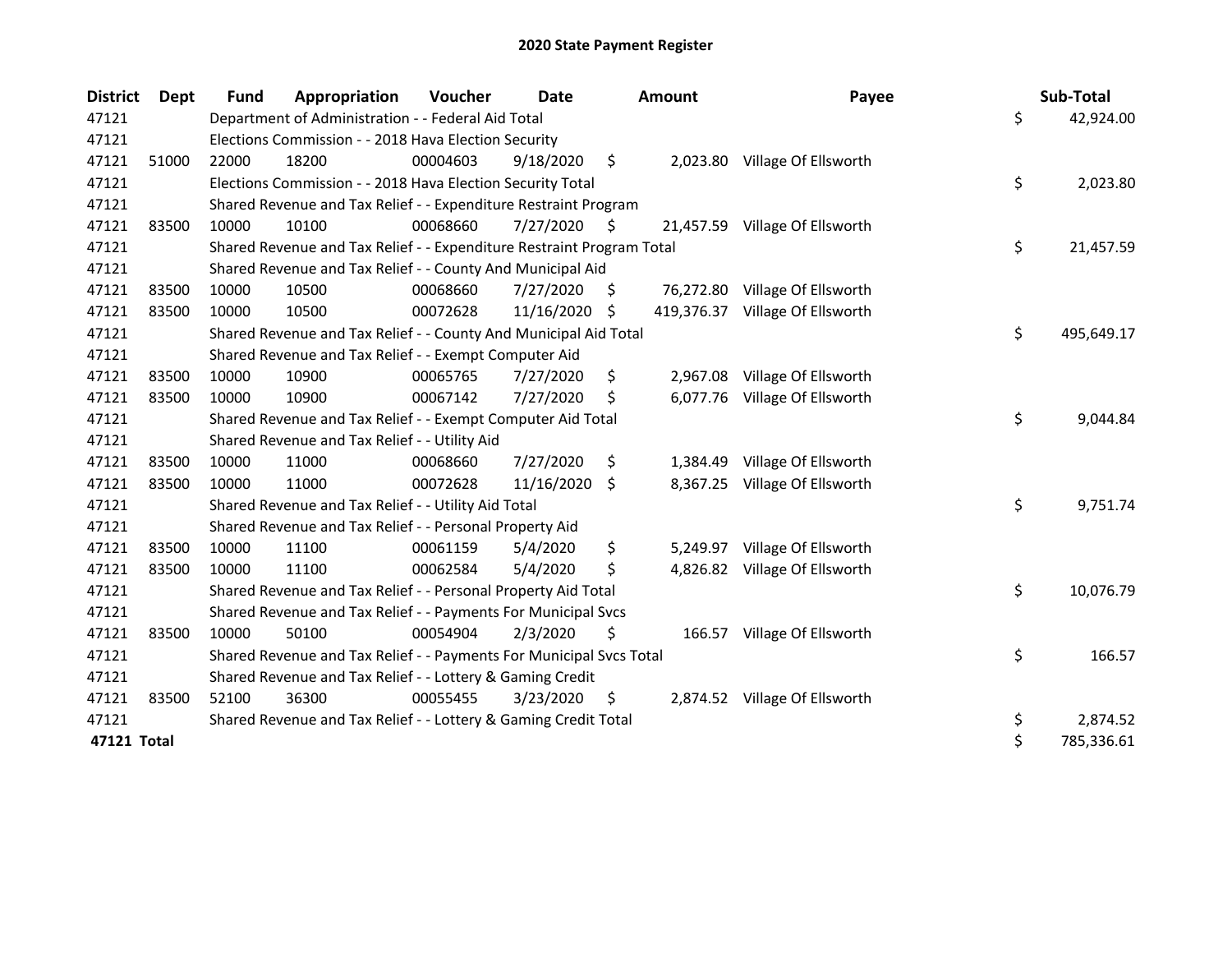| <b>District</b> | Dept  | <b>Fund</b> | Appropriation                                                      | Voucher  | <b>Date</b>   |     | <b>Amount</b> | Payee                         | Sub-Total        |
|-----------------|-------|-------------|--------------------------------------------------------------------|----------|---------------|-----|---------------|-------------------------------|------------------|
| 47122           |       |             | Dept of Safety & Prof Services - - Fire Dues Distribution          |          |               |     |               |                               |                  |
| 47122           | 16500 | 10000       | 22500                                                              | 00036729 | 7/20/2020     | \$  |               | 1,941.77 Village Of Elmwood   |                  |
| 47122           |       |             | Dept of Safety & Prof Services - - Fire Dues Distribution Total    |          |               |     |               |                               | \$<br>1,941.77   |
| 47122           |       |             | Dept of Natural Resources - - Resaids - Cnty Forst, Cl & Mfl       |          |               |     |               |                               |                  |
| 47122           | 37000 | 21200       | 57100                                                              | 00417549 | 6/18/2020     | \$  |               | 8.34 Village Of Elmwood       |                  |
| 47122           |       |             | Dept of Natural Resources - - Resaids - Cnty Forst, Cl & Mfl Total |          |               |     |               |                               | \$<br>8.34       |
| 47122           |       |             | WI Dept of Transportation - - Trns Aids To Mnc.-Sf                 |          |               |     |               |                               |                  |
| 47122           | 39500 | 21100       | 19100                                                              | 00476676 | 1/6/2020      | \$  |               | 9,356.12 Village Of Elmwood   |                  |
| 47122           | 39500 | 21100       | 19100                                                              | 00506531 | 4/6/2020      | \$  | 9,356.12      | Village Of Elmwood            |                  |
| 47122           | 39500 | 21100       | 19100                                                              | 00543523 | 7/6/2020      | \$  |               | 9,356.12 Village Of Elmwood   |                  |
| 47122           | 39500 | 21100       | 19100                                                              | 00586349 | 10/5/2020     | \$  |               | 9,356.14 Village Of Elmwood   |                  |
| 47122           |       |             | WI Dept of Transportation - - Trns Aids To Mnc.-Sf Total           |          |               |     |               |                               | \$<br>37,424.50  |
| 47122           |       |             | Department of Justice - - Law Enforcement Train, Local             |          |               |     |               |                               |                  |
| 47122           | 45500 | 10000       | 23100                                                              | 00091435 | 12/4/2020     | \$  |               | 160.00 Village Of Elmwood     |                  |
| 47122           |       |             | Department of Justice - - Law Enforcement Train, Local Total       |          |               |     |               |                               | \$<br>160.00     |
| 47122           |       |             | Department of Administration - - Federal Aid                       |          |               |     |               |                               |                  |
| 47122           | 50500 | 10000       | 14200                                                              | 00134945 | 12/10/2020 \$ |     | 1,288.00      | Village Of Elmwood            |                  |
| 47122           |       |             | Department of Administration - - Federal Aid Total                 |          |               |     |               |                               | \$<br>1,288.00   |
| 47122           |       |             | Shared Revenue and Tax Relief - - County And Municipal Aid         |          |               |     |               |                               |                  |
| 47122           | 83500 | 10000       | 10500                                                              | 00068661 | 7/27/2020     | \$  |               | 30,211.82 Village Of Elmwood  |                  |
| 47122           | 83500 | 10000       | 10500                                                              | 00072629 | 11/16/2020    | -\$ |               | 171,200.33 Village Of Elmwood |                  |
| 47122           |       |             | Shared Revenue and Tax Relief - - County And Municipal Aid Total   |          |               |     |               |                               | \$<br>201,412.15 |
| 47122           |       |             | Shared Revenue and Tax Relief - - Exempt Computer Aid              |          |               |     |               |                               |                  |
| 47122           | 83500 | 10000       | 10900                                                              | 00065766 | 7/27/2020     | \$  | 237.99        | Village Of Elmwood            |                  |
| 47122           | 83500 | 10000       | 10900                                                              | 00067143 | 7/27/2020     | \$  | 243.83        | Village Of Elmwood            |                  |
| 47122           |       |             | Shared Revenue and Tax Relief - - Exempt Computer Aid Total        |          |               |     |               |                               | \$<br>481.82     |
| 47122           |       |             | Shared Revenue and Tax Relief - - Utility Aid                      |          |               |     |               |                               |                  |
| 47122           | 83500 | 10000       | 11000                                                              | 00068661 | 7/27/2020     | \$  | 166.39        | Village Of Elmwood            |                  |
| 47122           | 83500 | 10000       | 11000                                                              | 00072629 | 11/16/2020    | \$  | 1,873.50      | Village Of Elmwood            |                  |
| 47122           |       |             | Shared Revenue and Tax Relief - - Utility Aid Total                |          |               |     |               |                               | \$<br>2,039.89   |
| 47122           |       |             | Shared Revenue and Tax Relief - - Personal Property Aid            |          |               |     |               |                               |                  |
| 47122           | 83500 | 10000       | 11100                                                              | 00061160 | 5/4/2020      | \$  | 28.05         | Village Of Elmwood            |                  |
| 47122           | 83500 | 10000       | 11100                                                              | 00062585 | 5/4/2020      | \$  |               | 28,992.95 Village Of Elmwood  |                  |
| 47122           |       |             | Shared Revenue and Tax Relief - - Personal Property Aid Total      |          |               |     |               |                               | \$<br>29,021.00  |
| 47122 Total     |       |             |                                                                    |          |               |     |               |                               | \$<br>273,777.47 |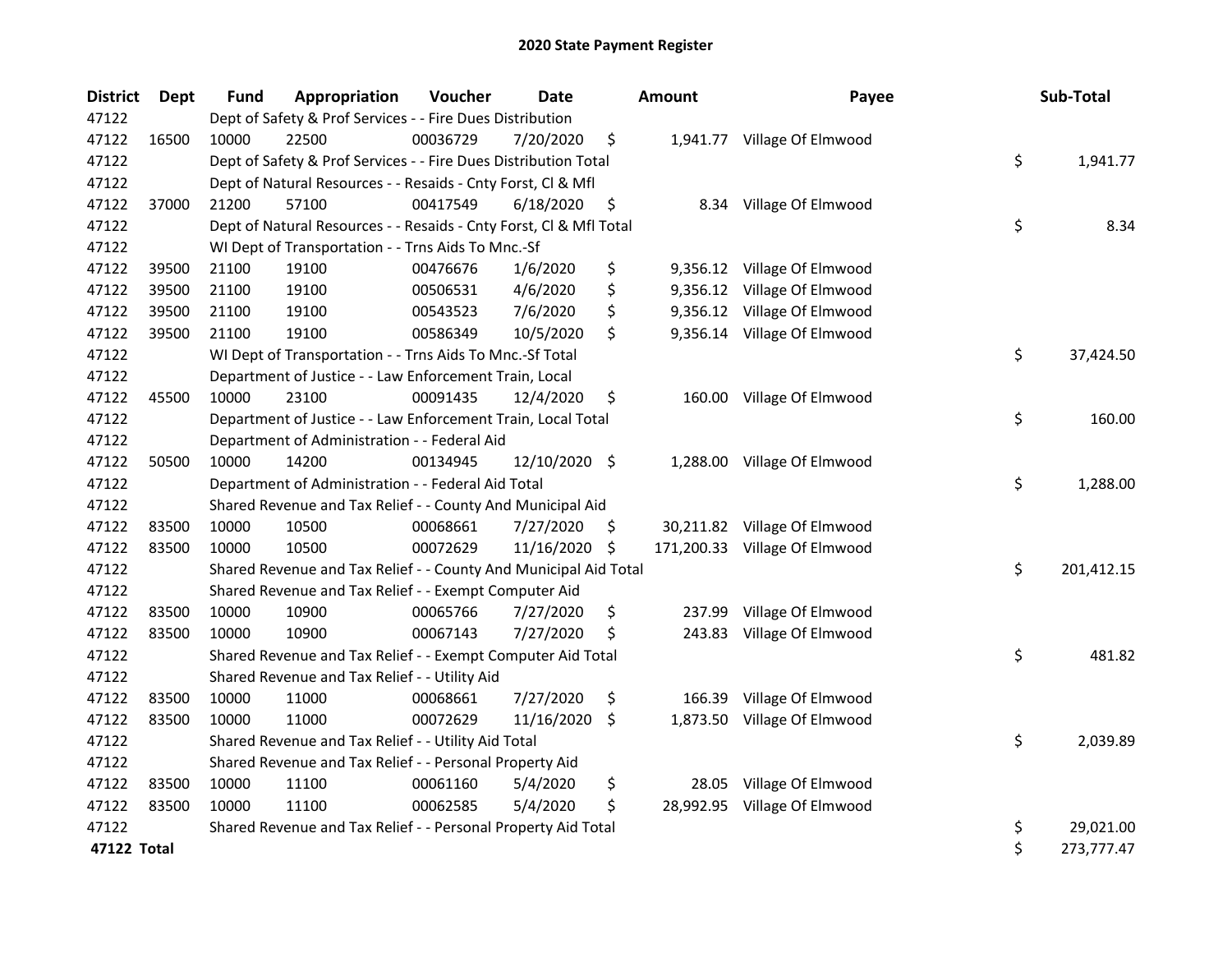| <b>District</b> | Dept  | Fund  | Appropriation                                                                   | Voucher   | Date           |     | <b>Amount</b> | Payee                           | Sub-Total       |
|-----------------|-------|-------|---------------------------------------------------------------------------------|-----------|----------------|-----|---------------|---------------------------------|-----------------|
| 47151           |       |       | Dept of Safety & Prof Services - - Fire Dues Distribution                       |           |                |     |               |                                 |                 |
| 47151           | 16500 | 10000 | 22500                                                                           | 00036730  | 7/20/2020      | \$  |               | 882.35 Village Of Maiden Rock   |                 |
| 47151           |       |       | Dept of Safety & Prof Services - - Fire Dues Distribution Total                 |           |                |     |               |                                 | \$<br>882.35    |
| 47151           |       |       | Dept of Natural Resources - - Resaids - Cnty Forst, Cl & Mfl                    |           |                |     |               |                                 |                 |
| 47151           | 37000 | 21200 | 57100                                                                           | 00417550  | 6/18/2020      | \$  | 16.00         | Village Of Maiden Rock          |                 |
| 47151           |       |       | Dept of Natural Resources - - Resaids - Cnty Forst, Cl & Mfl Total              |           |                |     |               |                                 | \$<br>16.00     |
| 47151           |       |       | WI Dept of Transportation - - Trns Aids To Mnc.-Sf                              |           |                |     |               |                                 |                 |
| 47151           | 39500 | 21100 | 19100                                                                           | 00476677  | 1/6/2020       | \$  | 1,950.61      | Village Of Maiden Rock          |                 |
| 47151           | 39500 | 21100 | 19100                                                                           | 00506532  | 4/6/2020       | \$  | 1,950.61      | Village Of Maiden Rock          |                 |
| 47151           | 39500 | 21100 | 19100                                                                           | 00543524  | 7/6/2020       | \$  | 1,950.61      | Village Of Maiden Rock          |                 |
| 47151           | 39500 | 21100 | 19100                                                                           | 00586350  | 10/5/2020      | \$  |               | 1,950.64 Village Of Maiden Rock |                 |
| 47151           |       |       | WI Dept of Transportation - - Trns Aids To Mnc.-Sf Total                        |           |                |     |               |                                 | \$<br>7,802.47  |
| 47151           |       |       | Department of Health Services - - Prepaid Medical Transport Reimbursement       |           |                |     |               |                                 |                 |
| 47151           | 43500 | 10000 | 16300                                                                           | AMBULANCE | 11/16/2020 \$  |     |               | 3,176.62 Village Of Maiden Rock |                 |
| 47151           |       |       | Department of Health Services - - Prepaid Medical Transport Reimbursement Total |           |                |     |               |                                 | \$<br>3,176.62  |
| 47151           |       |       | Shared Revenue and Tax Relief - - Expenditure Restraint Program                 |           |                |     |               |                                 |                 |
| 47151           | 83500 | 10000 | 10100                                                                           | 00068662  | $7/27/2020$ \$ |     |               | 1,810.78 Village Of Maiden Rock |                 |
| 47151           |       |       | Shared Revenue and Tax Relief - - Expenditure Restraint Program Total           |           |                |     |               |                                 | \$<br>1,810.78  |
| 47151           |       |       | Shared Revenue and Tax Relief - - County And Municipal Aid                      |           |                |     |               |                                 |                 |
| 47151           | 83500 | 10000 | 10500                                                                           | 00068662  | 7/27/2020      | S   |               | 8,510.34 Village Of Maiden Rock |                 |
| 47151           | 83500 | 10000 | 10500                                                                           | 00072630  | 11/16/2020     | S   | 45,048.67     | Village Of Maiden Rock          |                 |
| 47151           |       |       | Shared Revenue and Tax Relief - - County And Municipal Aid Total                |           |                |     |               |                                 | \$<br>53,559.01 |
| 47151           |       |       | Shared Revenue and Tax Relief - - Exempt Computer Aid                           |           |                |     |               |                                 |                 |
| 47151           | 83500 | 10000 | 10900                                                                           | 00065767  | 7/27/2020      | \$. | 4.16          | Village Of Maiden Rock          |                 |
| 47151           |       |       | Shared Revenue and Tax Relief - - Exempt Computer Aid Total                     |           |                |     |               |                                 | \$<br>4.16      |
| 47151           |       |       | Shared Revenue and Tax Relief - - Personal Property Aid                         |           |                |     |               |                                 |                 |
| 47151           | 83500 | 10000 | 11100                                                                           | 00061161  | 5/4/2020       | \$  |               | 79.01 Village Of Maiden Rock    |                 |
| 47151           |       |       | Shared Revenue and Tax Relief - - Personal Property Aid Total                   |           |                |     |               |                                 | \$<br>79.01     |
| 47151 Total     |       |       |                                                                                 |           |                |     |               |                                 | \$<br>67,330.40 |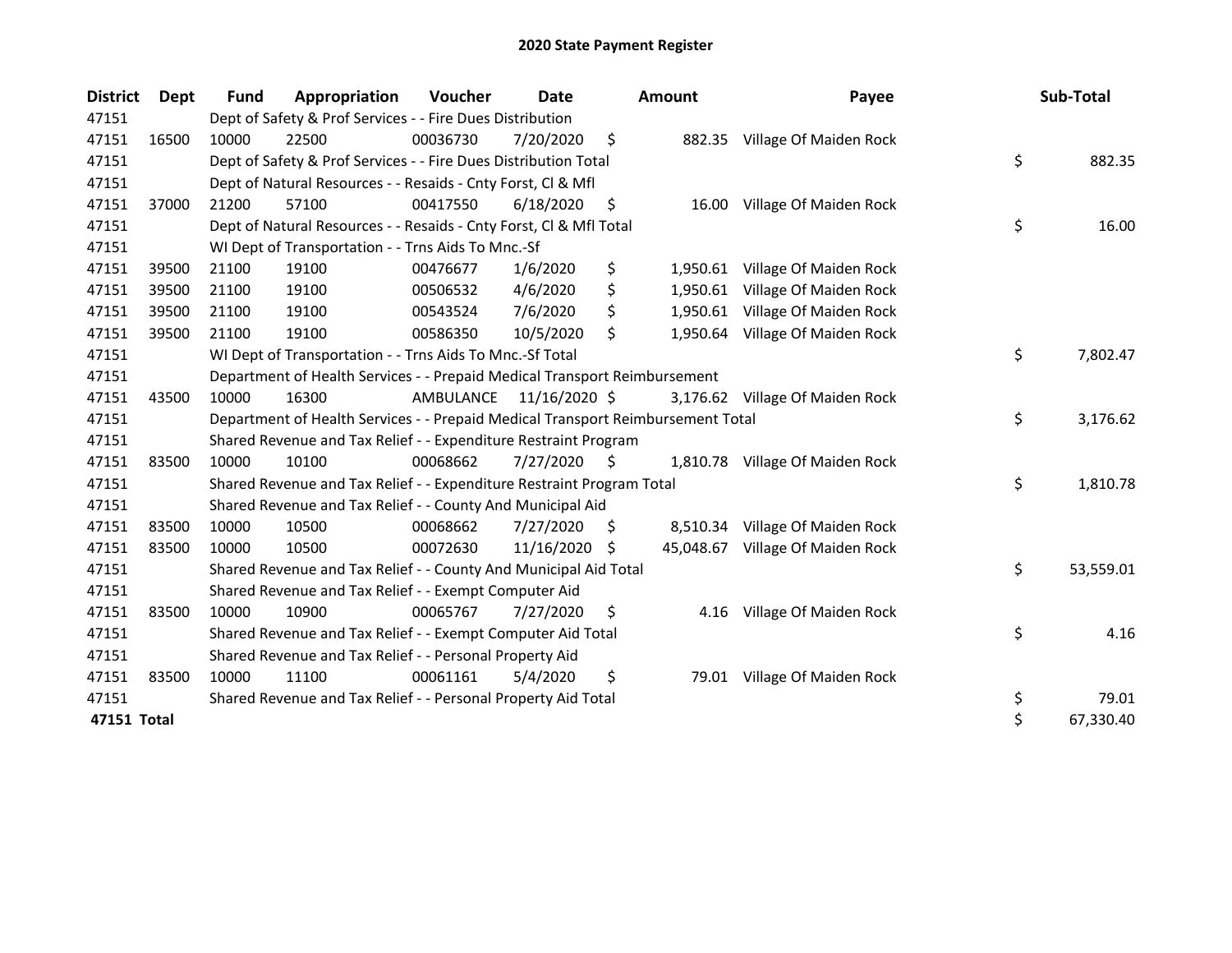| <b>District</b> | <b>Dept</b> | Fund  | Appropriation                                                         | Voucher  | <b>Date</b>   |     | <b>Amount</b> | Payee                           | Sub-Total        |
|-----------------|-------------|-------|-----------------------------------------------------------------------|----------|---------------|-----|---------------|---------------------------------|------------------|
| 47171           |             |       | Dept of Safety & Prof Services - - Fire Dues Distribution             |          |               |     |               |                                 |                  |
| 47171           | 16500       | 10000 | 22500                                                                 | 00036731 | 7/20/2020     | \$  |               | 1,471.37 Village Of Plum City   |                  |
| 47171           |             |       | Dept of Safety & Prof Services - - Fire Dues Distribution Total       |          |               |     |               |                                 | \$<br>1,471.37   |
| 47171           |             |       | Dept of Natural Resources - - Rec & Resource Aids, Fed                |          |               |     |               |                                 |                  |
| 47171           | 37000       | 21200 | 58300                                                                 | 00421229 | 7/7/2020      | \$  |               | 3,947.00 Village Of Plum City   |                  |
| 47171           |             |       | Dept of Natural Resources - - Rec & Resource Aids, Fed Total          |          |               |     |               |                                 | \$<br>3,947.00   |
| 47171           |             |       | WI Dept of Transportation - - Trns Aids To Mnc.-Sf                    |          |               |     |               |                                 |                  |
| 47171           | 39500       | 21100 | 19100                                                                 | 00476678 | 1/6/2020      | \$  |               | 6,261.85 Village Of Plum City   |                  |
| 47171           | 39500       | 21100 | 19100                                                                 | 00506533 | 4/6/2020      | \$  |               | 6,261.85 Village Of Plum City   |                  |
| 47171           | 39500       | 21100 | 19100                                                                 | 00543525 | 7/6/2020      | \$  |               | 6,261.85 Village Of Plum City   |                  |
| 47171           | 39500       | 21100 | 19100                                                                 | 00586351 | 10/5/2020     | \$  |               | 6,261.86 Village Of Plum City   |                  |
| 47171           |             |       | WI Dept of Transportation - - Trns Aids To Mnc.-Sf Total              |          |               |     |               |                                 | \$<br>25,047.41  |
| 47171           |             |       | Department of Administration - - Federal Aid                          |          |               |     |               |                                 |                  |
| 47171           | 50500       | 10000 | 14200                                                                 | 00134946 | 12/10/2020 \$ |     | 1,008.89      | Village Of Plum City            |                  |
| 47171           |             |       | Department of Administration - - Federal Aid Total                    |          |               |     |               |                                 | \$<br>1,008.89   |
| 47171           |             |       | Department of Administration - - Federal Aid, Local Assistance        |          |               |     |               |                                 |                  |
| 47171           | 50500       | 10000 | 74300                                                                 | 00117181 | 2/11/2020     | -\$ |               | 115,586.00 Village Of Plum City |                  |
| 47171           | 50500       | 10000 | 74300                                                                 | 00136881 | 12/22/2020 \$ |     |               | 25,000.00 Village Of Plum City  |                  |
| 47171           |             |       | Department of Administration - - Federal Aid, Local Assistance Total  |          |               |     |               |                                 | \$<br>140,586.00 |
| 47171           |             |       | Elections Commission - - 2018 Hava Election Security                  |          |               |     |               |                                 |                  |
| 47171           | 51000       | 22000 | 18200                                                                 | 00004414 | 9/9/2020      | \$  |               | 514.60 Village Of Plum City     |                  |
| 47171           |             |       | Elections Commission - - 2018 Hava Election Security Total            |          |               |     |               |                                 | \$<br>514.60     |
| 47171           |             |       | Shared Revenue and Tax Relief - - Expenditure Restraint Program       |          |               |     |               |                                 |                  |
| 47171           | 83500       | 10000 | 10100                                                                 | 00068663 | 7/27/2020     | \$  |               | 648.61 Village Of Plum City     |                  |
| 47171           |             |       | Shared Revenue and Tax Relief - - Expenditure Restraint Program Total |          |               |     |               |                                 | \$<br>648.61     |
| 47171           |             |       | Shared Revenue and Tax Relief - - County And Municipal Aid            |          |               |     |               |                                 |                  |
| 47171           | 83500       | 10000 | 10500                                                                 | 00068663 | 7/27/2020     | -\$ |               | 22,086.95 Village Of Plum City  |                  |
| 47171           | 83500       | 10000 | 10500                                                                 | 00072631 | 11/16/2020    | -\$ |               | 125,159.39 Village Of Plum City |                  |
| 47171           |             |       | Shared Revenue and Tax Relief - - County And Municipal Aid Total      |          |               |     |               |                                 | \$<br>147,246.34 |
| 47171           |             |       | Shared Revenue and Tax Relief - - Exempt Computer Aid                 |          |               |     |               |                                 |                  |
| 47171           | 83500       | 10000 | 10900                                                                 | 00065768 | 7/27/2020     | \$  |               | 102.89 Village Of Plum City     |                  |
| 47171           |             |       | Shared Revenue and Tax Relief - - Exempt Computer Aid Total           |          |               |     |               |                                 | \$<br>102.89     |
| 47171           |             |       | Shared Revenue and Tax Relief - - Utility Aid                         |          |               |     |               |                                 |                  |
| 47171           | 83500       | 10000 | 11000                                                                 | 00068663 | 7/27/2020     | \$  |               | 1.82 Village Of Plum City       |                  |
| 47171           | 83500       | 10000 | 11000                                                                 | 00072631 | 11/16/2020    | \$  |               | 12.16 Village Of Plum City      |                  |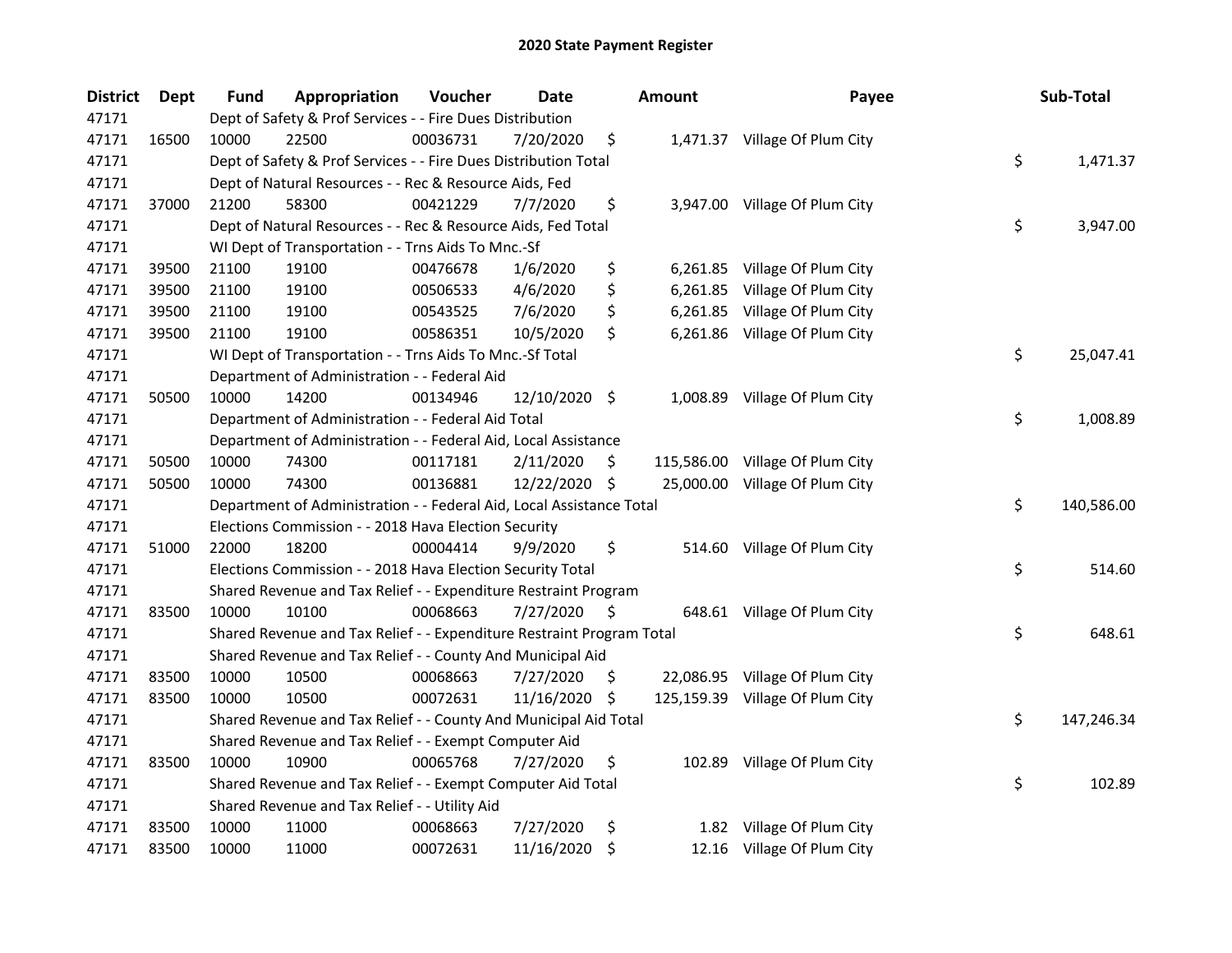| <b>District</b> | Dept  | Fund  | Appropriation                                                   | <b>Voucher</b> | Date      | <b>Amount</b> | Payee                | Sub-Total  |
|-----------------|-------|-------|-----------------------------------------------------------------|----------------|-----------|---------------|----------------------|------------|
| 47171           |       |       | Shared Revenue and Tax Relief - - Utility Aid Total             |                |           |               |                      | 13.98      |
| 47171           |       |       | Shared Revenue and Tax Relief - - Personal Property Aid         |                |           |               |                      |            |
| 47171           | 83500 | 10000 | 11100                                                           | 00061162       | 5/4/2020  | 536.00        | Village Of Plum City |            |
| 47171           |       |       | Shared Revenue and Tax Relief - - Personal Property Aid Total   |                |           |               |                      | 536.00     |
| 47171           |       |       | Shared Revenue and Tax Relief - - Lottery & Gaming Credit       |                |           |               |                      |            |
| 47171           | 83500 | 52100 | 36300                                                           | 00055456       | 3/23/2020 | 1.180.20      | Village Of Plum City |            |
| 47171           |       |       | Shared Revenue and Tax Relief - - Lottery & Gaming Credit Total |                |           |               |                      | 1,180.20   |
| 47171 Total     |       |       |                                                                 |                |           |               |                      | 322,303.29 |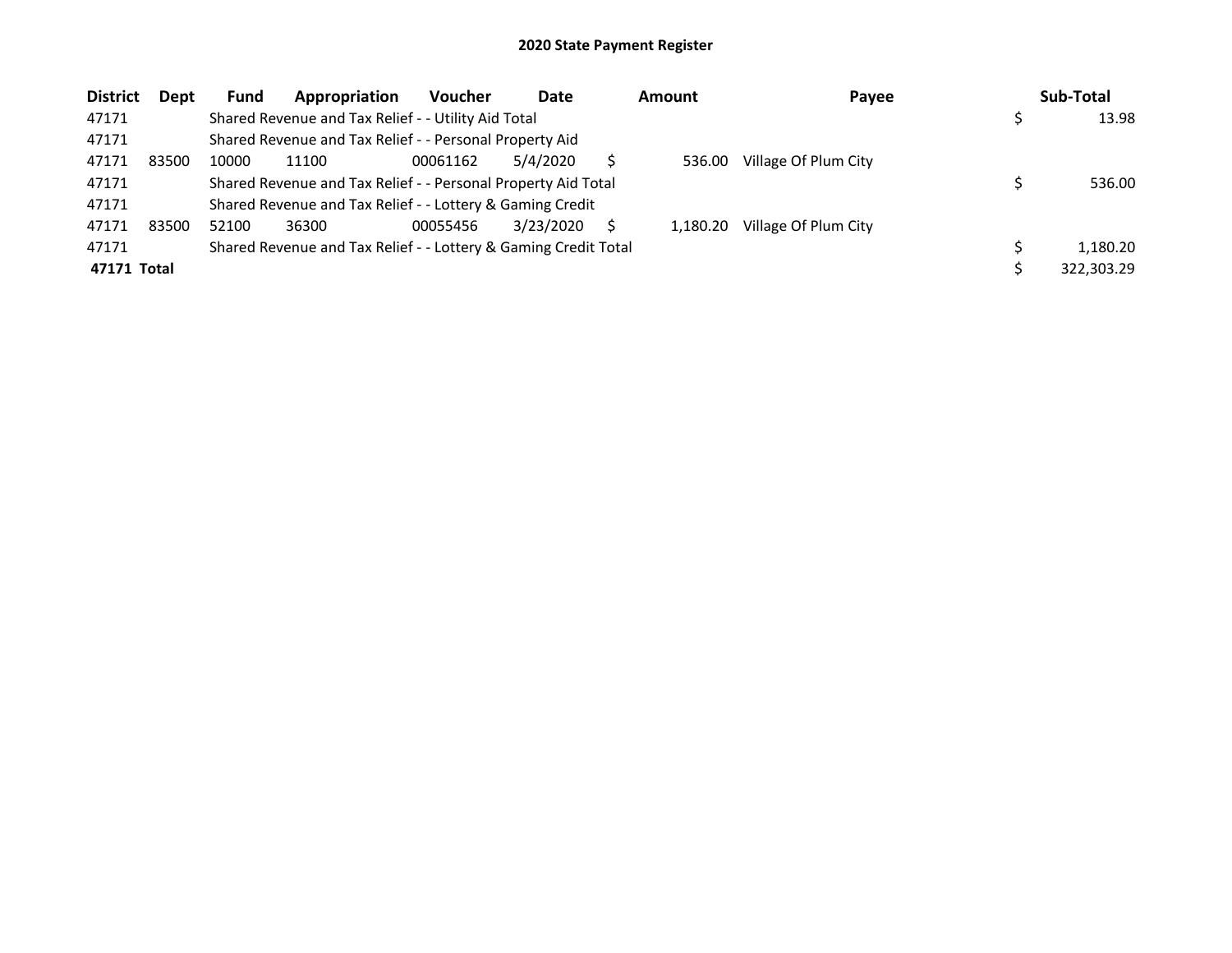| <b>District</b> | Dept  | <b>Fund</b> | Appropriation                                                         | Voucher  | Date          |     | <b>Amount</b> | Payee                               | Sub-Total        |
|-----------------|-------|-------------|-----------------------------------------------------------------------|----------|---------------|-----|---------------|-------------------------------------|------------------|
| 47181           |       |             | Dept of Safety & Prof Services - - Fire Dues Distribution             |          |               |     |               |                                     |                  |
| 47181           | 16500 | 10000       | 22500                                                                 | 00036732 | 7/20/2020     | \$  |               | 3,530.31 Village Of Spring Valley   |                  |
| 47181           |       |             | Dept of Safety & Prof Services - - Fire Dues Distribution Total       |          |               |     |               |                                     | \$<br>3,530.31   |
| 47181           |       |             | Dept of Natural Resources - - Resaids - Cnty Forst, Cl & Mfl          |          |               |     |               |                                     |                  |
| 47181           | 37000 | 21200       | 57100                                                                 | 00417551 | 6/18/2020     | \$  |               | 45.03 Village Of Spring Valley      |                  |
| 47181           |       |             | Dept of Natural Resources - - Resaids - Cnty Forst, Cl & Mfl Total    |          |               |     |               |                                     | \$<br>45.03      |
| 47181           |       |             | WI Dept of Transportation - - Trns Aids To Mnc.-Sf                    |          |               |     |               |                                     |                  |
| 47181           | 39500 | 21100       | 19100                                                                 | 00476679 | 1/6/2020      | \$  |               | 18,819.48 Village Of Spring Valley  |                  |
| 47181           | 39500 | 21100       | 19100                                                                 | 00506534 | 4/6/2020      | \$  |               | 18,819.48 Village Of Spring Valley  |                  |
| 47181           | 39500 | 21100       | 19100                                                                 | 00543526 | 7/6/2020      | \$  |               | 18,819.48 Village Of Spring Valley  |                  |
| 47181           | 39500 | 21100       | 19100                                                                 | 00586352 | 10/5/2020     | \$  |               | 18,819.48 Village Of Spring Valley  |                  |
| 47181           |       |             | WI Dept of Transportation - - Trns Aids To Mnc.-Sf Total              |          |               |     |               |                                     | \$<br>75,277.92  |
| 47181           |       |             | Department of Justice - - Law Enforcement Train, Local                |          |               |     |               |                                     |                  |
| 47181           | 45500 | 10000       | 23100                                                                 | 00091685 | 12/8/2020     | \$  |               | 320.00 Village Of Spring Valley     |                  |
| 47181           |       |             | Department of Justice - - Law Enforcement Train, Local Total          |          |               |     |               |                                     | \$<br>320.00     |
| 47181           |       |             | Department of Administration - - Federal Aid                          |          |               |     |               |                                     |                  |
| 47181           | 50500 | 10000       | 14200                                                                 | 00130102 | 10/2/2020     | \$  |               | 6,856.00 Village Of Spring Valley   |                  |
| 47181           | 50500 | 10000       | 14200                                                                 | 00132235 | 11/13/2020 \$ |     |               | 483.75 Village Of Spring Valley     |                  |
| 47181           |       |             | Department of Administration - - Federal Aid Total                    |          |               |     |               |                                     | \$<br>7,339.75   |
| 47181           |       |             | Department of Administration - - Federal Aid, Local Assistance        |          |               |     |               |                                     |                  |
| 47181           | 50500 | 10000       | 74300                                                                 | 00128655 | 9/22/2020     | \$  |               | 112,895.28 Village Of Spring Valley |                  |
| 47181           |       |             | Department of Administration - - Federal Aid, Local Assistance Total  |          |               |     |               |                                     | \$<br>112,895.28 |
| 47181           |       |             | Elections Commission - - 2018 Hava Election Security                  |          |               |     |               |                                     |                  |
| 47181           | 51000 | 22000       | 18200                                                                 | 00004190 | 8/14/2020     | \$  |               | 1,231.60 Village Of Spring Valley   |                  |
| 47181           |       |             | Elections Commission - - 2018 Hava Election Security Total            |          |               |     |               |                                     | \$<br>1,231.60   |
| 47181           |       |             | Shared Revenue and Tax Relief - - Expenditure Restraint Program       |          |               |     |               |                                     |                  |
| 47181           | 83500 | 10000       | 10100                                                                 | 00068664 | 7/27/2020     | \$. |               | 5,285.40 Village Of Spring Valley   |                  |
| 47181           |       |             | Shared Revenue and Tax Relief - - Expenditure Restraint Program Total |          |               |     |               |                                     | \$<br>5,285.40   |
| 47181           |       |             | Shared Revenue and Tax Relief - - County And Municipal Aid            |          |               |     |               |                                     |                  |
| 47181           | 83500 | 10000       | 10500                                                                 | 00068664 | 7/27/2020     | \$. |               | 26,665.02 Village Of Spring Valley  |                  |
| 47181           | 83500 | 10000       | 10500                                                                 | 00072632 | 11/16/2020    | -\$ |               | 151,101.77 Village Of Spring Valley |                  |
| 47181           |       |             | Shared Revenue and Tax Relief - - County And Municipal Aid Total      |          |               |     |               |                                     | \$<br>177,766.79 |
| 47181           |       |             | Shared Revenue and Tax Relief - - Exempt Computer Aid                 |          |               |     |               |                                     |                  |
| 47181           | 83500 | 10000       | 10900                                                                 | 00065769 | 7/27/2020     | \$  |               | 437.53 Village Of Spring Valley     |                  |
| 47181           | 83500 | 10000       | 10900                                                                 | 00067144 | 7/27/2020     | \$  |               | 280.97 Village Of Spring Valley     |                  |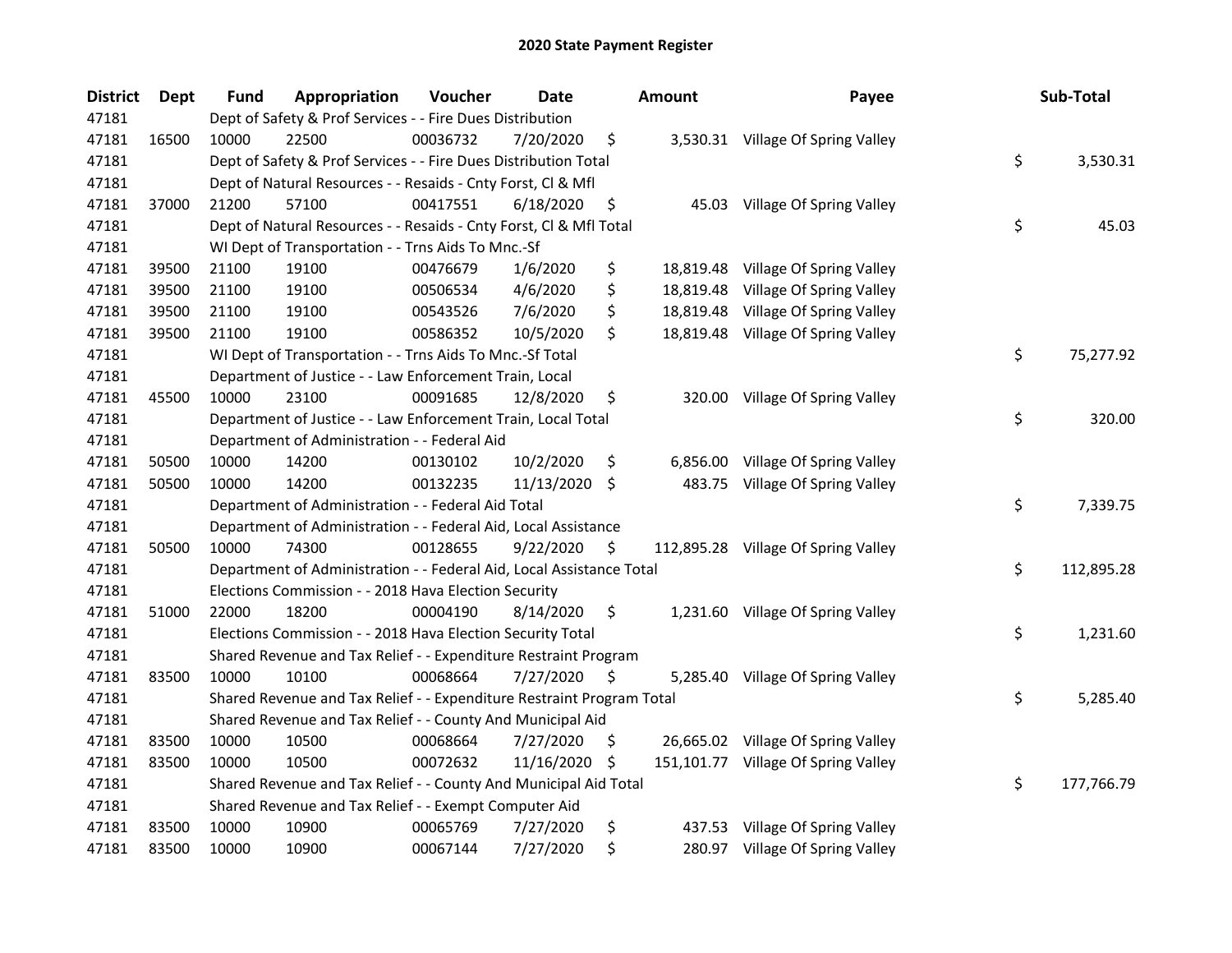| <b>District</b> | <b>Dept</b> | <b>Fund</b> | Appropriation                                                   | <b>Voucher</b> | Date      | <b>Amount</b> | Payee                    | Sub-Total  |
|-----------------|-------------|-------------|-----------------------------------------------------------------|----------------|-----------|---------------|--------------------------|------------|
| 47181           |             |             | Shared Revenue and Tax Relief - - Exempt Computer Aid Total     |                |           |               |                          | 718.50     |
| 47181           |             |             | Shared Revenue and Tax Relief - - Personal Property Aid         |                |           |               |                          |            |
| 47181           | 83500       | 10000       | 11100                                                           | 00061163       | 5/4/2020  | 1.347.53      | Village Of Spring Valley |            |
| 47181           | 83500       | 10000       | 11100                                                           | 00062586       | 5/4/2020  | 294.76        | Village Of Spring Valley |            |
| 47181           |             |             | Shared Revenue and Tax Relief - - Personal Property Aid Total   |                |           |               |                          | 1,642.29   |
| 47181           |             |             | Shared Revenue and Tax Relief - - Lottery & Gaming Credit       |                |           |               |                          |            |
| 47181           | 83500       | 52100       | 36300                                                           | 00055457       | 3/23/2020 | 3.059.52      | Village Of Spring Valley |            |
| 47181           |             |             | Shared Revenue and Tax Relief - - Lottery & Gaming Credit Total |                |           |               |                          | 3,059.52   |
| 47181 Total     |             |             |                                                                 |                |           |               |                          | 389,112.39 |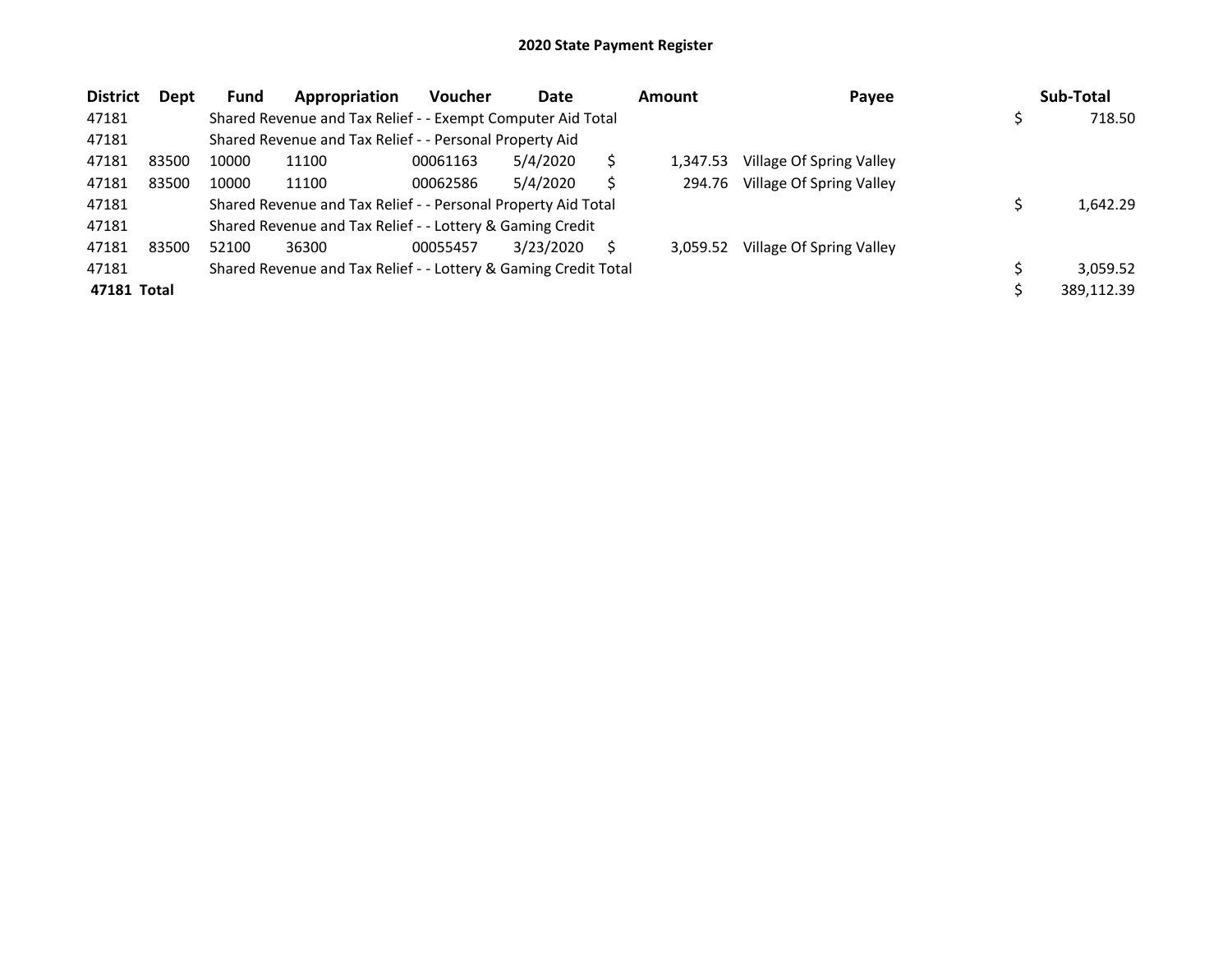| <b>District</b> | Dept  | <b>Fund</b> | Appropriation                                                         | Voucher  | <b>Date</b>   |     | <b>Amount</b> | Payee                        | Sub-Total        |
|-----------------|-------|-------------|-----------------------------------------------------------------------|----------|---------------|-----|---------------|------------------------------|------------------|
| 47271           |       |             | Dept of Safety & Prof Services - - Fire Dues Distribution             |          |               |     |               |                              |                  |
| 47271           | 16500 | 10000       | 22500                                                                 | 00036733 | 7/17/2020     | \$  |               | 16,081.95 Prescott, City of  |                  |
| 47271           |       |             | Dept of Safety & Prof Services - - Fire Dues Distribution Total       |          |               |     |               |                              | \$<br>16,081.95  |
| 47271           |       |             | Dept of Natural Resources - - Resaids - Fire Suppress Grant           |          |               |     |               |                              |                  |
| 47271           | 37000 | 21200       | 54500                                                                 | 00403285 | 4/21/2020     | \$  |               | 6,060.08 Prescott, City of   |                  |
| 47271           |       |             | Dept of Natural Resources - - Resaids - Fire Suppress Grant Total     |          |               |     |               |                              | \$<br>6,060.08   |
| 47271           |       |             | WI Dept of Transportation - - Trns Aids To Mnc.-Sf                    |          |               |     |               |                              |                  |
| 47271           | 39500 | 21100       | 19100                                                                 | 00476680 | 1/6/2020      | \$  |               | 69,991.67 Prescott, City of  |                  |
| 47271           | 39500 | 21100       | 19100                                                                 | 00506535 | 4/6/2020      | \$  | 69,991.67     | Prescott, City of            |                  |
| 47271           | 39500 | 21100       | 19100                                                                 | 00543527 | 7/6/2020      | \$  | 69,991.67     | Prescott, City of            |                  |
| 47271           | 39500 | 21100       | 19100                                                                 | 00586353 | 10/5/2020     | \$  | 69,991.70     | Prescott, City of            |                  |
| 47271           |       |             | WI Dept of Transportation - - Trns Aids To Mnc.-Sf Total              |          |               |     |               |                              | \$<br>279,966.71 |
| 47271           |       |             | WI Dept of Transportation - - Local Rds, Grants Sf                    |          |               |     |               |                              |                  |
| 47271           | 39500 | 21100       | 27000                                                                 | 00535763 | 6/11/2020     | \$  |               | 410,897.82 Prescott, City of |                  |
| 47271           |       |             | WI Dept of Transportation - - Local Rds, Grants Sf Total              |          |               |     |               |                              | \$<br>410,897.82 |
| 47271           |       |             | Department of Justice - - Law Enforcement Train, Local                |          |               |     |               |                              |                  |
| 47271           | 45500 | 10000       | 23100                                                                 | 00091830 | 12/8/2020     | \$  | 1,280.00      | Prescott, City of            |                  |
| 47271           |       |             | Department of Justice - - Law Enforcement Train, Local Total          |          |               |     |               |                              | \$<br>1,280.00   |
| 47271           |       |             | Department of Administration - - Federal Aid                          |          |               |     |               |                              |                  |
| 47271           | 50500 | 10000       | 14200                                                                 | 00126712 | 8/11/2020     | \$  | 13,787.87     | Prescott, City of            |                  |
| 47271           | 50500 | 10000       | 14200                                                                 | 00130096 | 10/1/2020     | \$  | 9,064.39      | Prescott, City of            |                  |
| 47271           | 50500 | 10000       | 14200                                                                 | 00132233 | 11/12/2020    | \$  | 23,641.57     | Prescott, City of            |                  |
| 47271           | 50500 | 10000       | 14200                                                                 | 00134934 | 12/9/2020     | \$  | 21,836.17     | Prescott, City of            |                  |
| 47271           | 50500 | 10000       | 14200                                                                 | 00136462 | 12/16/2020 \$ |     | 7,252.01      | Prescott, City of            |                  |
| 47271           |       |             | Department of Administration - - Federal Aid Total                    |          |               |     |               |                              | \$<br>75,582.01  |
| 47271           |       |             | Elections Commission - - 2018 Hava Election Security                  |          |               |     |               |                              |                  |
| 47271           | 51000 | 22000       | 18200                                                                 | 00003690 | 7/3/2020      | \$  |               | 2,911.50 Prescott, City of   |                  |
| 47271           |       |             | Elections Commission - - 2018 Hava Election Security Total            |          |               |     |               |                              | \$<br>2,911.50   |
| 47271           |       |             | Shared Revenue and Tax Relief - - Expenditure Restraint Program       |          |               |     |               |                              |                  |
| 47271           | 83500 | 10000       | 10100                                                                 | 00068665 | 7/27/2020     | \$  |               | 54,162.51 Prescott, City of  |                  |
| 47271           |       |             | Shared Revenue and Tax Relief - - Expenditure Restraint Program Total |          |               |     |               |                              | \$<br>54,162.51  |
| 47271           |       |             | Shared Revenue and Tax Relief - - County And Municipal Aid            |          |               |     |               |                              |                  |
| 47271           | 83500 | 10000       | 10500                                                                 | 00068665 | 7/27/2020     | \$  | 41,651.28     | Prescott, City of            |                  |
| 47271           | 83500 | 10000       | 10500                                                                 | 00072633 | 11/16/2020    | -\$ | 236,023.93    | Prescott, City of            |                  |
| 47271           |       |             | Shared Revenue and Tax Relief - - County And Municipal Aid Total      |          |               |     |               |                              | \$<br>277,675.21 |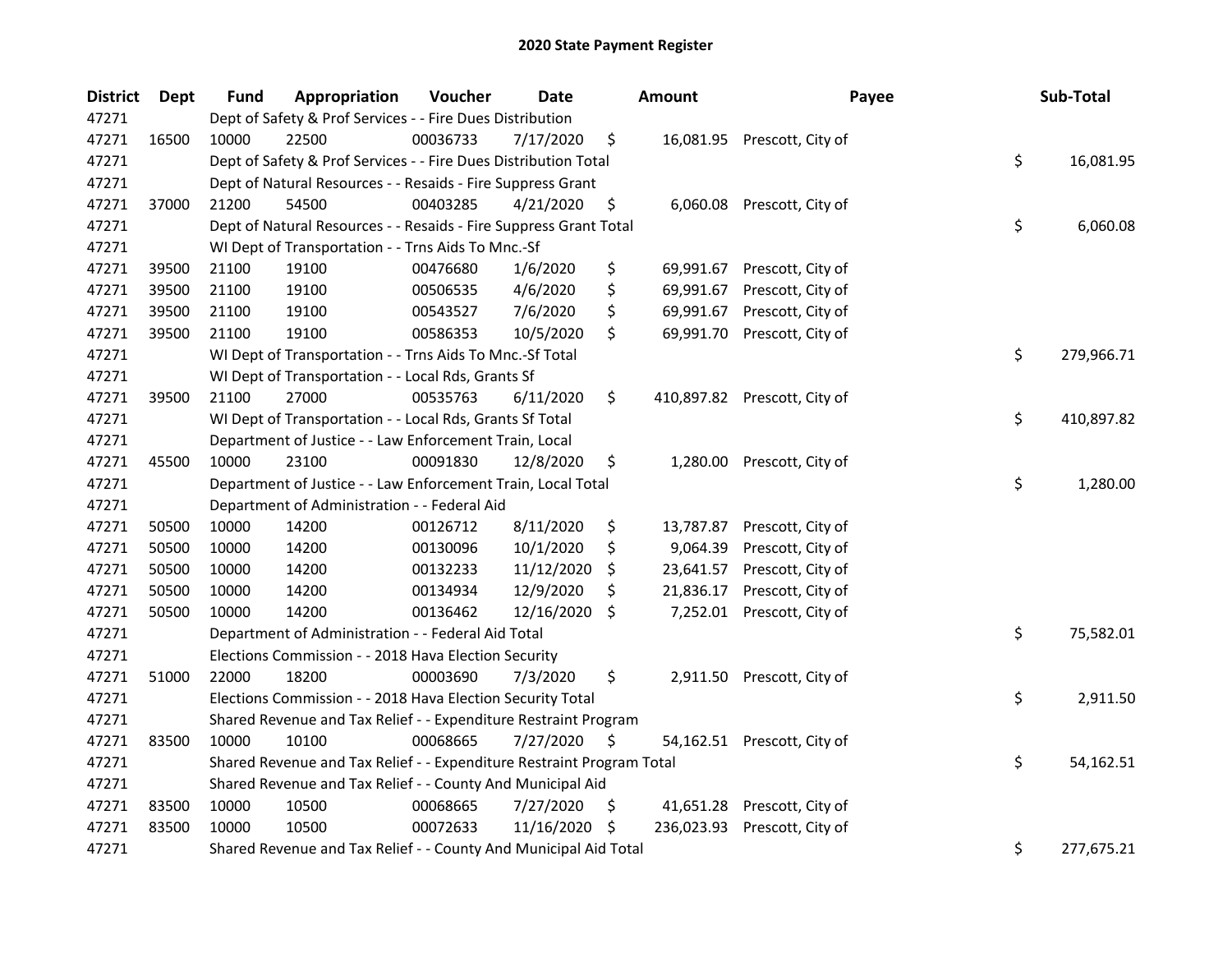| <b>District</b> | Dept  | Fund                                                                                | Appropriation                                                           | <b>Voucher</b> | Date          |     | <b>Amount</b> | Payee             |    | Sub-Total    |  |
|-----------------|-------|-------------------------------------------------------------------------------------|-------------------------------------------------------------------------|----------------|---------------|-----|---------------|-------------------|----|--------------|--|
| 47271           |       |                                                                                     | Shared Revenue and Tax Relief - - Exempt Computer Aid                   |                |               |     |               |                   |    |              |  |
| 47271           | 83500 | 10000                                                                               | 10900                                                                   | 00065770       | 7/27/2020     | Ŝ.  | 1,328.17      | Prescott, City of |    |              |  |
| 47271           | 83500 | 10000                                                                               | 10900                                                                   | 00067145       | 7/27/2020     | S   | 36,562.10     | Prescott, City of |    |              |  |
| 47271           |       |                                                                                     | Shared Revenue and Tax Relief - - Exempt Computer Aid Total             |                |               |     |               |                   | \$ | 37,890.27    |  |
| 47271           |       |                                                                                     | Shared Revenue and Tax Relief - - Utility Aid                           |                |               |     |               |                   |    |              |  |
| 47271           | 83500 | 10000                                                                               | 11000                                                                   | 00068665       | 7/27/2020     | \$  | 5,226.74      | Prescott, City of |    |              |  |
| 47271           | 83500 | 10000                                                                               | 11000                                                                   | 00072633       | 11/16/2020 \$ |     | 30,197.81     | Prescott, City of |    |              |  |
| 47271           |       |                                                                                     | Shared Revenue and Tax Relief - - Utility Aid Total                     |                |               |     |               |                   | \$ | 35,424.55    |  |
| 47271           |       |                                                                                     | Shared Revenue and Tax Relief - - Personal Property Aid                 |                |               |     |               |                   |    |              |  |
| 47271           | 83500 | 10000                                                                               | 11100                                                                   | 00061164       | 5/4/2020      | \$  | 31,689.85     | Prescott, City of |    |              |  |
| 47271           | 83500 | 10000                                                                               | 11100                                                                   | 00062587       | 5/4/2020      | \$  | 56,386.46     | Prescott, City of |    |              |  |
| 47271           |       | Shared Revenue and Tax Relief - - Personal Property Aid Total                       |                                                                         |                |               |     |               |                   |    | 88,076.31    |  |
| 47271           |       |                                                                                     | Shared Revenue and Tax Relief - - State Aid; Video Service Provider Fee |                |               |     |               |                   |    |              |  |
| 47271           | 83500 | 10000                                                                               | 11200                                                                   | 00064357       | 7/27/2020     | S.  | 4,785.24      | Prescott, City of |    |              |  |
| 47271           |       | \$<br>Shared Revenue and Tax Relief - - State Aid; Video Service Provider Fee Total |                                                                         |                |               |     |               |                   |    | 4,785.24     |  |
| 47271           |       | Shared Revenue and Tax Relief - - Lottery & Gaming Credit                           |                                                                         |                |               |     |               |                   |    |              |  |
| 47271           | 83500 | 52100                                                                               | 36300                                                                   | 00055458       | 3/23/2020     | \$. | 8,814.43      | Prescott, City of |    |              |  |
| 47271           |       |                                                                                     | Shared Revenue and Tax Relief - - Lottery & Gaming Credit Total         |                |               |     |               |                   | \$ | 8,814.43     |  |
| 47271 Total     |       |                                                                                     |                                                                         |                |               |     |               |                   | \$ | 1,299,608.59 |  |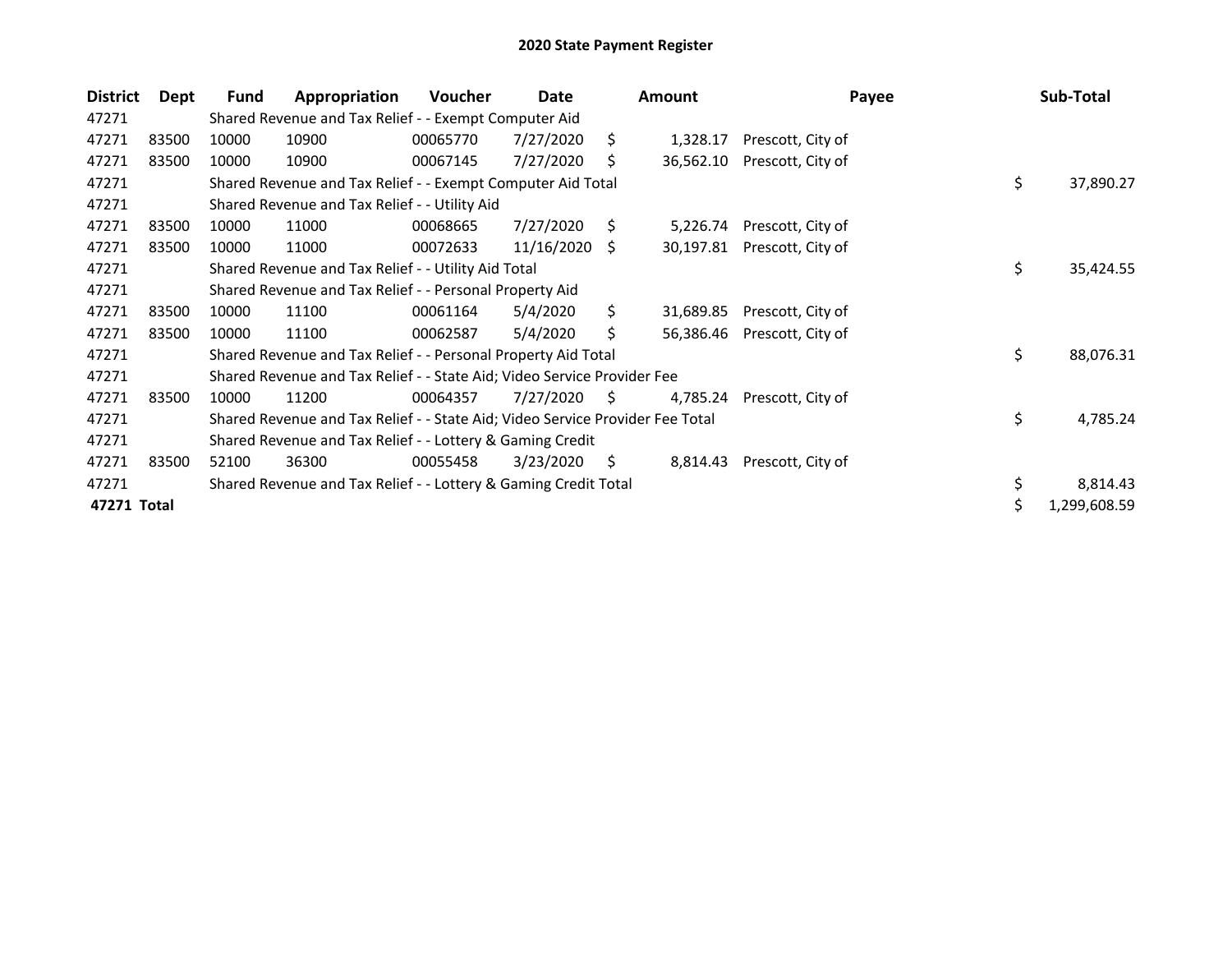| <b>District</b> | <b>Dept</b> | Fund                                                                                  | Appropriation                                            | Voucher   | <b>Date</b>   |    | <b>Amount</b> | Payee                         |    | Sub-Total  |
|-----------------|-------------|---------------------------------------------------------------------------------------|----------------------------------------------------------|-----------|---------------|----|---------------|-------------------------------|----|------------|
| 47276           |             | Dept of Safety & Prof Services - - Fire Dues Distribution                             |                                                          |           |               |    |               |                               |    |            |
| 47276           | 16500       | 10000                                                                                 | 22500                                                    | 00036734  | 7/17/2020     | \$ |               | 45,354.91 City Of River Falls |    |            |
| 47276           |             | Dept of Safety & Prof Services - - Fire Dues Distribution Total<br>\$                 |                                                          |           |               |    |               |                               |    | 45,354.91  |
| 47276           |             | WI Dept of Transportation - - Conn Hwy Aids St Fds                                    |                                                          |           |               |    |               |                               |    |            |
| 47276           | 39500       | 21100                                                                                 | 16200                                                    | 00477421  | 1/6/2020      | \$ | 4,907.10      | City Of River Falls           |    |            |
| 47276           | 39500       | 21100                                                                                 | 16200                                                    | 00507276  | 4/6/2020      | \$ | 4,907.10      | City Of River Falls           |    |            |
| 47276           | 39500       | 21100                                                                                 | 16200                                                    | 00544268  | 7/6/2020      | \$ | 4,907.10      | City Of River Falls           |    |            |
| 47276           | 39500       | 21100                                                                                 | 16200                                                    | 00587094  | 10/5/2020     | \$ | 4,907.10      | City Of River Falls           |    |            |
| 47276           |             |                                                                                       | WI Dept of Transportation - - Conn Hwy Aids St Fds Total |           |               |    |               |                               | \$ | 19,628.40  |
| 47276           |             |                                                                                       | WI Dept of Transportation - - Disastr Damag Aid Sf       |           |               |    |               |                               |    |            |
| 47276           | 39500       | 21100                                                                                 | 17400                                                    | 00581752  | 9/11/2020     | \$ | 33,690.86     | City Of River Falls           |    |            |
| 47276           |             |                                                                                       | WI Dept of Transportation - - Disastr Damag Aid Sf Total |           |               |    |               |                               | \$ | 33,690.86  |
| 47276           |             |                                                                                       | WI Dept of Transportation - - Tc, Trns Oper Aid Sf       |           |               |    |               |                               |    |            |
| 47276           | 39500       | 21100                                                                                 | 17700                                                    | 00525261  | 5/12/2020     | \$ | 15,565.00     | City Of River Falls           |    |            |
| 47276           | 39500       | 21100                                                                                 | 17700                                                    | 00574299  | 8/27/2020     | \$ | 46,700.00     | City Of River Falls           |    |            |
| 47276           |             |                                                                                       | WI Dept of Transportation - - Tc, Trns Oper Aid Sf Total |           |               |    |               |                               | \$ | 62,265.00  |
| 47276           |             |                                                                                       | WI Dept of Transportation - - Trnst/Trns-Rel Aid F       |           |               |    |               |                               |    |            |
| 47276           | 39500       | 21100                                                                                 | 18200                                                    | 00499063  | 3/4/2020      | \$ | 23,848.60     | City Of River Falls           |    |            |
| 47276           | 39500       | 21100                                                                                 | 18200                                                    | 00536318  | 6/12/2020     | \$ | 40,507.07     | City Of River Falls           |    |            |
| 47276           | 39500       | 21100                                                                                 | 18200                                                    | 00540759  | 6/22/2020     | \$ | 32,300.00     | City Of River Falls           |    |            |
| 47276           | 39500       | 21100                                                                                 | 18200                                                    | 00578936  | 9/8/2020      | \$ | 54,187.03     | City Of River Falls           |    |            |
| 47276           |             |                                                                                       | WI Dept of Transportation - - Trnst/Trns-Rel Aid F Total |           |               |    |               |                               | \$ | 150,842.70 |
| 47276           |             | WI Dept of Transportation - - Hwy Sfty Loc Aid Ffd                                    |                                                          |           |               |    |               |                               |    |            |
| 47276           | 39500       | 21100                                                                                 | 18500                                                    | 00592460  | 9/30/2020     | \$ | 4,000.00      | City Of River Falls           |    |            |
| 47276           |             |                                                                                       | WI Dept of Transportation - - Hwy Sfty Loc Aid Ffd Total |           |               |    |               |                               | \$ | 4,000.00   |
| 47276           |             |                                                                                       | WI Dept of Transportation - - Trns Aids To Mnc.-Sf       |           |               |    |               |                               |    |            |
| 47276           | 39500       | 21100                                                                                 | 19100                                                    | 00476681  | 1/6/2020      | \$ | 175,679.31    | City Of River Falls           |    |            |
| 47276           | 39500       | 21100                                                                                 | 19100                                                    | 00506536  | 4/6/2020      | \$ | 175,679.31    | City Of River Falls           |    |            |
| 47276           | 39500       | 21100                                                                                 | 19100                                                    | 00543528  | 7/6/2020      | \$ | 175,679.31    | City Of River Falls           |    |            |
| 47276           | 39500       | 21100                                                                                 | 19100                                                    | 00586354  | 10/5/2020     | \$ | 175,679.33    | City Of River Falls           |    |            |
| 47276           |             |                                                                                       | WI Dept of Transportation - - Trns Aids To Mnc.-Sf Total |           |               |    |               |                               | \$ | 702,717.26 |
| 47276           |             | Department of Health Services - - Prepaid Medical Transport Reimbursement             |                                                          |           |               |    |               |                               |    |            |
| 47276           | 43500       | 10000                                                                                 | 16300                                                    | AMBULANCE | 11/16/2020 \$ |    |               | 25,023.97 City Of River Falls |    |            |
| 47276           |             | \$<br>Department of Health Services - - Prepaid Medical Transport Reimbursement Total |                                                          |           |               |    |               |                               |    | 25,023.97  |
| 47276           |             | Department of Justice - - Law Enforcement Train, Local                                |                                                          |           |               |    |               |                               |    |            |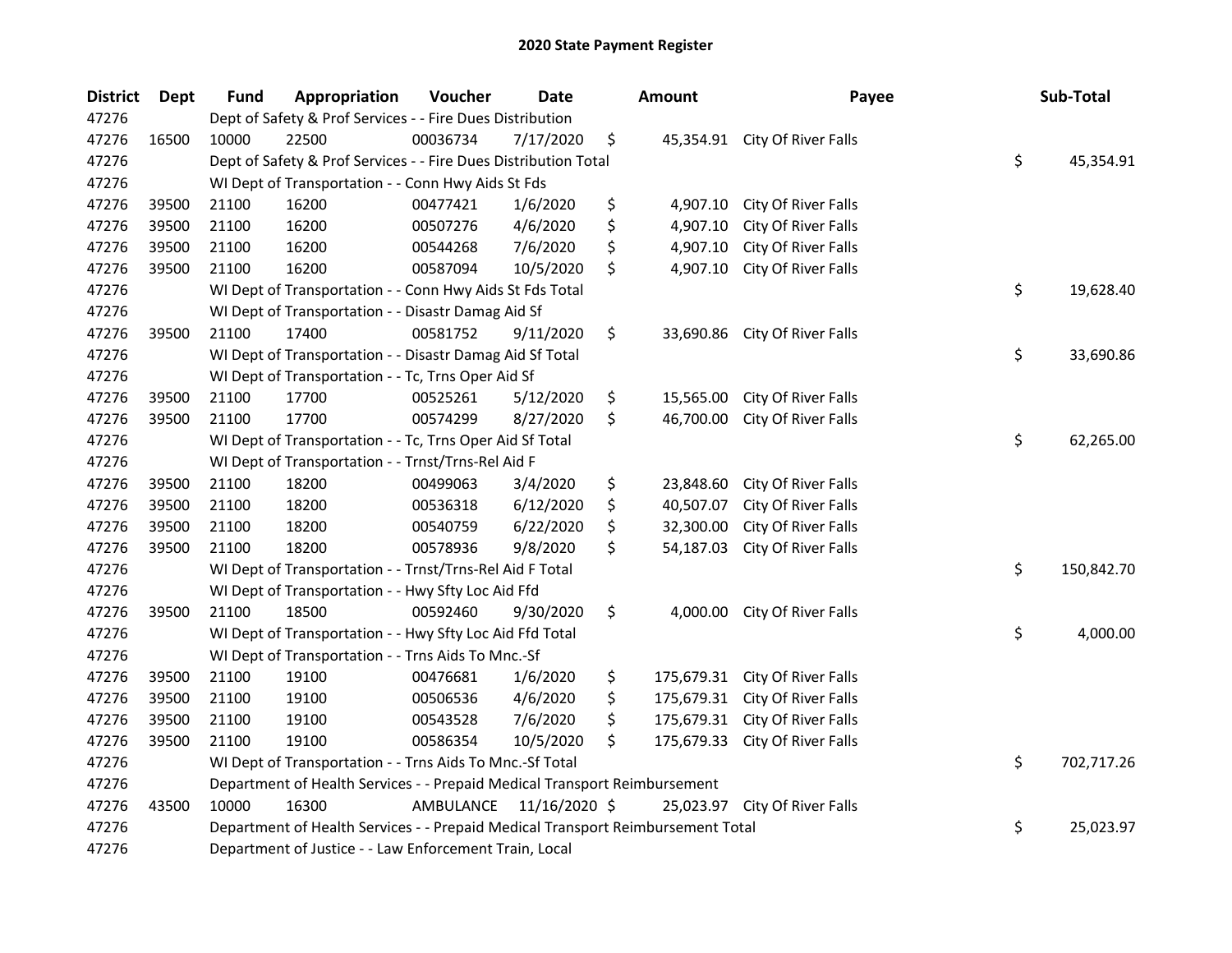| <b>District</b> | <b>Dept</b> | <b>Fund</b>                                                                    | Appropriation                                                                 | Voucher  | Date            |     | <b>Amount</b> | Payee                          |    | Sub-Total    |
|-----------------|-------------|--------------------------------------------------------------------------------|-------------------------------------------------------------------------------|----------|-----------------|-----|---------------|--------------------------------|----|--------------|
| 47276           | 45500       | 10000                                                                          | 23100                                                                         | 00091649 | 12/7/2020       | \$  |               | 3,520.00 City Of River Falls   |    |              |
| 47276           |             | \$<br>Department of Justice - - Law Enforcement Train, Local Total<br>3,520.00 |                                                                               |          |                 |     |               |                                |    |              |
| 47276           |             |                                                                                | Department of Justice - - Federal Aid, Local Assistance                       |          |                 |     |               |                                |    |              |
| 47276           | 45500       | 10000                                                                          | 25100                                                                         | 00079790 | 2/13/2020       | \$  |               | 17,839.00 City Of River Falls  |    |              |
| 47276           |             |                                                                                | Department of Justice - - Federal Aid, Local Assistance Total                 |          |                 |     |               |                                | \$ | 17,839.00    |
| 47276           |             |                                                                                | Department of Administration - - Federal Aid                                  |          |                 |     |               |                                |    |              |
| 47276           | 50500       | 10000                                                                          | 14200                                                                         | 00126713 | 8/11/2020       | \$  |               | 257,437.67 City Of River Falls |    |              |
| 47276           |             |                                                                                | Department of Administration - - Federal Aid Total                            |          |                 |     |               |                                | \$ | 257,437.67   |
| 47276           |             |                                                                                | Elections Commission - - 2018 Hava Election Security                          |          |                 |     |               |                                |    |              |
| 47276           | 51000       | 22000                                                                          | 18200                                                                         | 00004125 | 8/5/2020        | \$  |               | 9,506.90 City Of River Falls   |    |              |
| 47276           |             |                                                                                | Elections Commission - - 2018 Hava Election Security Total                    |          |                 |     |               |                                | \$ | 9,506.90     |
| 47276           |             |                                                                                | Shared Revenue and Tax Relief - - County And Municipal Aid                    |          |                 |     |               |                                |    |              |
| 47276           | 83500       | 10000                                                                          | 10500                                                                         | 00068666 | 7/27/2020       | \$. | 297,016.95    | City Of River Falls            |    |              |
| 47276           | 83500       | 10000                                                                          | 10500                                                                         | 00072634 | 11/16/2020      | \$  | 1,658,072.09  | City Of River Falls            |    |              |
| 47276           |             |                                                                                | Shared Revenue and Tax Relief - - County And Municipal Aid Total              |          |                 |     |               |                                | \$ | 1,955,089.04 |
| 47276           |             |                                                                                | Shared Revenue and Tax Relief - - Exempt Computer Aid                         |          |                 |     |               |                                |    |              |
| 47276           | 83500       | 10000                                                                          | 10900                                                                         | 00065771 | 7/27/2020       | \$  | 3,890.98      | City Of River Falls            |    |              |
| 47276           | 83500       | 10000                                                                          | 10900                                                                         | 00067146 | 7/27/2020       | \$  | 2,624.36      | City Of River Falls            |    |              |
| 47276           |             |                                                                                | Shared Revenue and Tax Relief - - Exempt Computer Aid Total                   |          |                 |     |               |                                | \$ | 6,515.34     |
| 47276           |             |                                                                                | Shared Revenue and Tax Relief - - Utility Aid                                 |          |                 |     |               |                                |    |              |
| 47276           | 83500       | 10000                                                                          | 11000                                                                         | 00068666 | 7/27/2020       | \$  | 2,974.94      | City Of River Falls            |    |              |
| 47276           | 83500       | 10000                                                                          | 11000                                                                         | 00072634 | $11/16/2020$ \$ |     | 18,345.67     | City Of River Falls            |    |              |
| 47276           |             |                                                                                | Shared Revenue and Tax Relief - - Utility Aid Total                           |          |                 |     |               |                                | \$ | 21,320.61    |
| 47276           |             |                                                                                | Shared Revenue and Tax Relief - - Personal Property Aid                       |          |                 |     |               |                                |    |              |
| 47276           | 83500       | 10000                                                                          | 11100                                                                         | 00061165 | 5/4/2020        | \$  | 7,107.63      | City Of River Falls            |    |              |
| 47276           | 83500       | 10000                                                                          | 11100                                                                         | 00062588 | 5/4/2020        | \$  | 1,965.80      | City Of River Falls            |    |              |
| 47276           |             |                                                                                | Shared Revenue and Tax Relief - - Personal Property Aid Total                 |          |                 |     |               |                                | \$ | 9,073.43     |
| 47276           |             | Shared Revenue and Tax Relief - - State Aid; Video Service Provider Fee        |                                                                               |          |                 |     |               |                                |    |              |
| 47276           | 83500       | 10000                                                                          | 11200                                                                         | 00064358 | 7/27/2020       | \$  |               | 13,836.51 City Of River Falls  |    |              |
| 47276           |             |                                                                                | Shared Revenue and Tax Relief - - State Aid; Video Service Provider Fee Total |          |                 |     |               |                                | \$ | 13,836.51    |
| 47276           |             | Shared Revenue and Tax Relief - - Payments For Municipal Svcs                  |                                                                               |          |                 |     |               |                                |    |              |
| 47276           | 83500       | 10000                                                                          | 50100                                                                         | 00054800 | 2/3/2020        | \$  |               | 297,265.68 City Of River Falls |    |              |
| 47276           |             |                                                                                | Shared Revenue and Tax Relief - - Payments For Municipal Svcs Total           |          |                 |     |               |                                | \$ | 297,265.68   |
| 47276           |             |                                                                                | Shared Revenue and Tax Relief - - Lottery & Gaming Credit                     |          |                 |     |               |                                |    |              |
| 47276           | 83500       | 52100                                                                          | 36300                                                                         | 00055459 | 3/23/2020       | \$  |               | 10,829.33 City Of River Falls  |    |              |